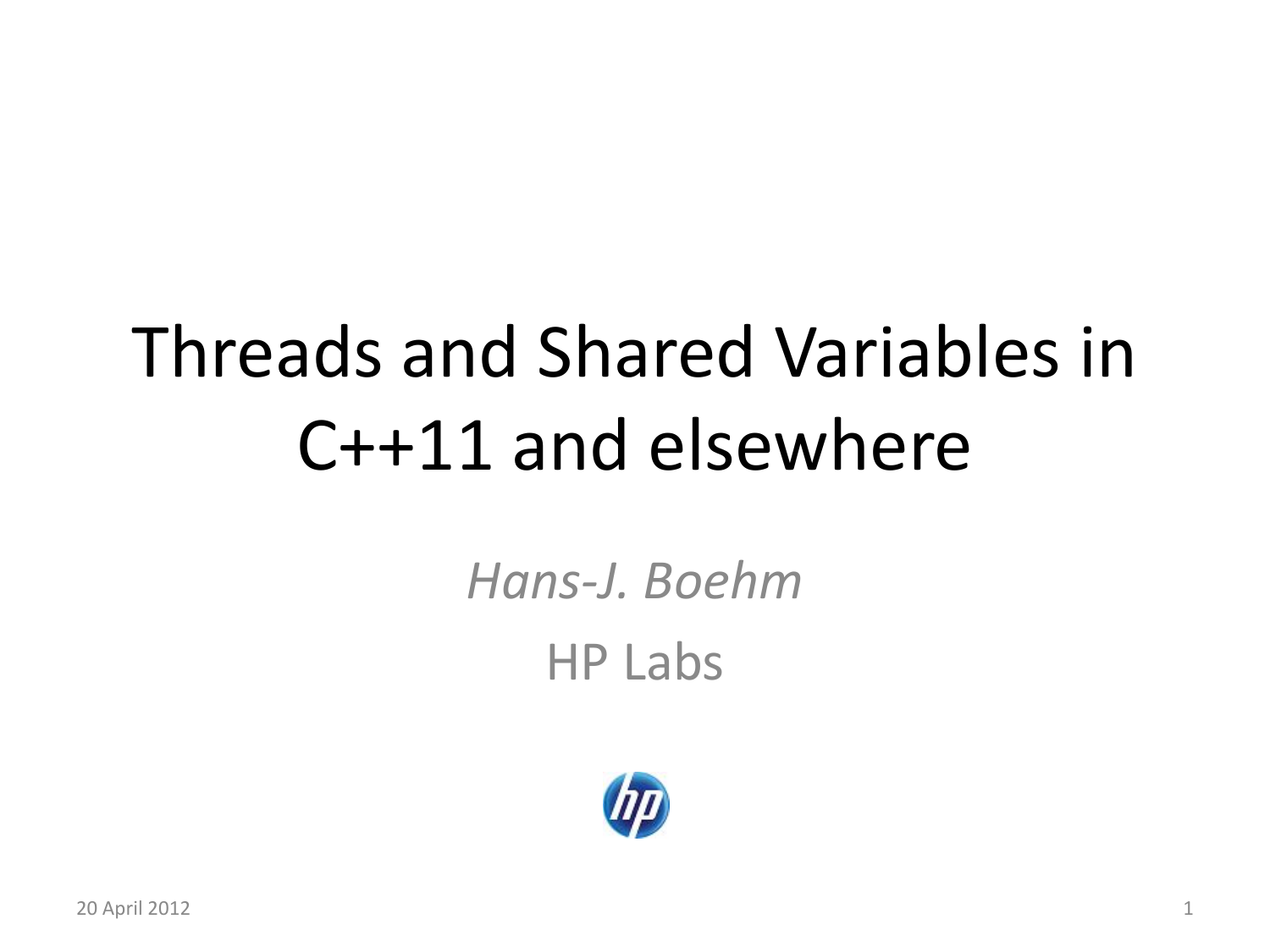# Credits:

- This describes work done by many people, mostly as part of the ISO C++ standards committee. Other major contributors include: Lawrence Crowl (Sun/Google), Clark Nelson(Intel), Herb Sutter(Microsoft), Paul McKenney(IBM).
- Some of it is heavily based on earlier academic research, notably by Sarita Adve
- … and that doesn't include the many people who worked on other parts of the language, such as the threads API itself.

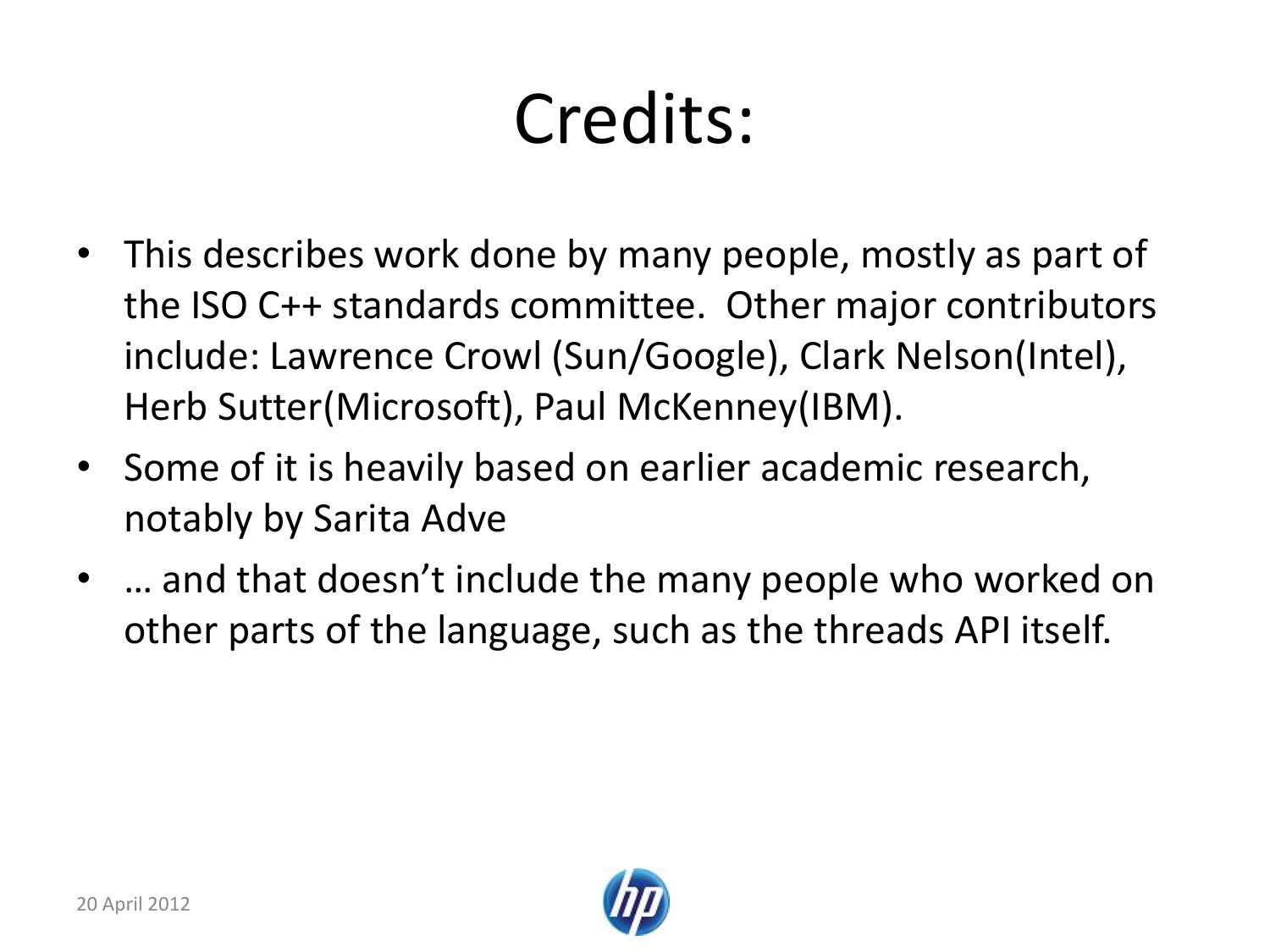# **Outline**

- Overview
- C++11 Threads API (very briefly)
- C++11/C11 Memory model
- Understanding data races
- Atomic objects
- A word about Java
- Conclusions

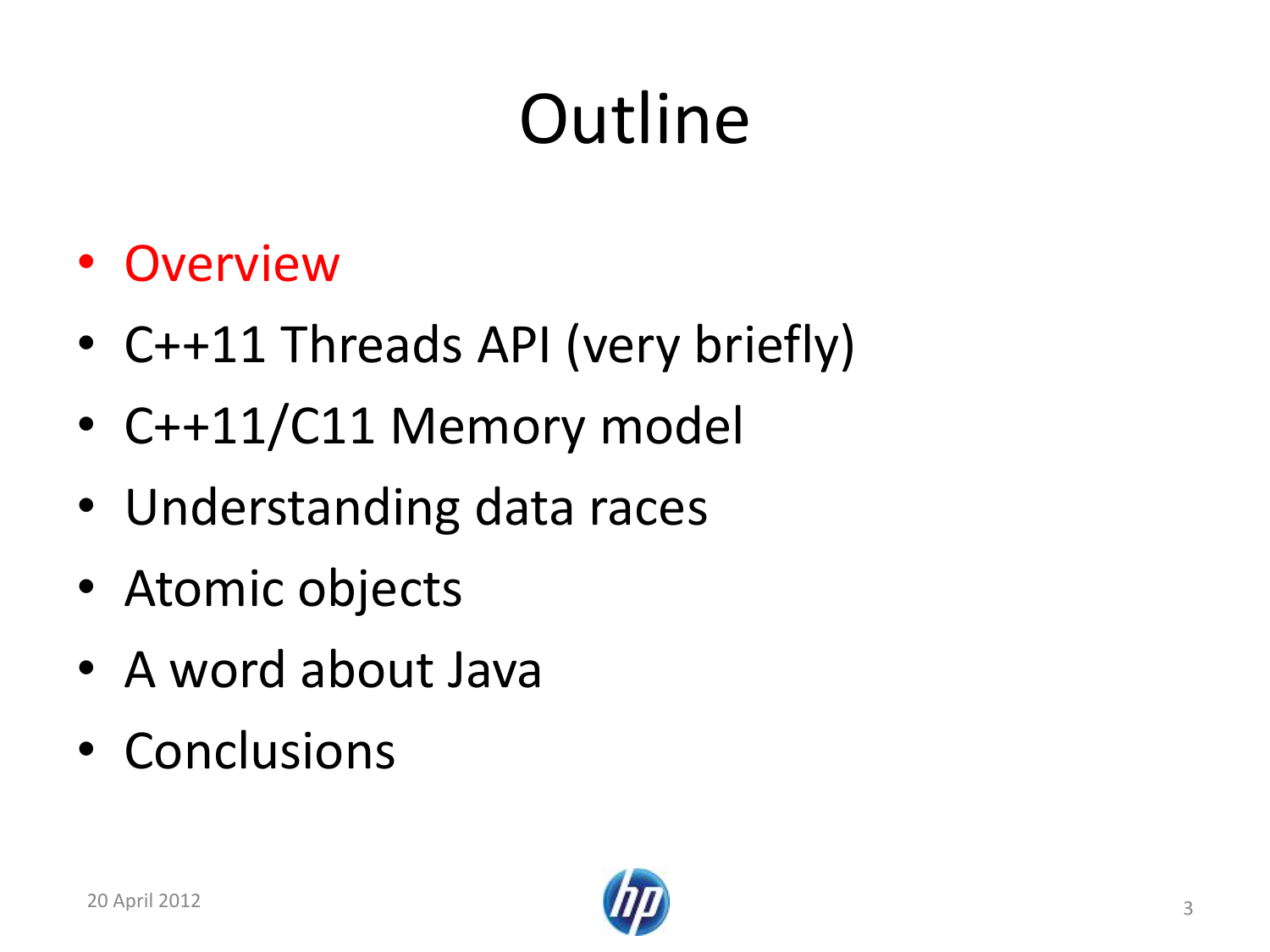# What are threads?

- Multiple instruction streams (programs) that share memory.
- Static variables, and everything they point to, are shared between them.
- Each thread has its own stack and thread-local variables.

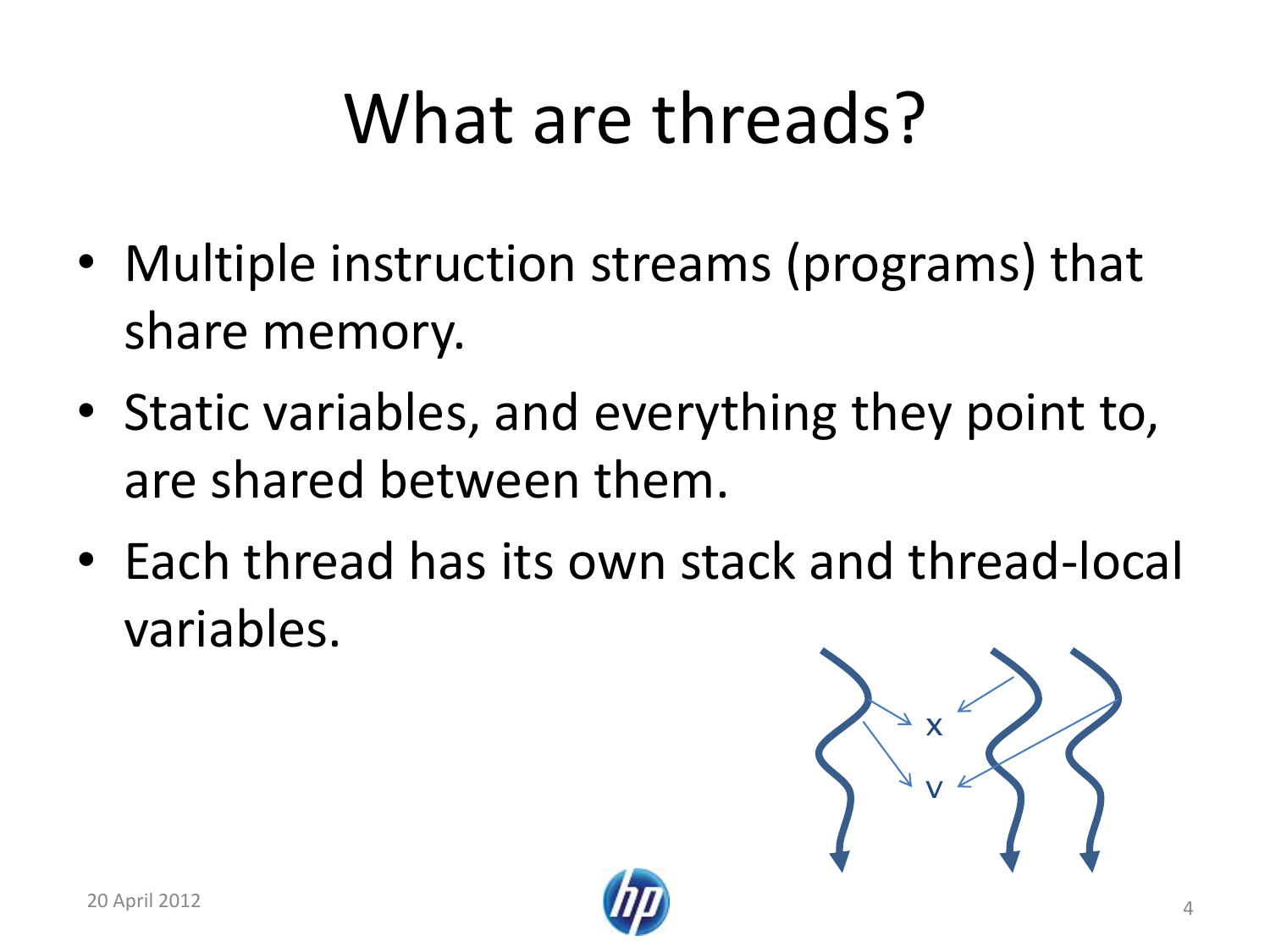# Why threads?

- Controversial:
	- "Threads are evil" gets around 20K Google hits, but
- Threads are a convenient way to process multiple event streams, and
- The dominant way to take advantage of multiple cores for a single application.

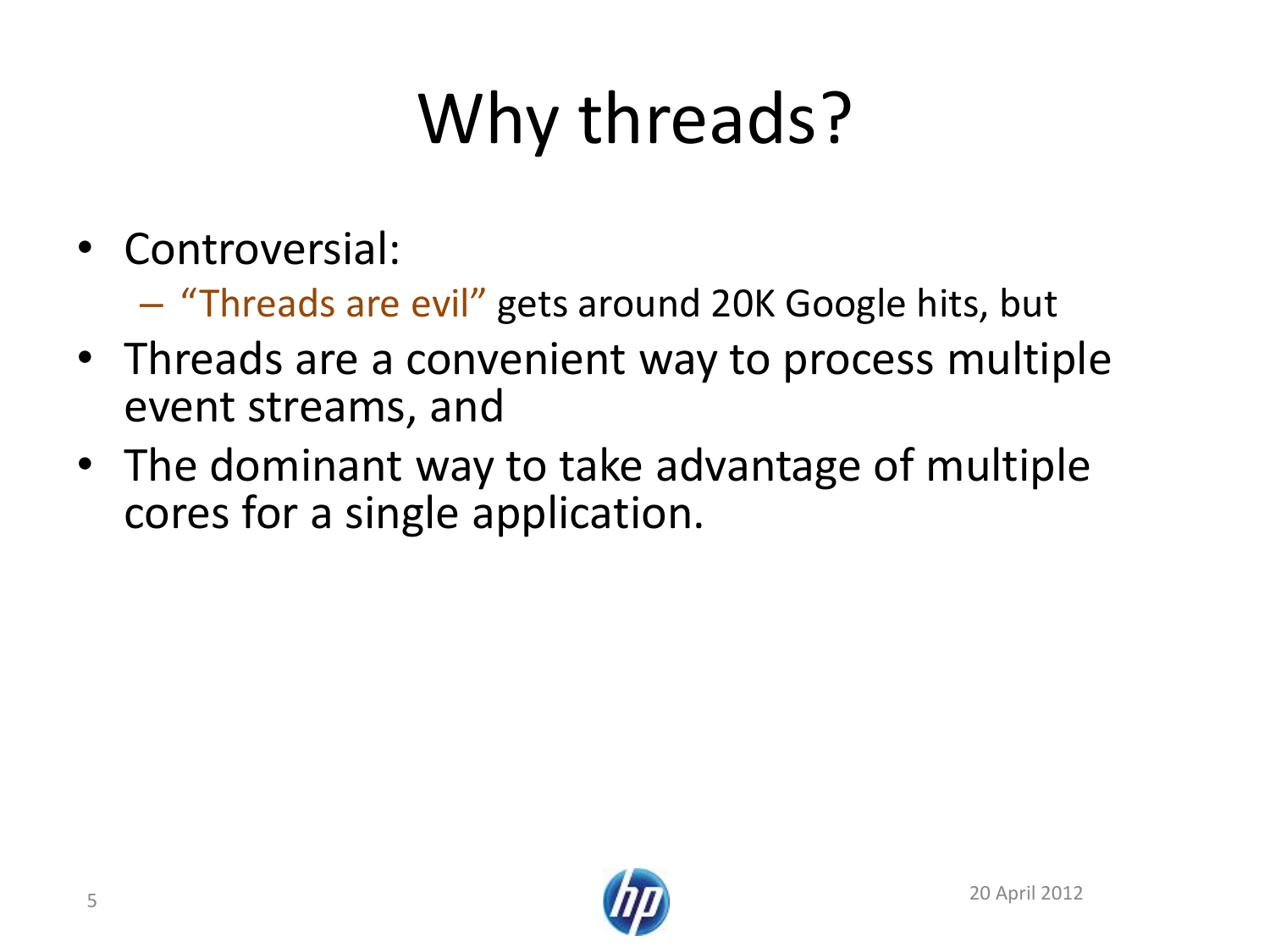### Naive threads programming model (Sequential Consistency)

• Threads behave as though their operations were simply interleaved. (Sequential consistency)

| Thread 1  | Thread 2   |
|-----------|------------|
| $x = 1$ ; | $y = 2$ ;  |
| $Z = 3$ ; | $r1 = x$ ; |

– might be executed as  $x = 1$ ;  $y = 2$ ;  $r1 = x$ ;  $z = 3$ ;

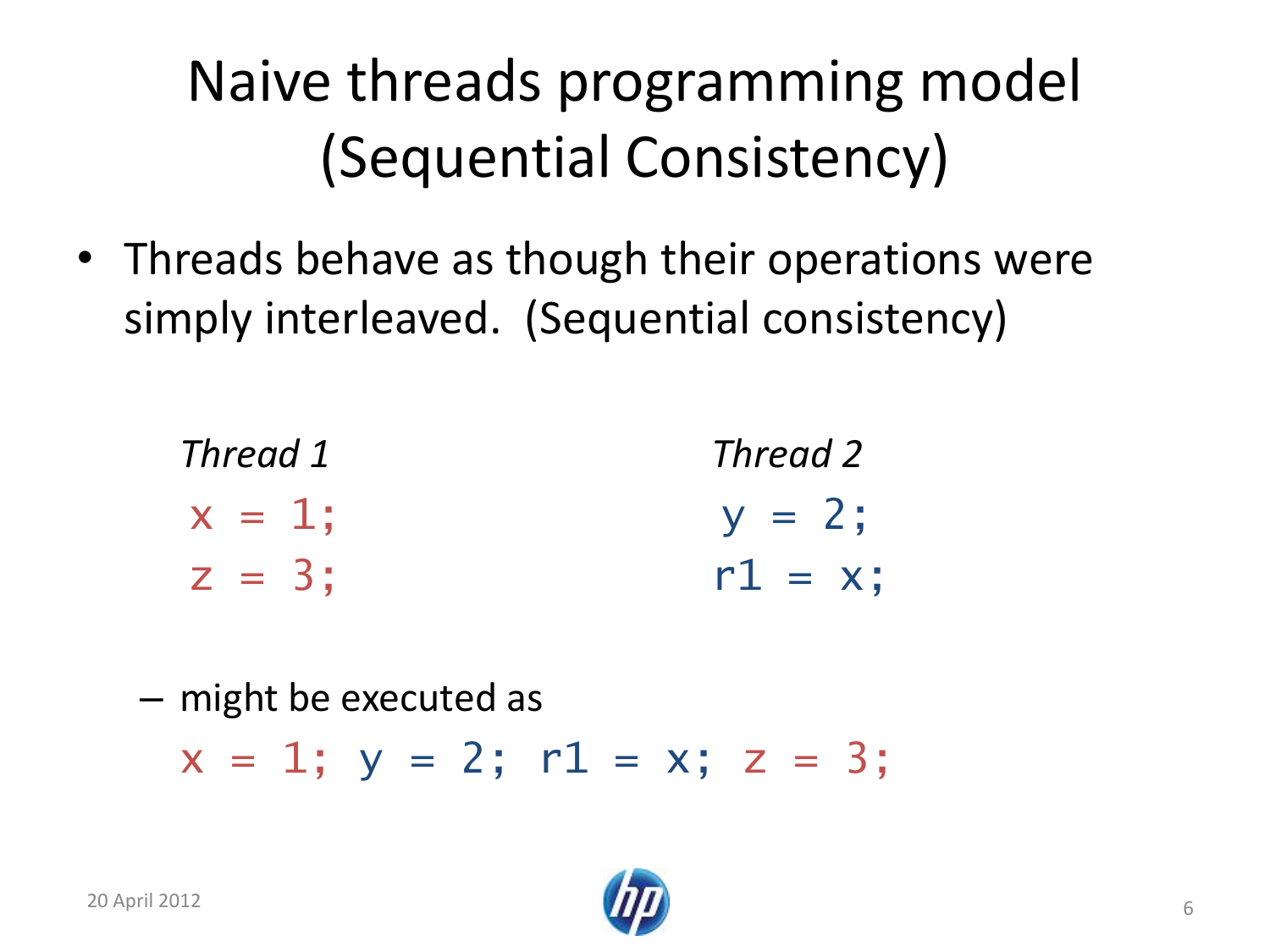# Pre-C++11/C11 Threads in C & C++

- Single-threaded language + Threads API
	- e.g. Posix, Windows
- Exact meaning of shared variables unclear:

char x, y; // Class members

| Thread 1  | Thread 2  |
|-----------|-----------|
| $x = 1$ ; | $y = 1$ ; |

Are x and y set to 1 when both finish?

- Posix: Implementation defined. Windows: ???
- + Much more complicated ways for things to go wrong (very rarely)
- No consistent story to teach programmers.

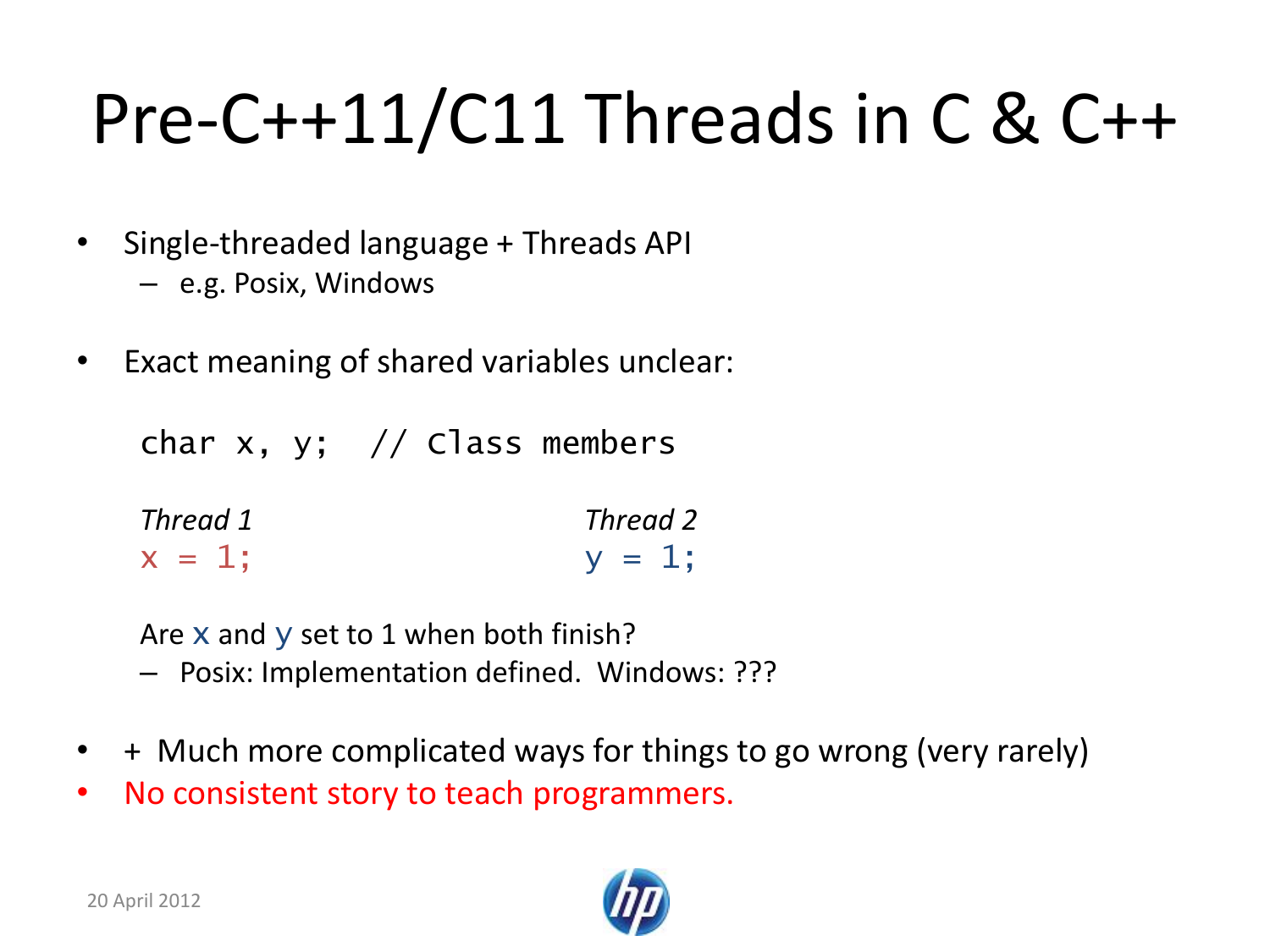# Threads in C++11

- Threads are finally part of the language! (C11, too)
- Threads API
	- Thread creation, synchronization, …
	- Evolved from Boost.Thread.
- Memory model
	- Carefully defines shared variable behavior.
		- Still not quite the naïve sequential consistency model.
- Atomic operations
- Condition variables, call\_once, thread\_local variables, parallel constructor execution, thread-safe function-local statics

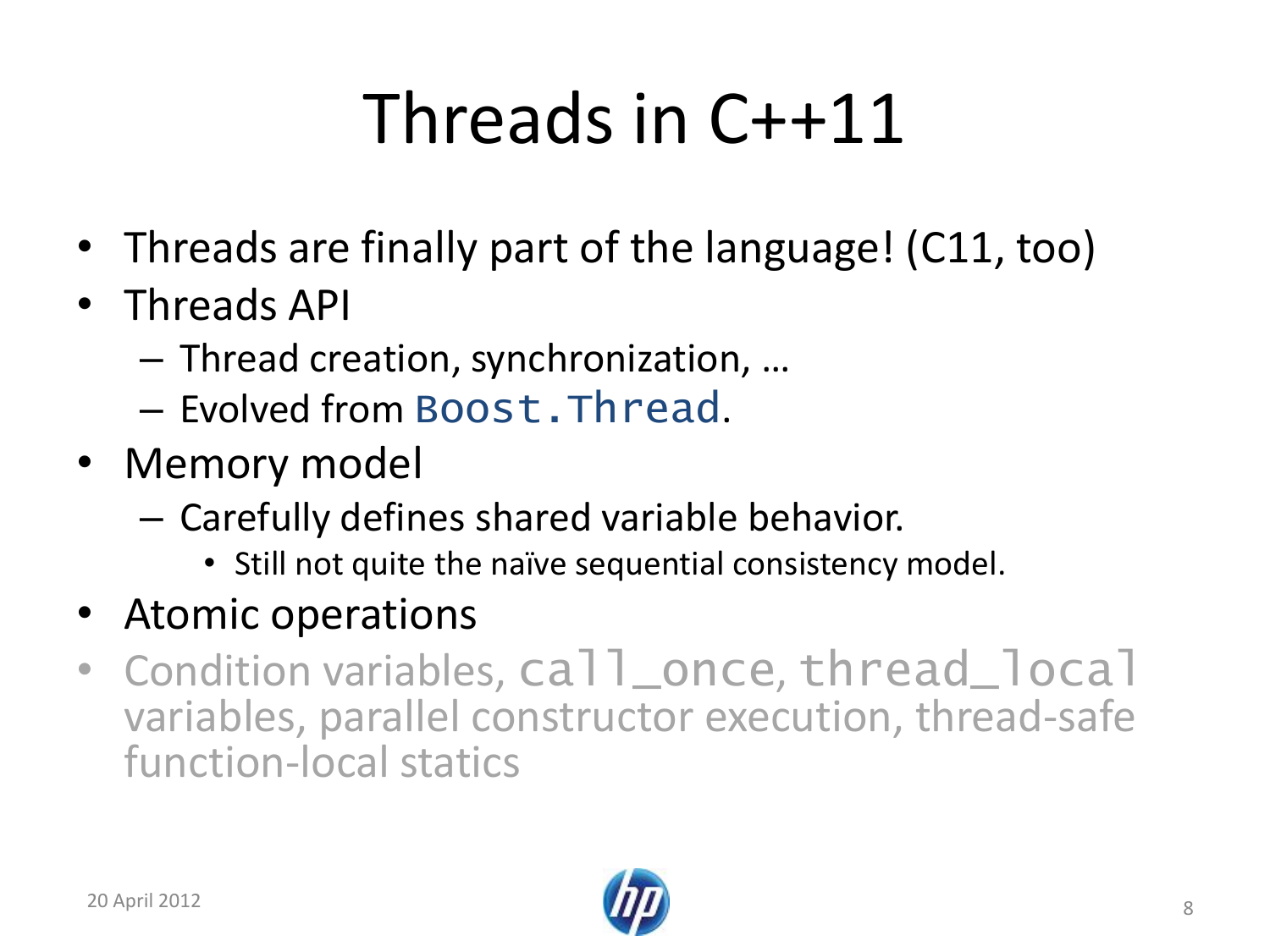# **Outline**

- Overview
- C++11 Threads API (very briefly)
- C++11/C11 Memory model
- Understanding data races
- Atomic objects
- A word about Java
- Conclusions

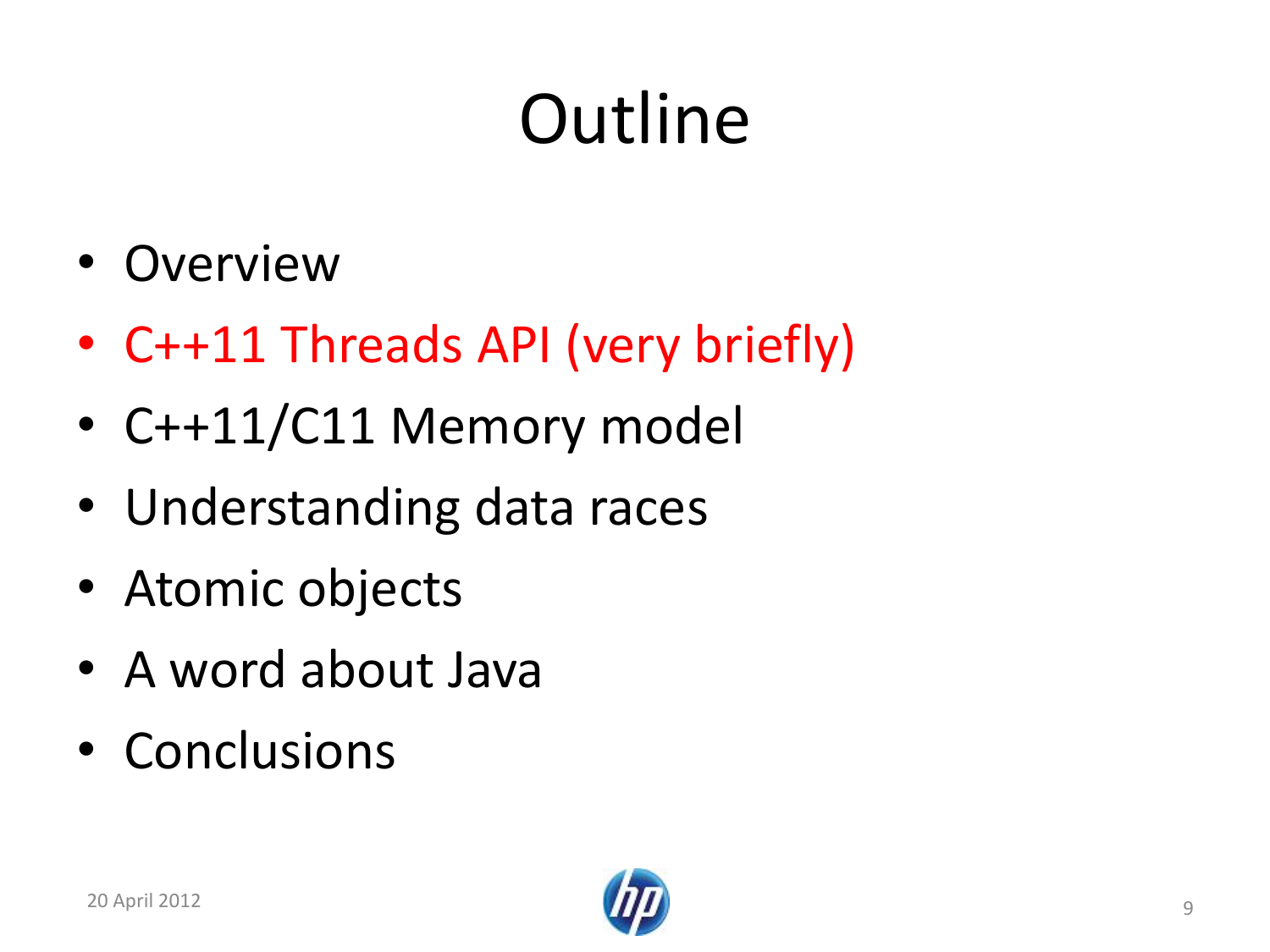# Thread creation example:

```
int fib(int n) {
  if (n \leq 1) return n;
  int fib1, fib2;
  thread t([-, & \text{fib1}] { \text{fib1} = \text{fib(n-1)}; \} );
  fib2 = fib(n-2);t.join();
  return fib1 + fib2;
}
```
Disclaimers:

- fib(n-2) throws  $\rightarrow$  no join  $\rightarrow$  bad things happen
- Don't really do this! It creates too many threads.
- Easier to use async(), which returns a future .
- Runs in exponential time. There is an O(log(n)) algorithm.
	- Except that they all overflow for interesting inputs.

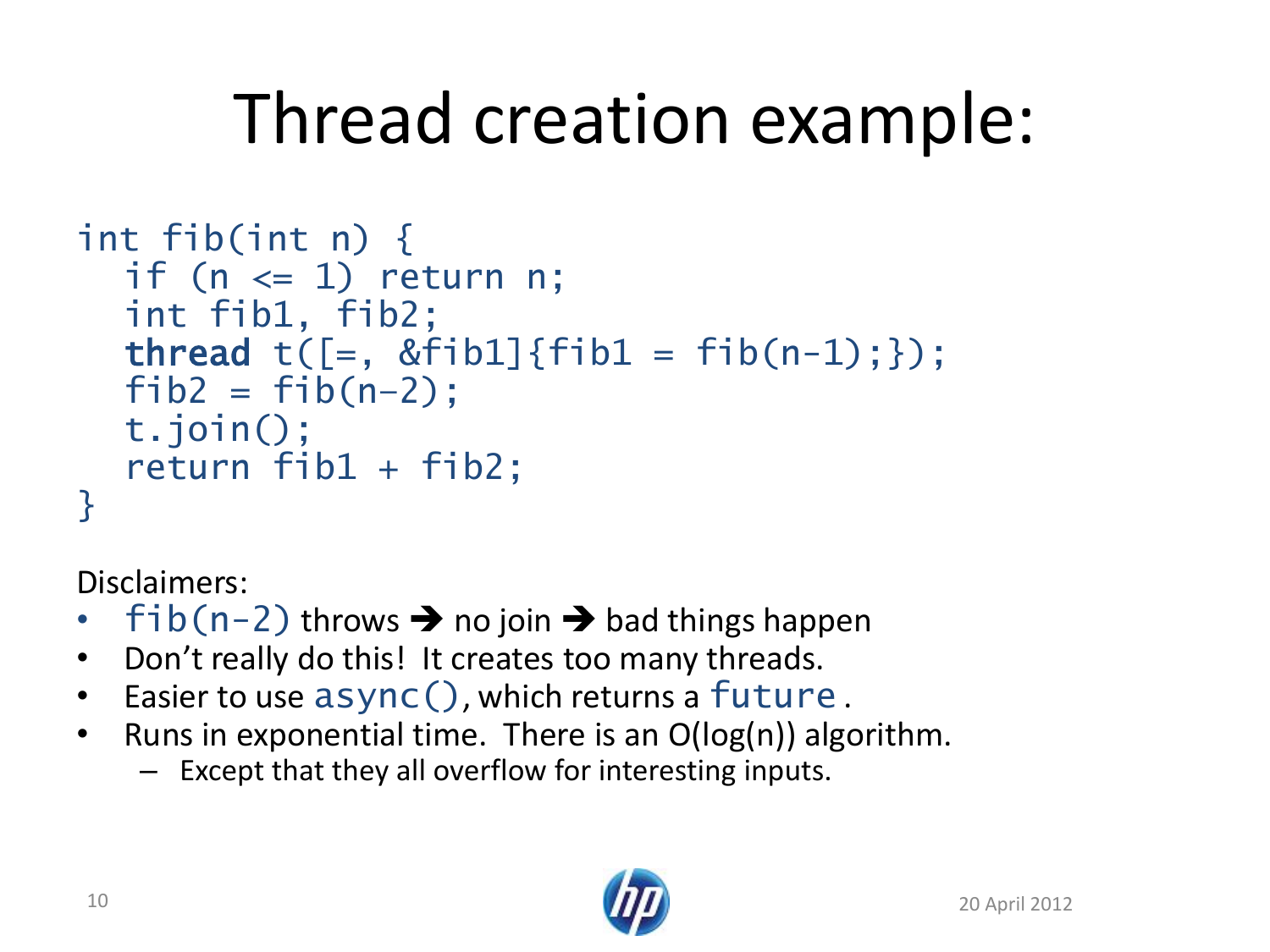### Thread creation rules

• Always call join()!

– Language provides detach(), quick\_exit(), but …

• Destroying an unjoined thread invokes terminate().

– Makes exceptions in parent much safer.

• Program terminates when main thread returns.

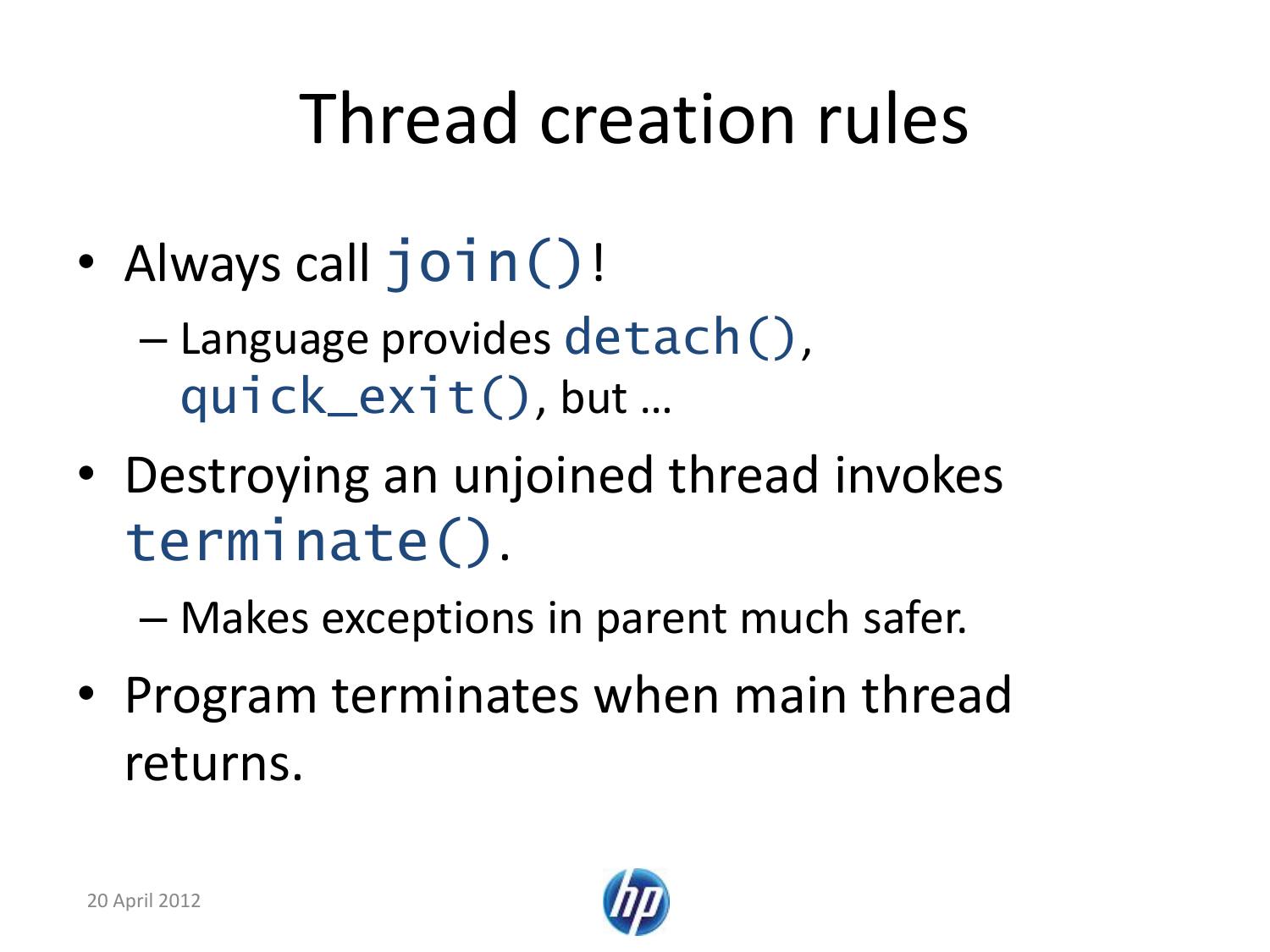# Mutual Exclusion

- Real multi-threaded programs usually need to access shared data from multiple threads.
- For example, incrementing a counter in multiple threads:

 $x = x + 1$ ;

• Unsafe if run from multiple threads:

 $tmp = x; // 17$ 

 $x = \text{tmp} + 1; // 18$ 

$$
\text{tmp} = x; \quad \text{/} \quad \text{/} \quad 17
$$
\n
$$
x = \text{tmp} + 1; \quad \text{/} \quad \text{/} \quad 18
$$

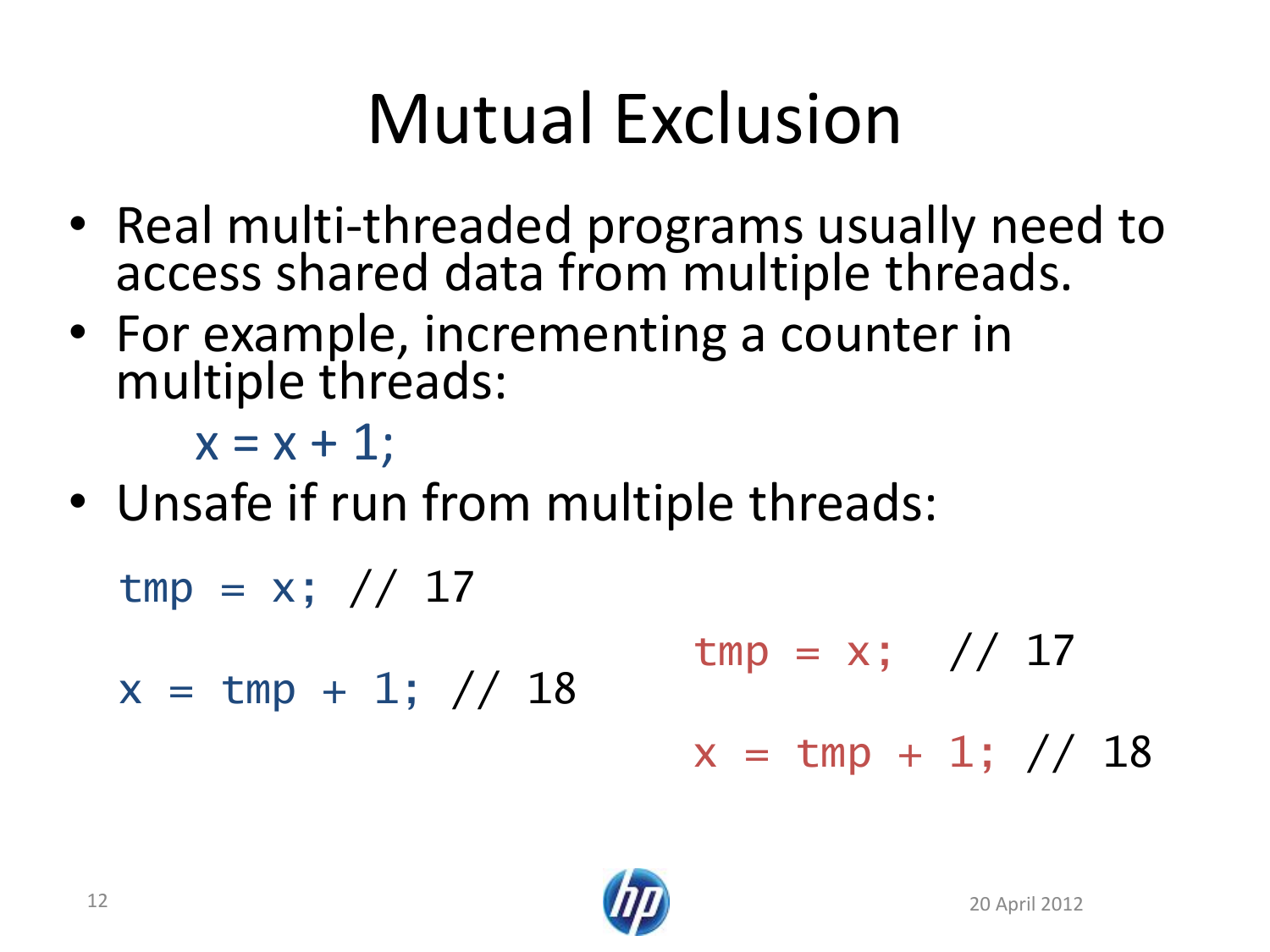# Mutual Exclusion (contd)

- Standard solution:
	- Limit shared variable access to one thread at a time, using locks.
	- Only one thread can be holding lock at a time.

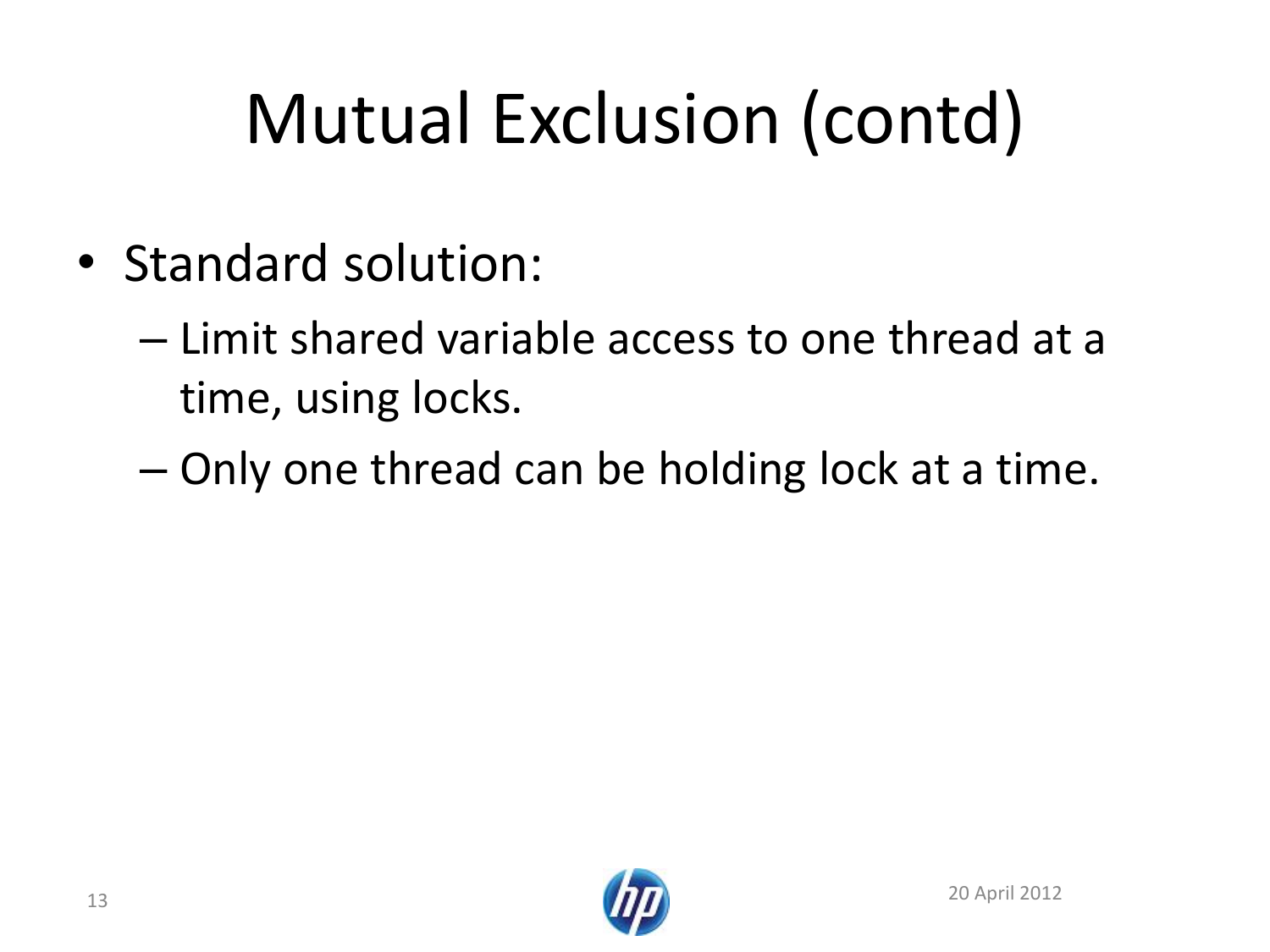### Mutexes restrict interleavings

| Thread 1           | Thread 2           |  |
|--------------------|--------------------|--|
| $m.$ $lock()$ ;    | $m.$ lock();       |  |
| $r1 = x$ ;         | $r2 = x$ ;         |  |
| $x = r1+1$ ;       | $x = r2 + 1$ :     |  |
| $m.$ un $lock()$ ; | $m.$ un $lock()$ ; |  |

– can only be executed as

m.lock();  $r1 = x$ ;  $x = r1+1$ ; m.unlock();  $m.lock()$ ;  $r2 = x$ ;  $x = r2+1$ ;  $m.unlock()$ ; or

m.lock();  $r2 = x$ ;  $x = r2+1$ ; m.unlock();  $m.lock()$ ;  $r1 = x$ ;  $x = r1+1$ ;  $m.unlock()$ ; since second  $m$ .  $lock()$  must follow first  $m$ .  $unlock()$ 

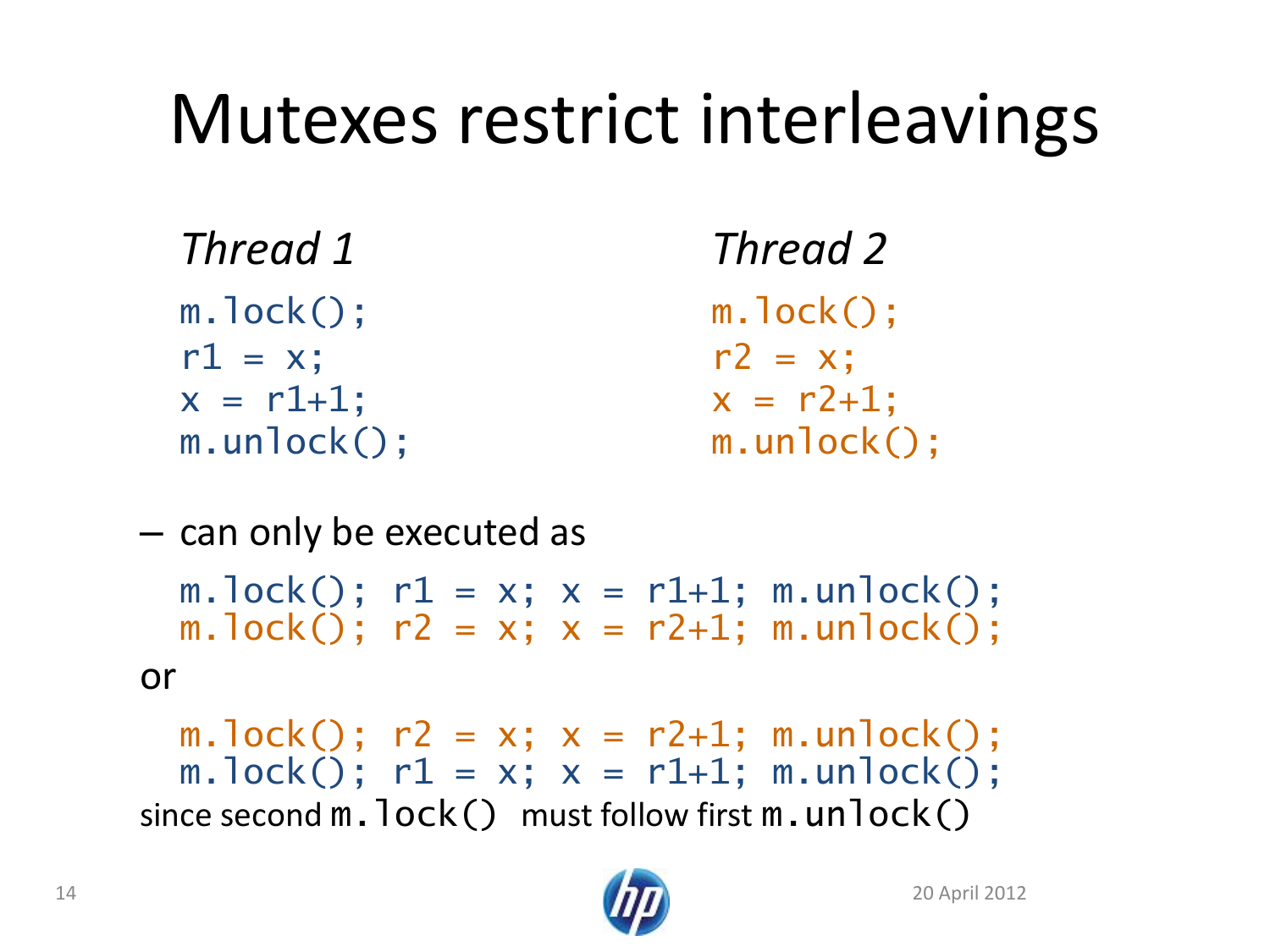# Counter with C++11 mutex

mutex m;

```
void increment() {
  m.lock();
  x = x + 1;m.unlock();
}
```
• Lock not released if critical section throws.

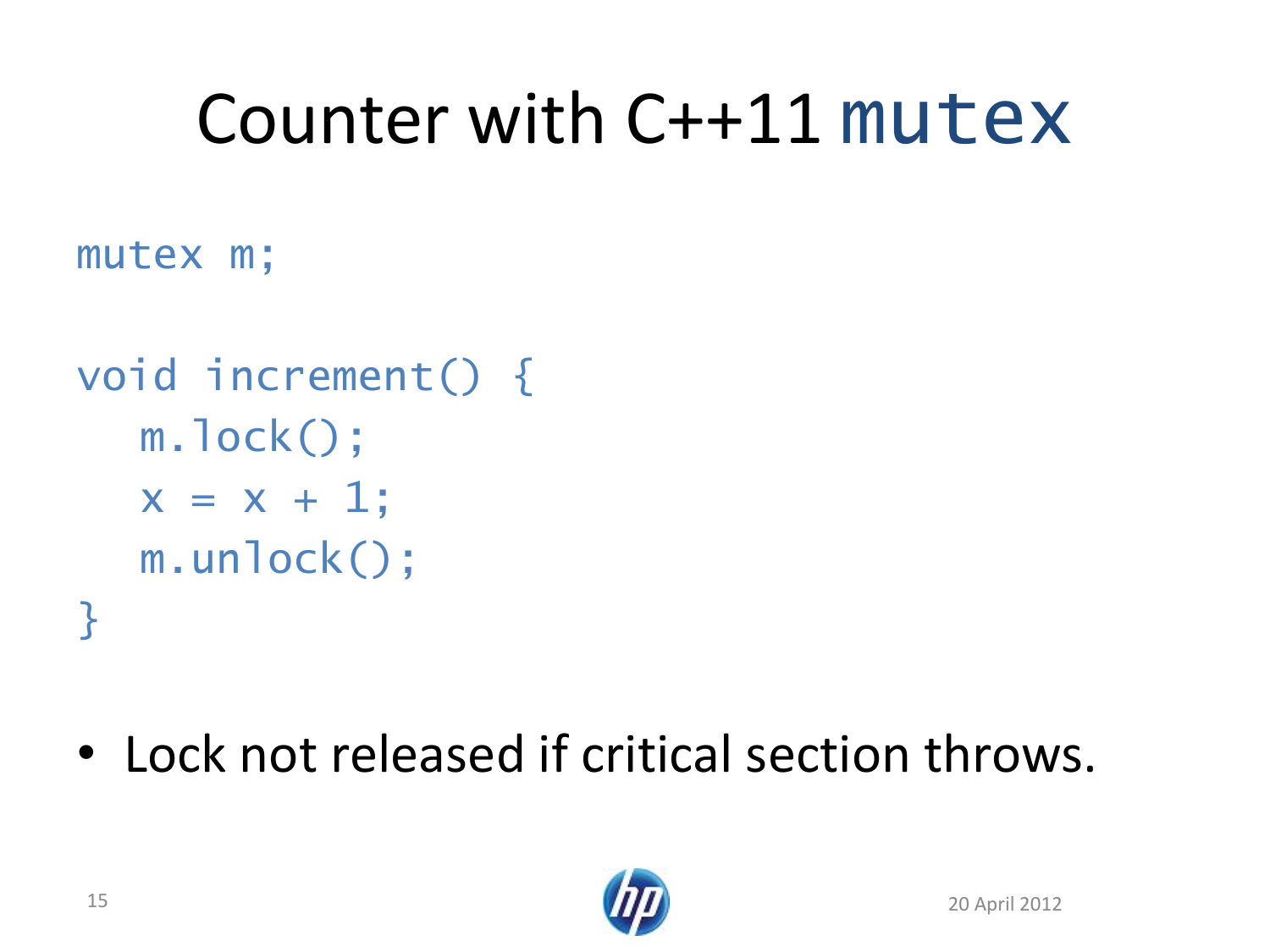# Counter with a lock\_guard

mutex m;

```
void increment() {
  lock_guard<mutex> _(m);
  x = x + 1;}
```
- Lock is released in destructor.
- unique\_lock <> is a generalization of lock\_guard<>.

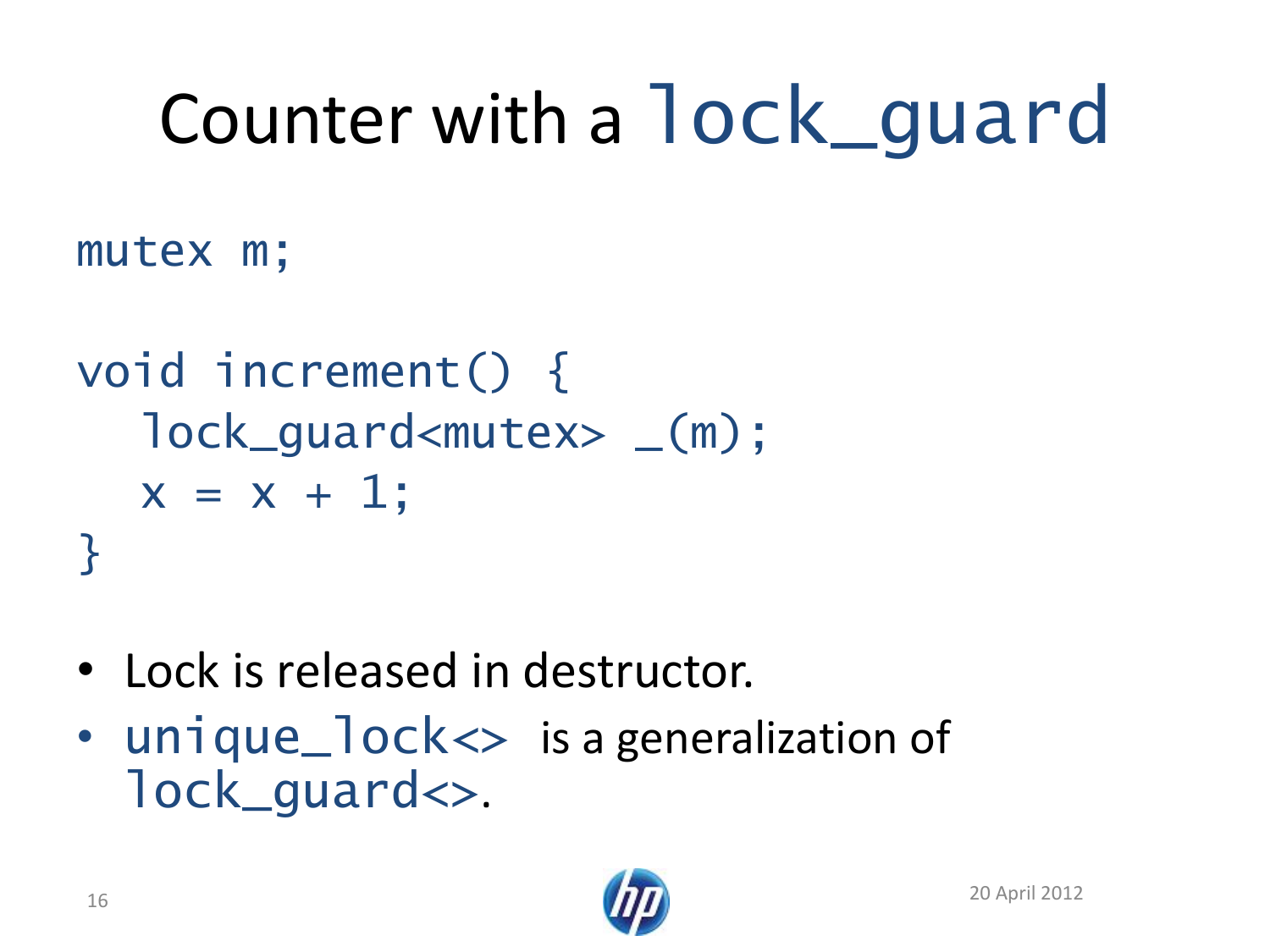# **Outline**

- Overview
- C++11 Threads API (very briefly)
- C++11/C11 Memory model
- Understanding data races
- Atomic objects
- A word about Java
- Conclusions

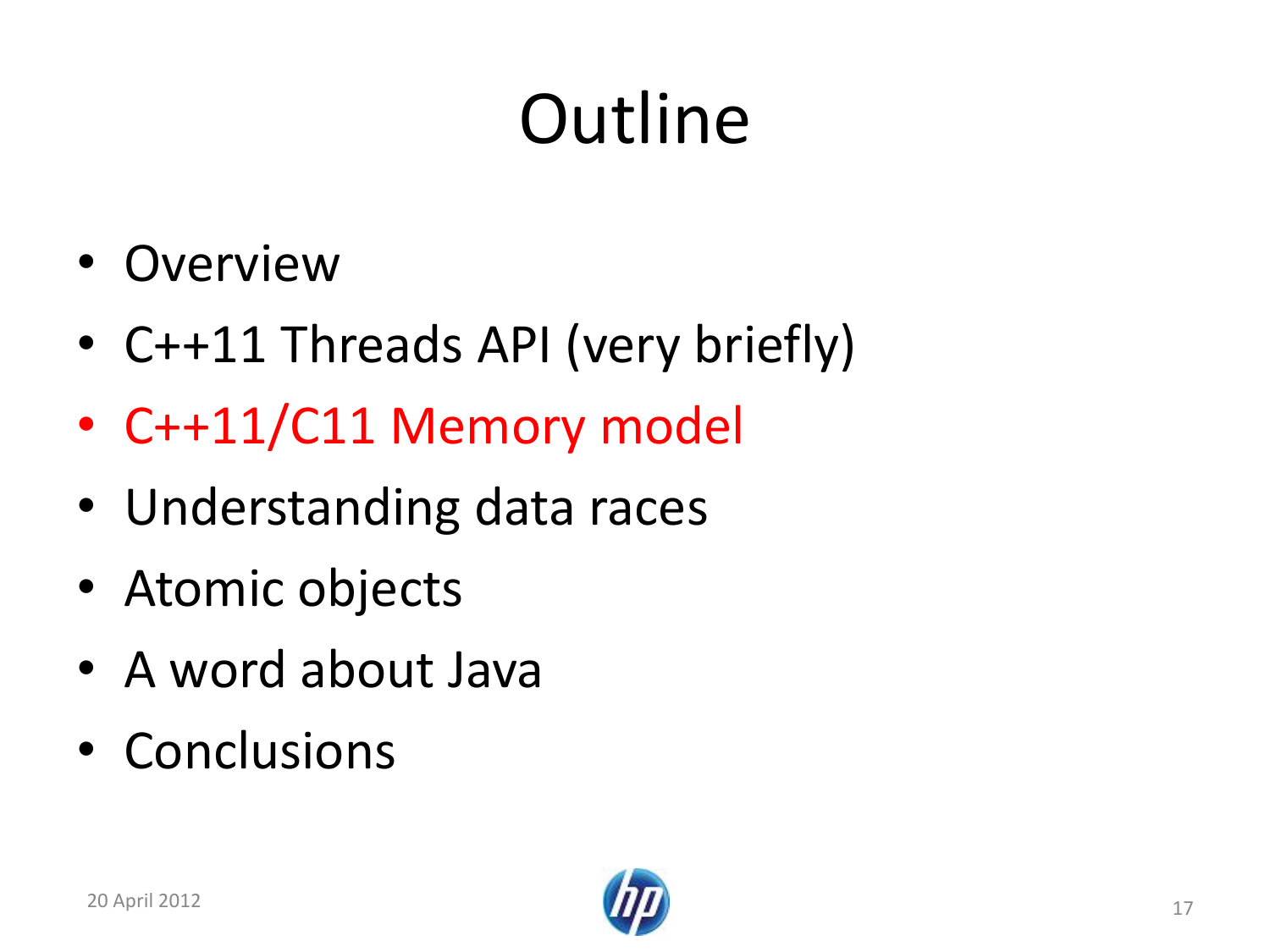# Let's look back more carefully at shared variables

• So far threads are executed as though thread steps were just interleaved.

– *Sequential consistency*

• But this provides expensive guarantees that reasonable code can't take advantage of.

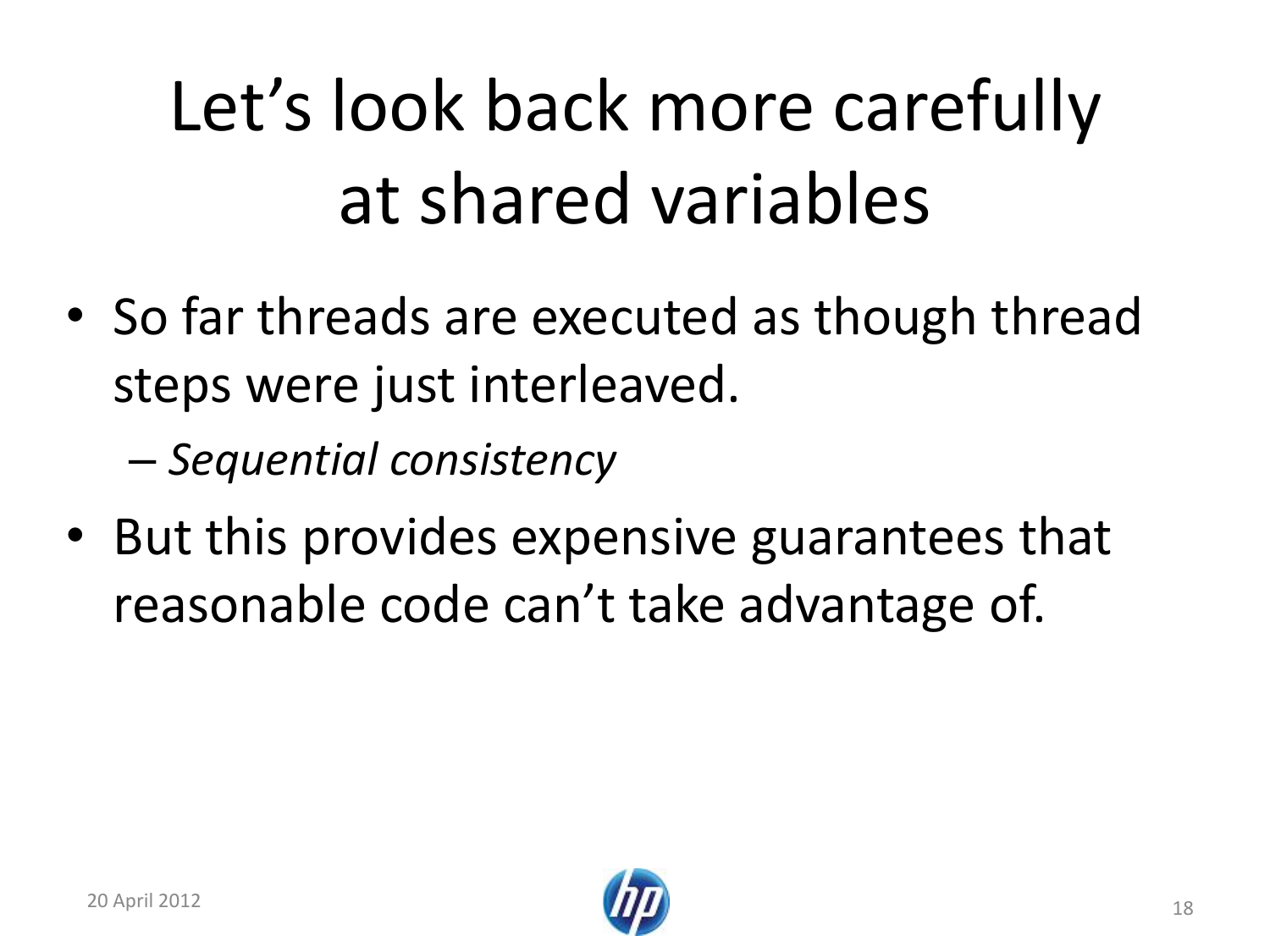# Limits reordering and other hardware/compiler transformations

• "Dekker's" example (everything initially zero) should allow  $r1 = r2 = 0$ :

| Thread 1  | Thread 2   |
|-----------|------------|
| $x = 1$ : | $y = 1$ :  |
| $r1 = y;$ | $r2 = x$ ; |

- Compilers like to perform loads early.
- Hardware likes to buffer stores.

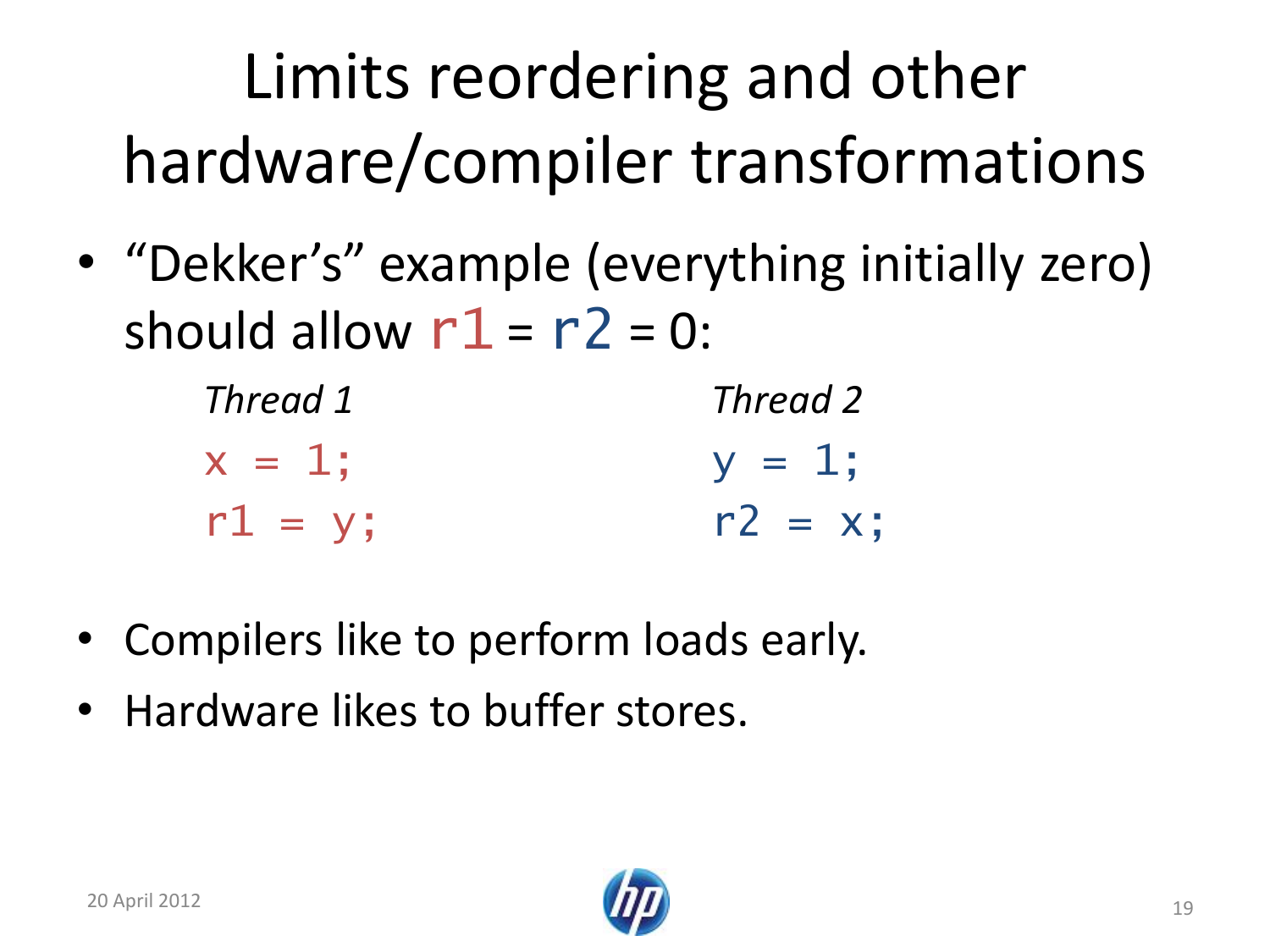### Sensitive to memory access granularity



• If memory is accessed a byte at a time, this may be executed as:

$$
x_{high} = 0;
$$
  
\n $x_{high} = 1;$  // x = 256  
\n $x_{low} = 44;$  // x = 300;  
\n $x_{low} = 100;$  // x = 356;

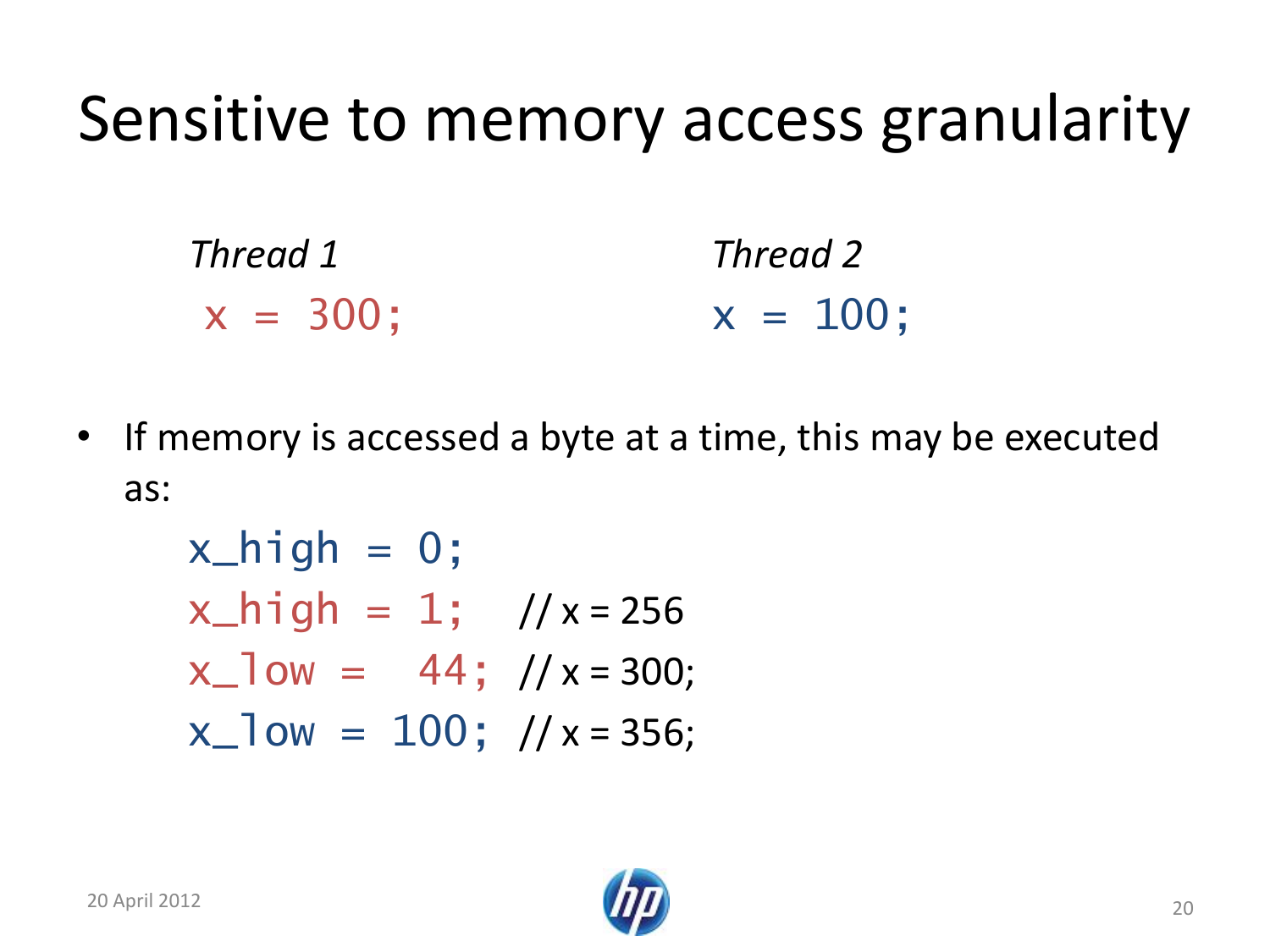# And this is at too low a level …

- Taking advantage of sequential consistency involves reasoning about memory access interleaving:
	- Much too hard.
	- Want to reason about larger "atomic" code regions
		- which can't be visibly interleaved.

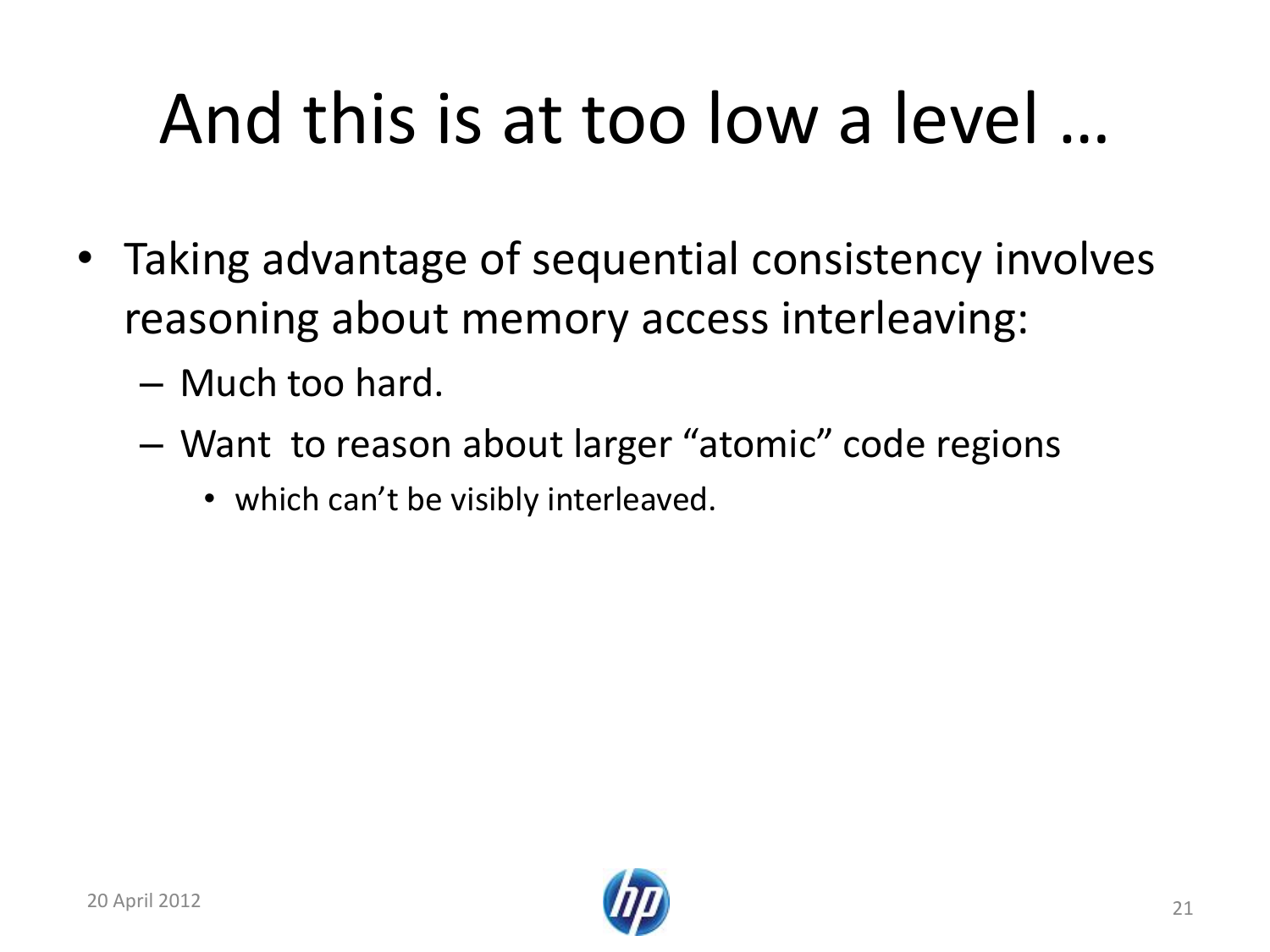### Real threads programming model (1) Data race definition

- Two memory accesses conflict if they
	- $-$  access the same scalar object\*, e.g. variable.
	- at least one access is a store.
	- $-$  E.g.  $x = 1$ ; and  $r2 = x$ ; conflict
- Two ordinary memory accesses participate in a data race if they
	- conflict, and
	- can occur simultaneously
		- i.e. appear as adjacent operations by different threads in interleaving.
- A program is data-race-free (on a particular input) if no sequentially consistent execution results in a data race.

\* or contiguous sequence of bit-fields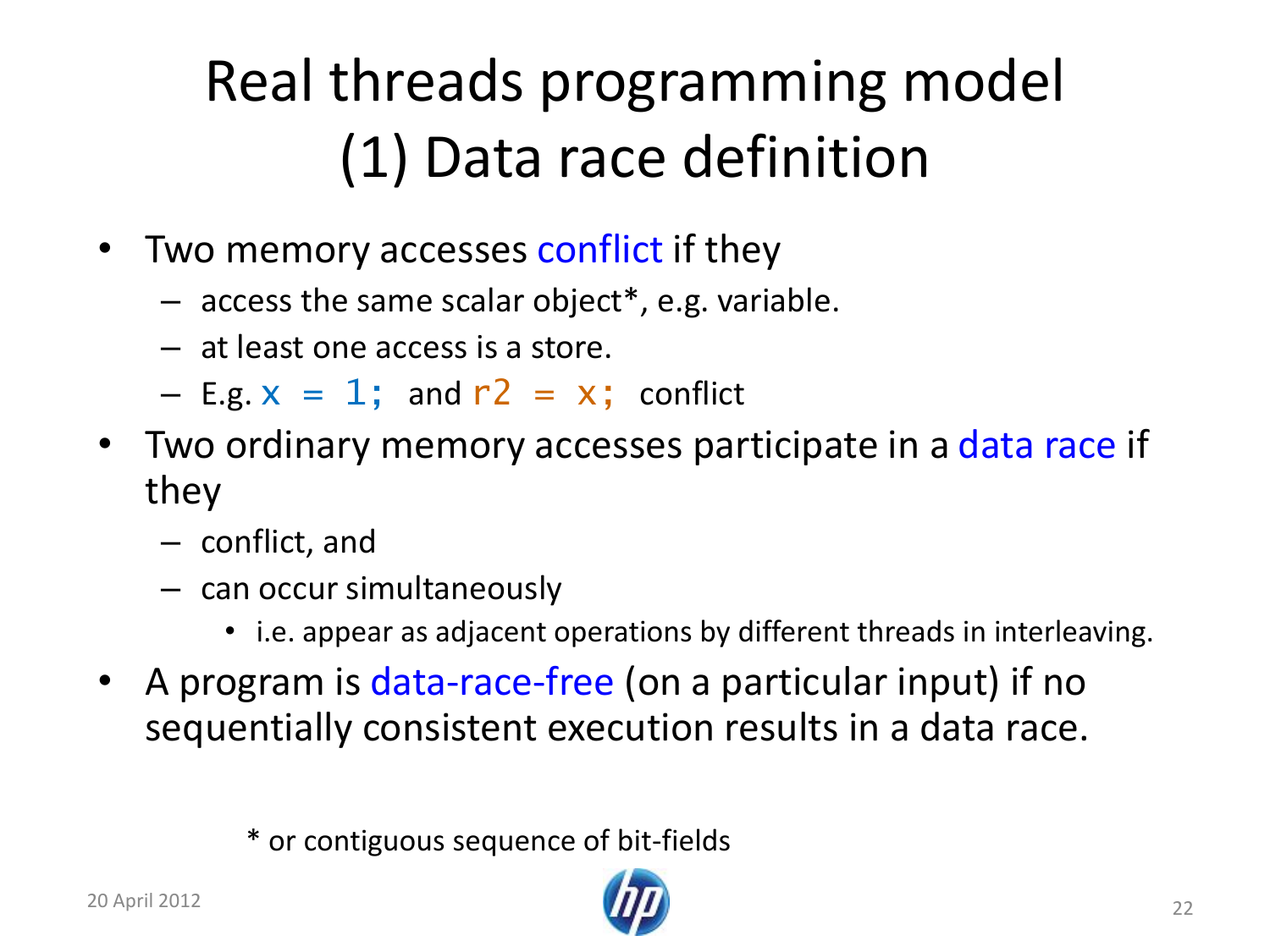### Real threads programming model (2) A useful restriction



- Sequential consistency only for data-race-free programs!
- Catch-fire semantics for data races!
- Data races are prevented by
	- mutexes (or atomic sections) to restrict interleaving
	- declaring atomic (synchronization) variables
		- (wait a few slides…)
- In C++11, there are ways to explicitly relax the sequential consistency guarantee.



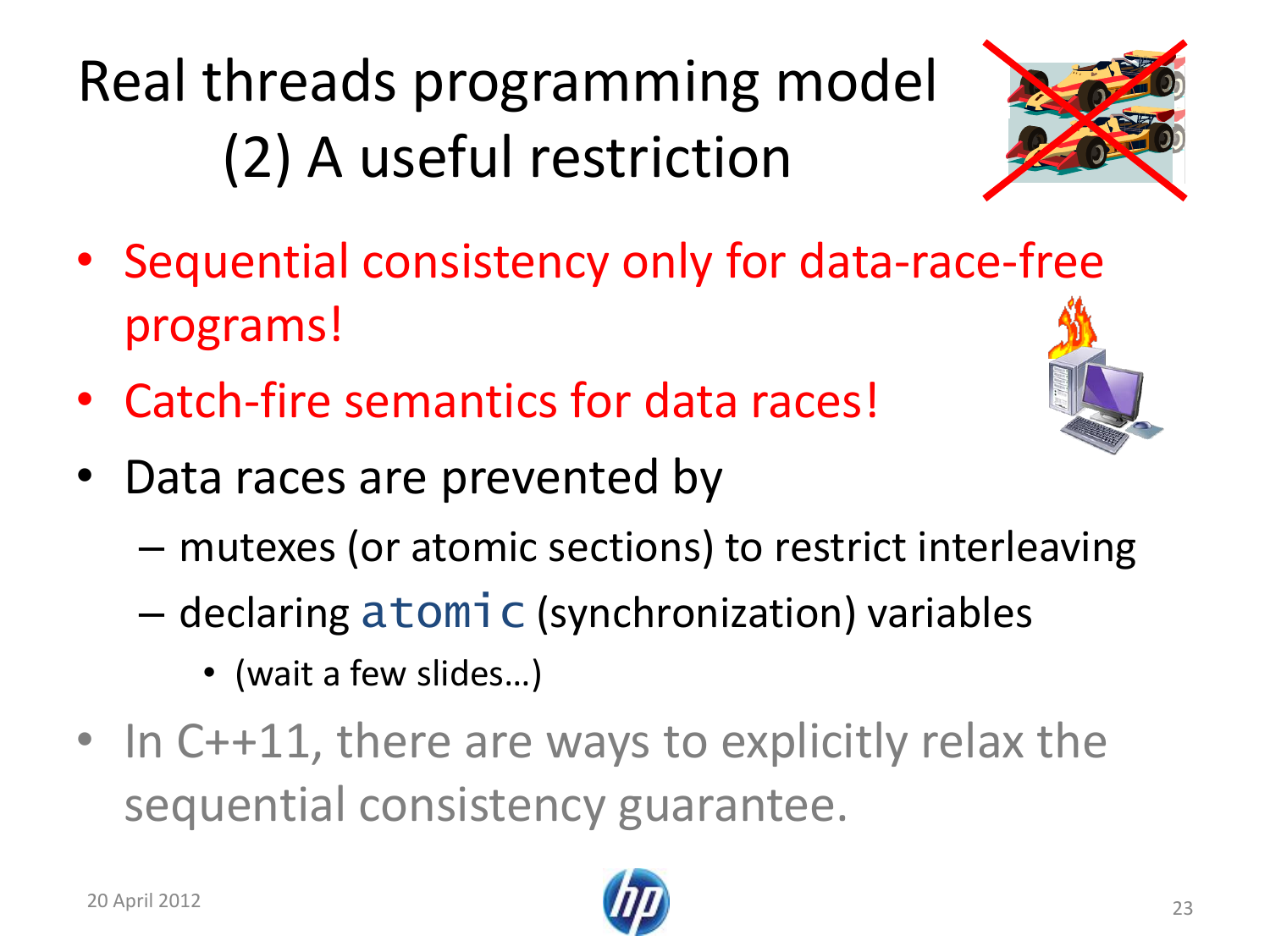# Dekker's example, again:

• (everything initially zero):

*Thread 1 Thread 2*  $x = 1;$   $y = 1;$  $r1 = y$ ; // reads 0  $r2 = x$ ; // reads 0

- This has a data race:
	- $-$  x and y can be simultaneously read and updated.
- Has undefined behavior.
- Unless **x** and **y** are declared to have atomic type.
	- In which case the compiler has to do what it takes to preclude this outcome.

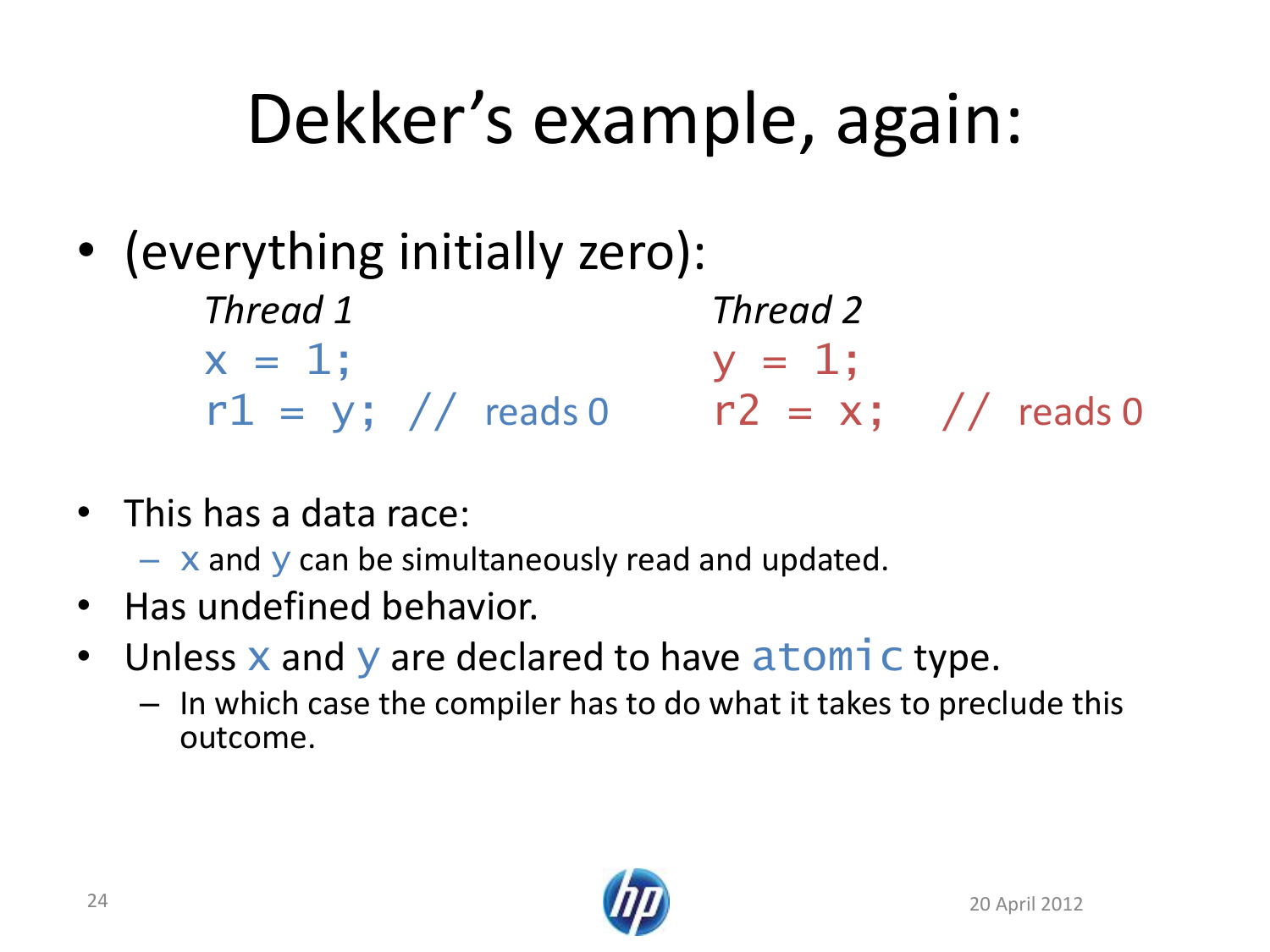Data races  $\rightarrow$  undefined behavior: Very strange things may happen

unsigned x;

If  $(x < 3)$  { … // async x change switch $(x)$  { case 0: … case 1: … case 2: … }

- Assume switch statement compiled as branch table.
- May assume **x** is in range.
- Asynchronous change to x causes wild branch.
	- Not just wrong value.



<u>}</u>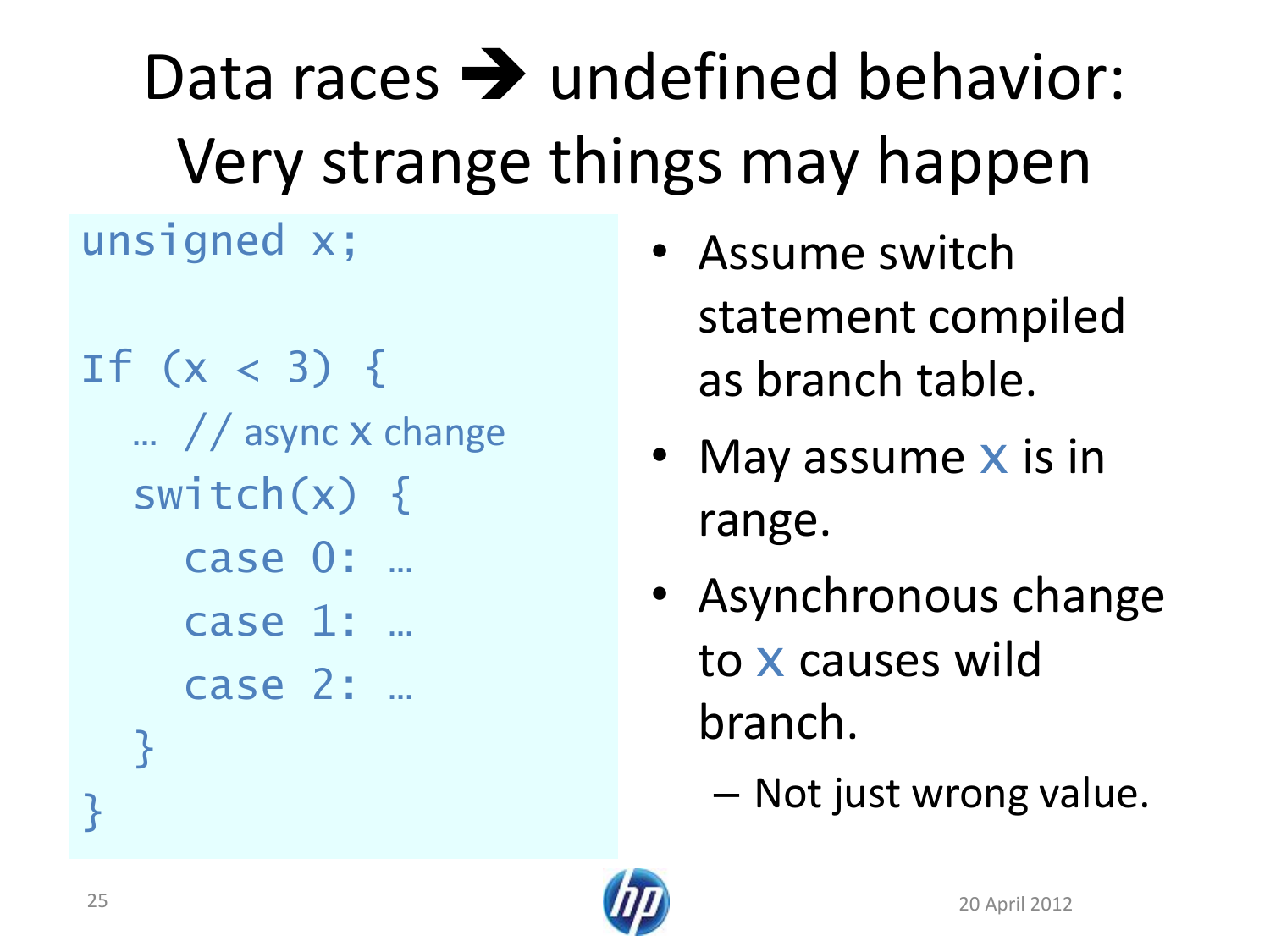### SC for DRF programming model advantages over SC

- Supports important hardware & compiler optimizations.
- DRF restriction  $\rightarrow$  Synchronization-free code sections appear to execute atomically, i.e. without visible interleaving.
	- If one didn't:



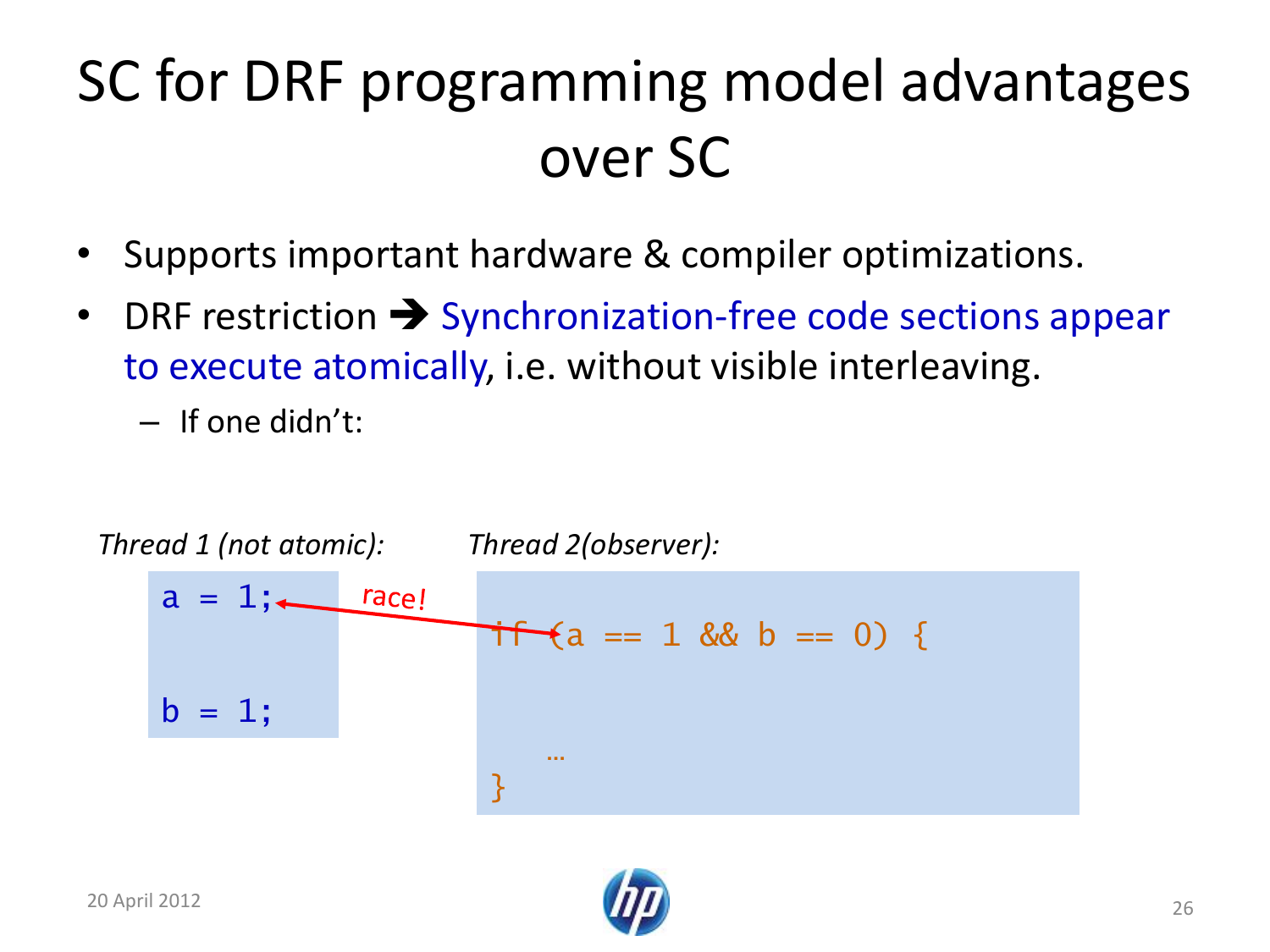# Basic Implementation model

- Very restricted reordering of memory operations around synchronization operations:
	- Compiler either understands these, or treats them as opaque(potentially updating any location).
	- Synchronization operations include instructions to limit or prevent hardware reordering ("memory fences").
- Other reordering is invisible:
	- Only racy programs can tell.

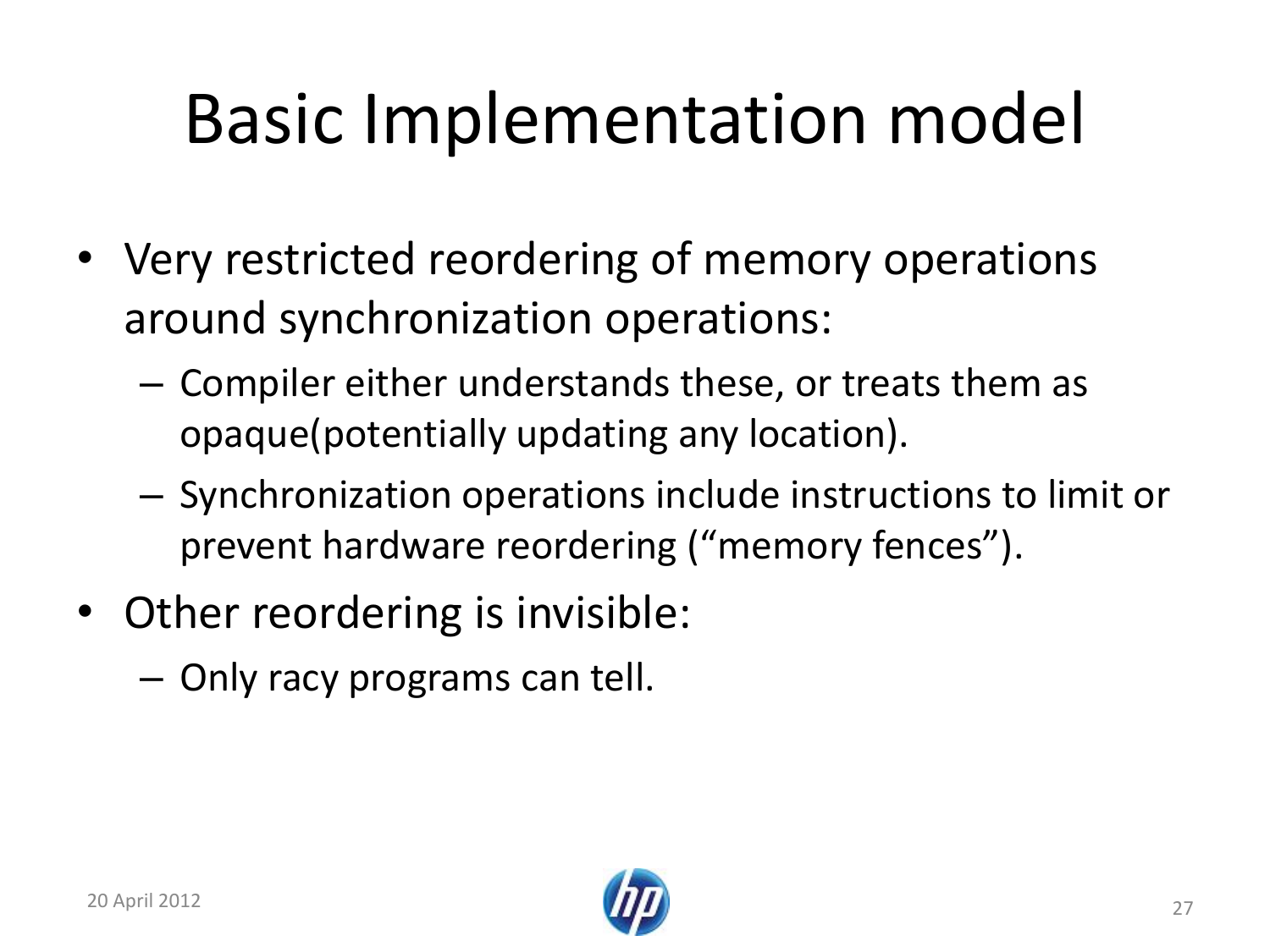# **Outline**

- Overview
- C++11 Threads API (very briefly)
- C++11/C11 Memory model
- Understanding data races
- Atomic objects
- A word about Java
- Conclusions

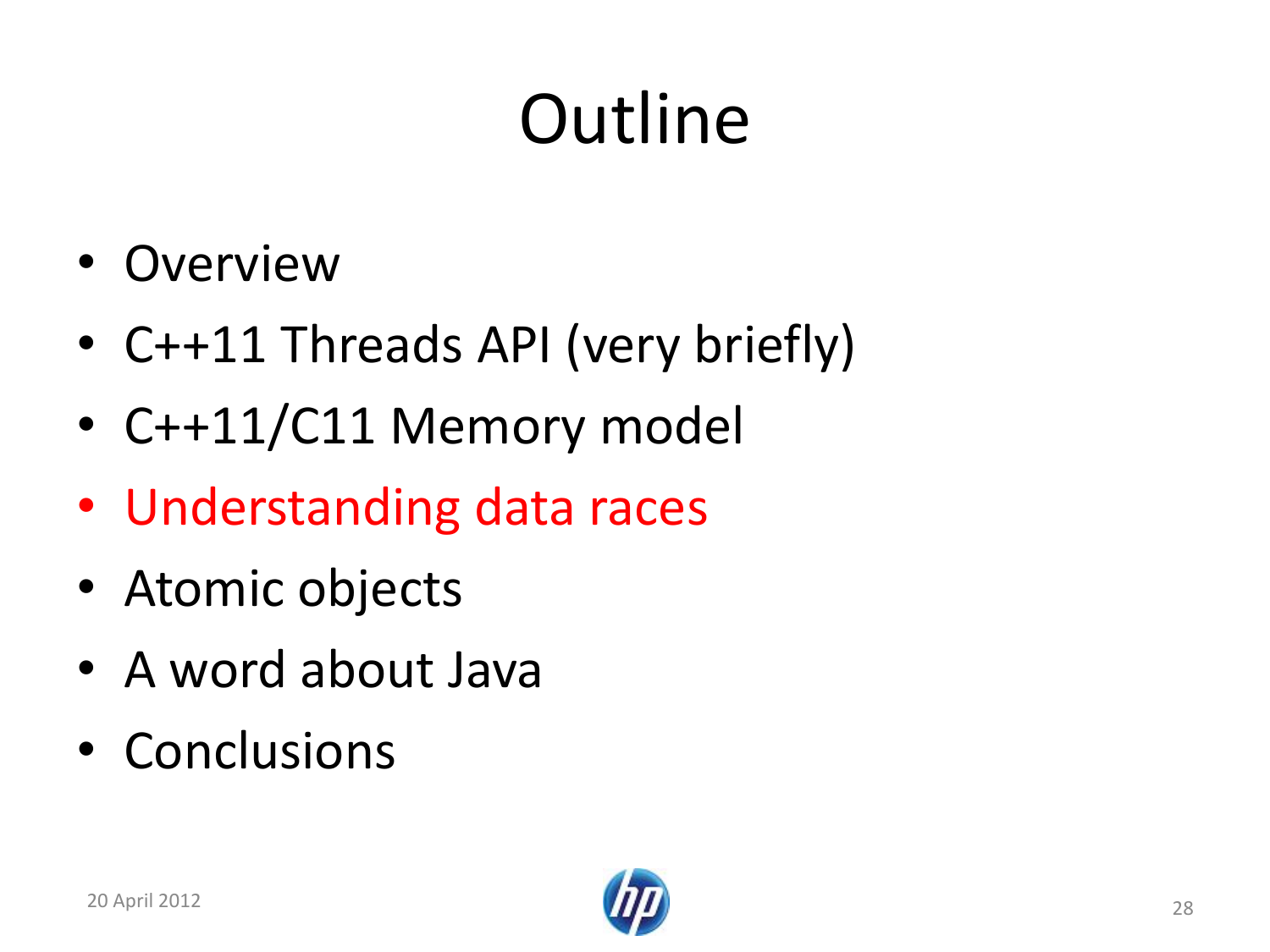# Understanding data races

- To show that a program behaves correctly:
	- 1. Demonstrate there are no data races
		- assuming sequential consistency
	- 2. Demonstrate that it behaves correctly
		- Assuming sequential consistency, and
		- Assuming synchronization-free-regions are indivisible

• Some examples:

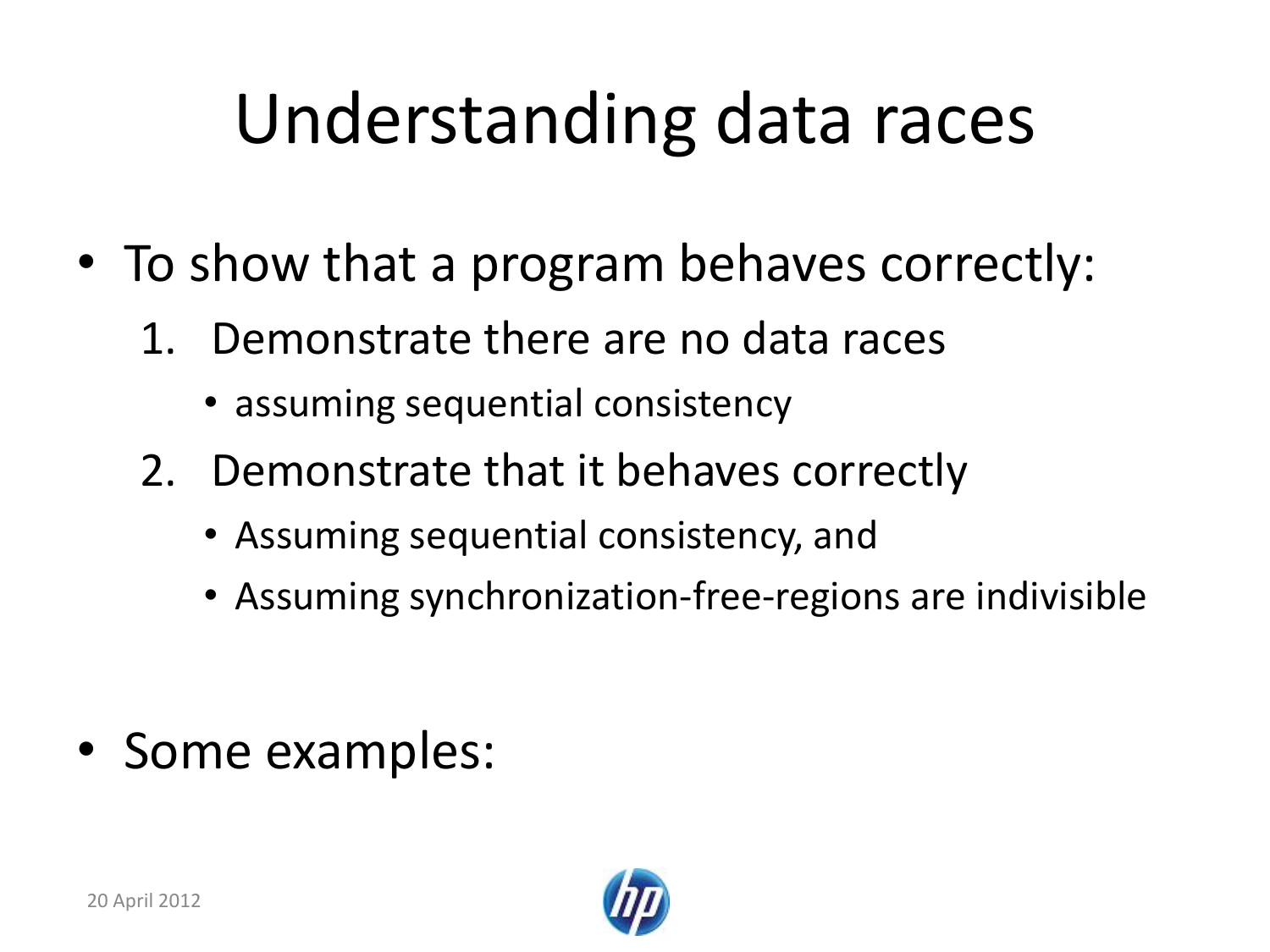- Assume x and done are initially O/false.
- Consider:

 *Thread 1 Thread 2*  $x = 42$ ; while (!done) {} done = true;  $assert(x == 42)$ ;

#### Data race on done.

Frequently breaks repeatably in practice.

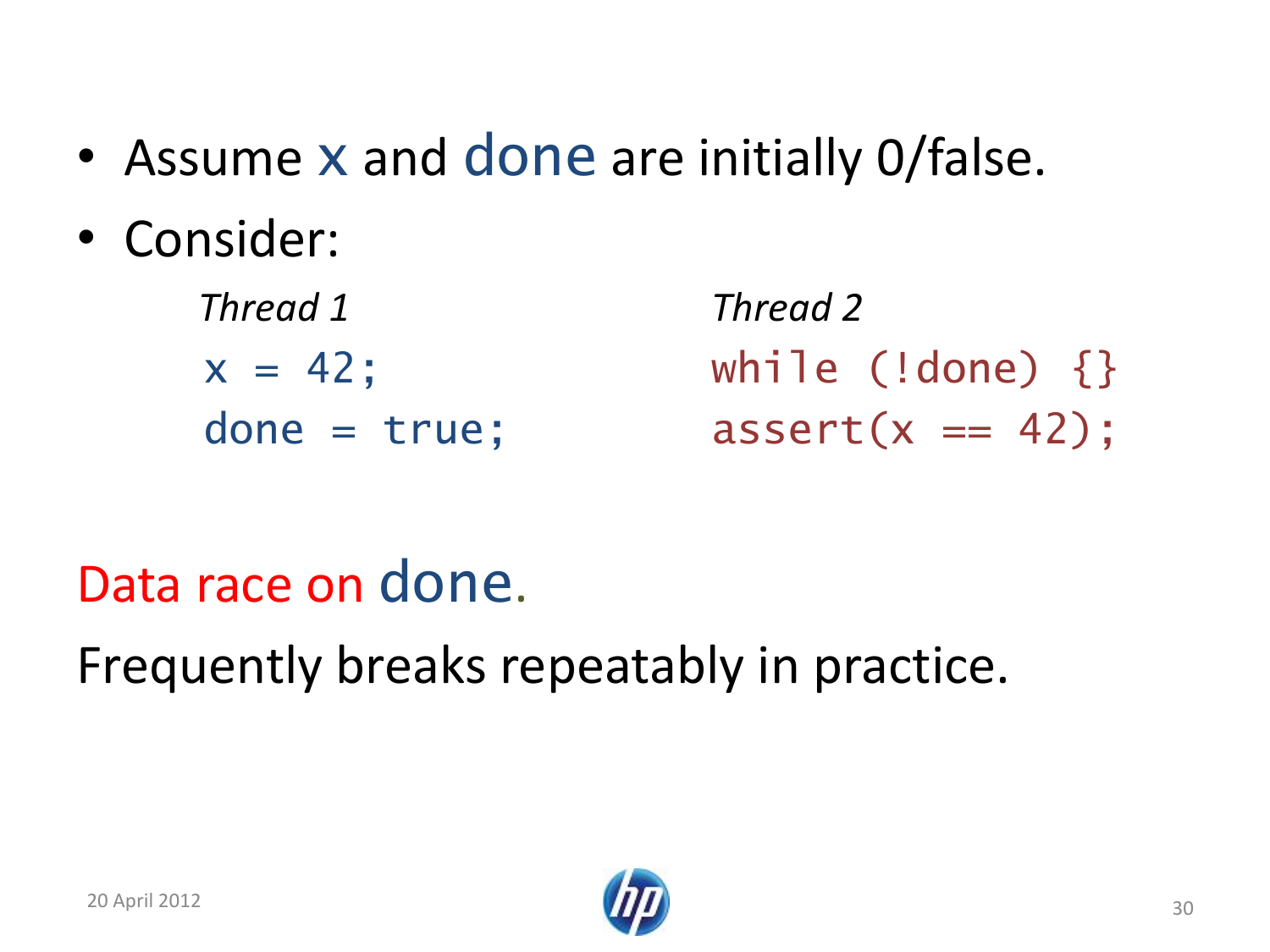# Lazy initialization and DCL

- Assume x and initd are initially O/false.
- Consider:

```
Thread 1 Thread 2
if (!initd) { if (!initd) { 
 lock_guard<mutex> _(m); lock_guard<mutex> _(m);
 x = 42; x = 42;
 initd = true; initd = true;
} }
read x; read x;
```
#### Data race on initd. Often works in practice, but not reliable.

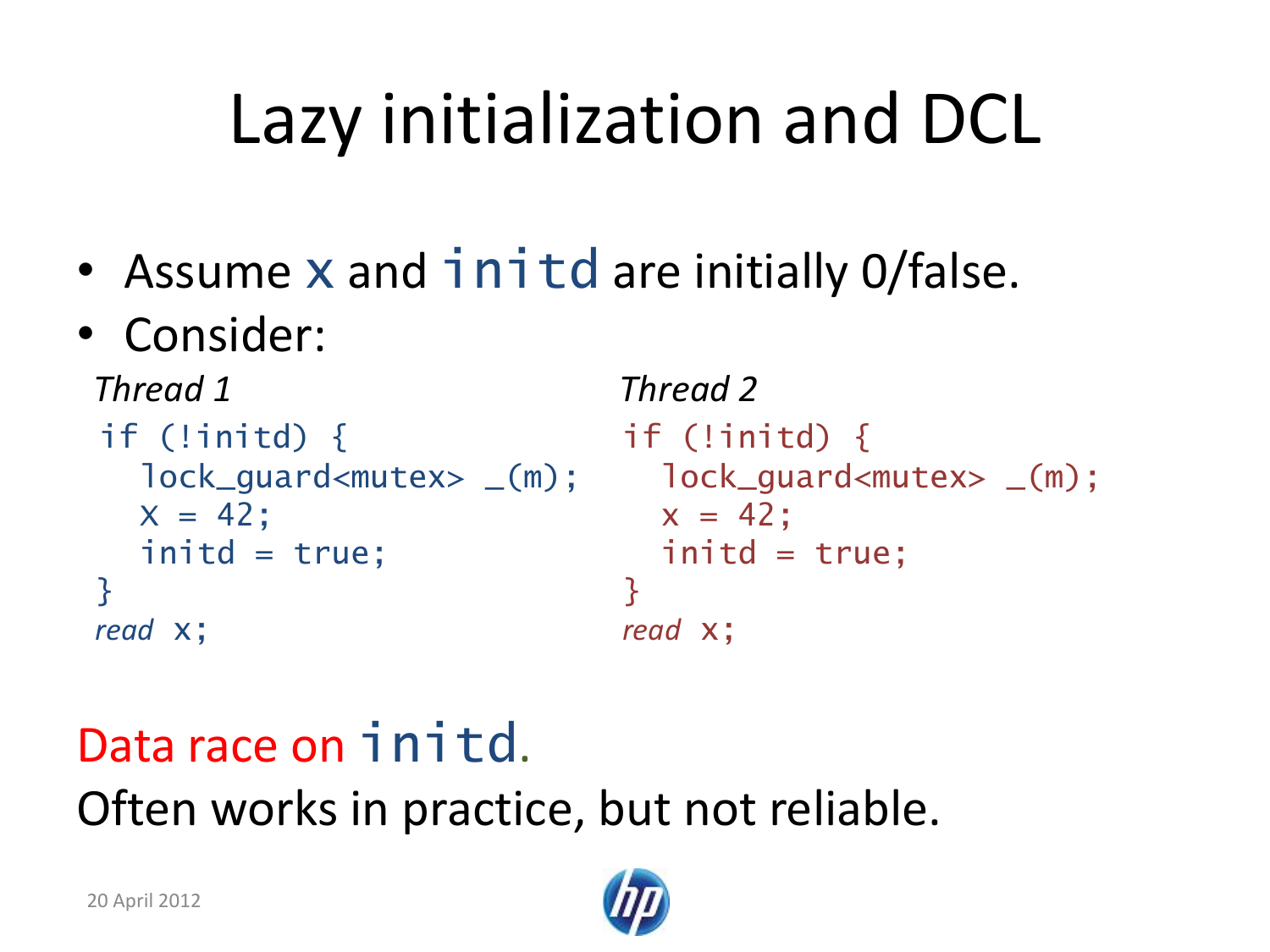- *Assume* x *and* y *are initially zero.*
- Consider:

| Thread 1  | Thread 2  |
|-----------|-----------|
| if(x)     | if (y)    |
| $y = 1$ ; | $x = 1$ ; |

No data race.

But that was unclear before C++11.

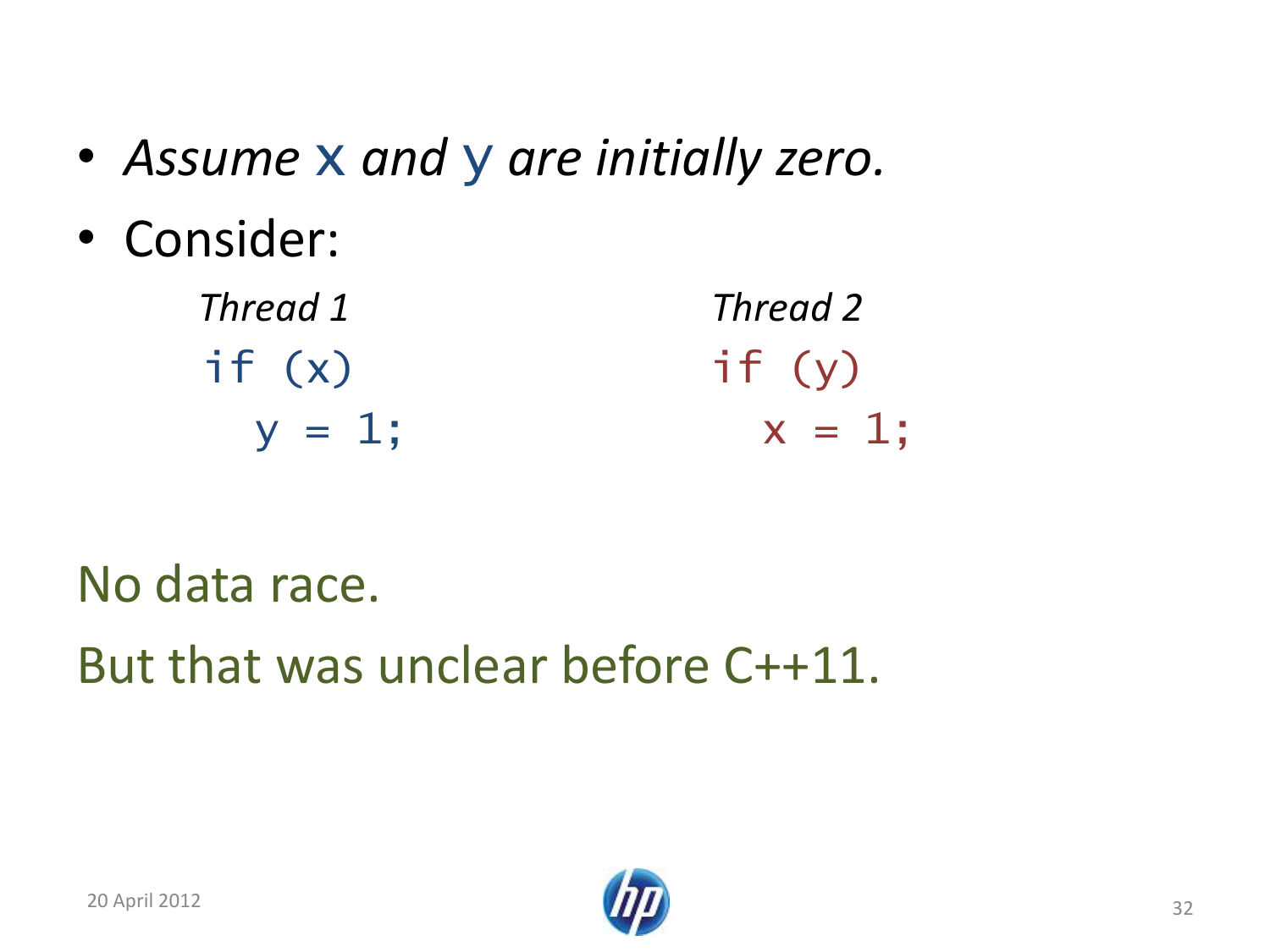#### • struct { char a; char b; } x;

- Consider:
	- *Thread 1 Thread 2*  $x.a = 1;$   $x.b = 1;$

No data race in C++11 or C11. But there may be one under older Posix rules.

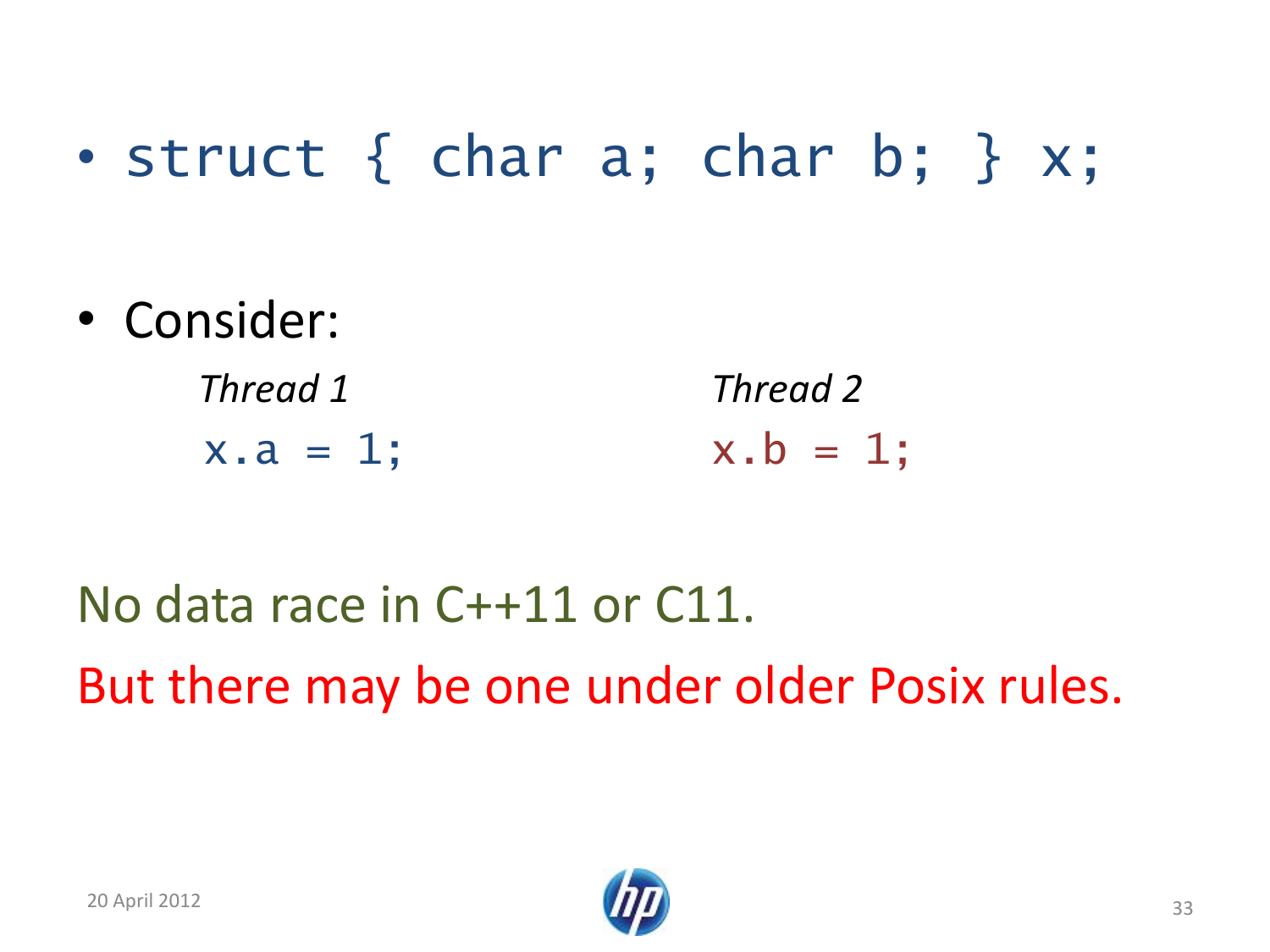### • struct { int a:8; int b:8; }  $x$ ;

• Consider:

 *Thread 1 Thread 2*  $x.a = 1;$   $x.b = 1;$ 

Data race!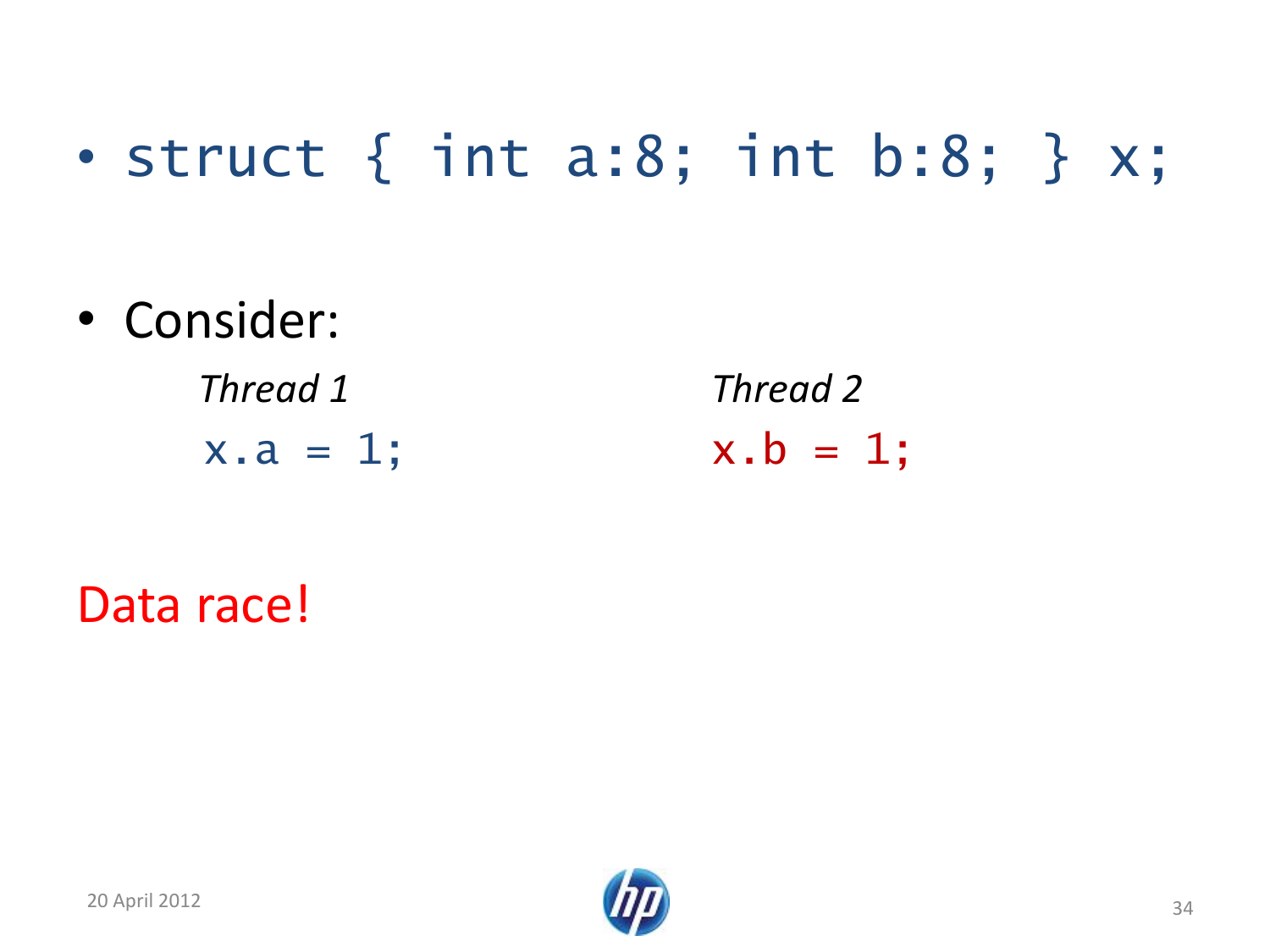#### • struct  $\{$  char  $a$ ; int  $b:11$ ;  $\}$   $x$ ;

• Consider:

 *Thread 1 Thread 2*  $x.a = 1;$   $x.b = 1;$ 

#### No data race.

But existing compilers commonly introduce a data race.



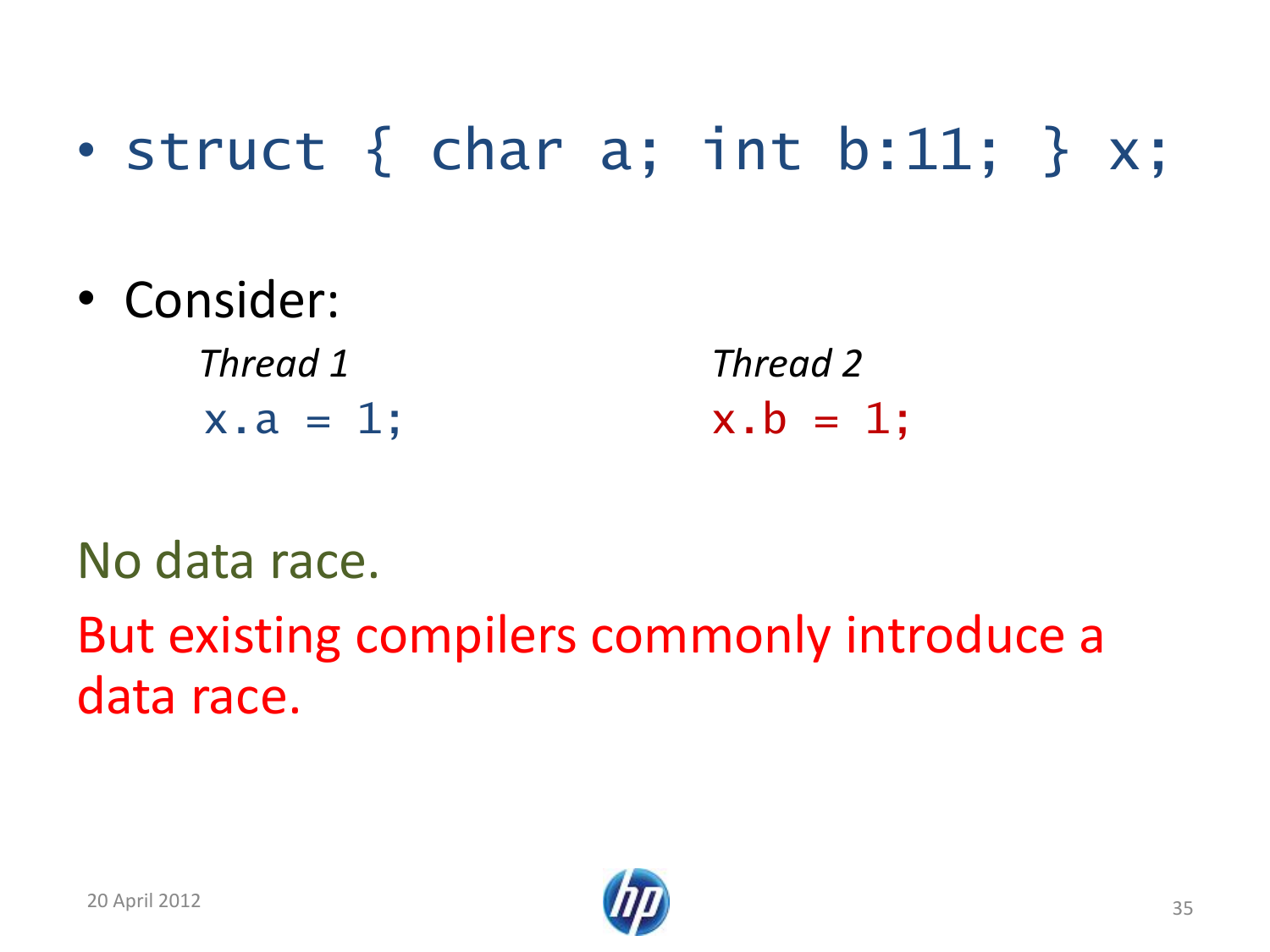- list<int> x;
- Consider:

 *Thread 1 Thread 2*  $x.push_front(1);$   $x.pop_front();$ 

#### Data Race.

Data races are defined for scalar accesses. Default rule for libraries:

Race on scalars  $\leftrightarrow$  Race on object

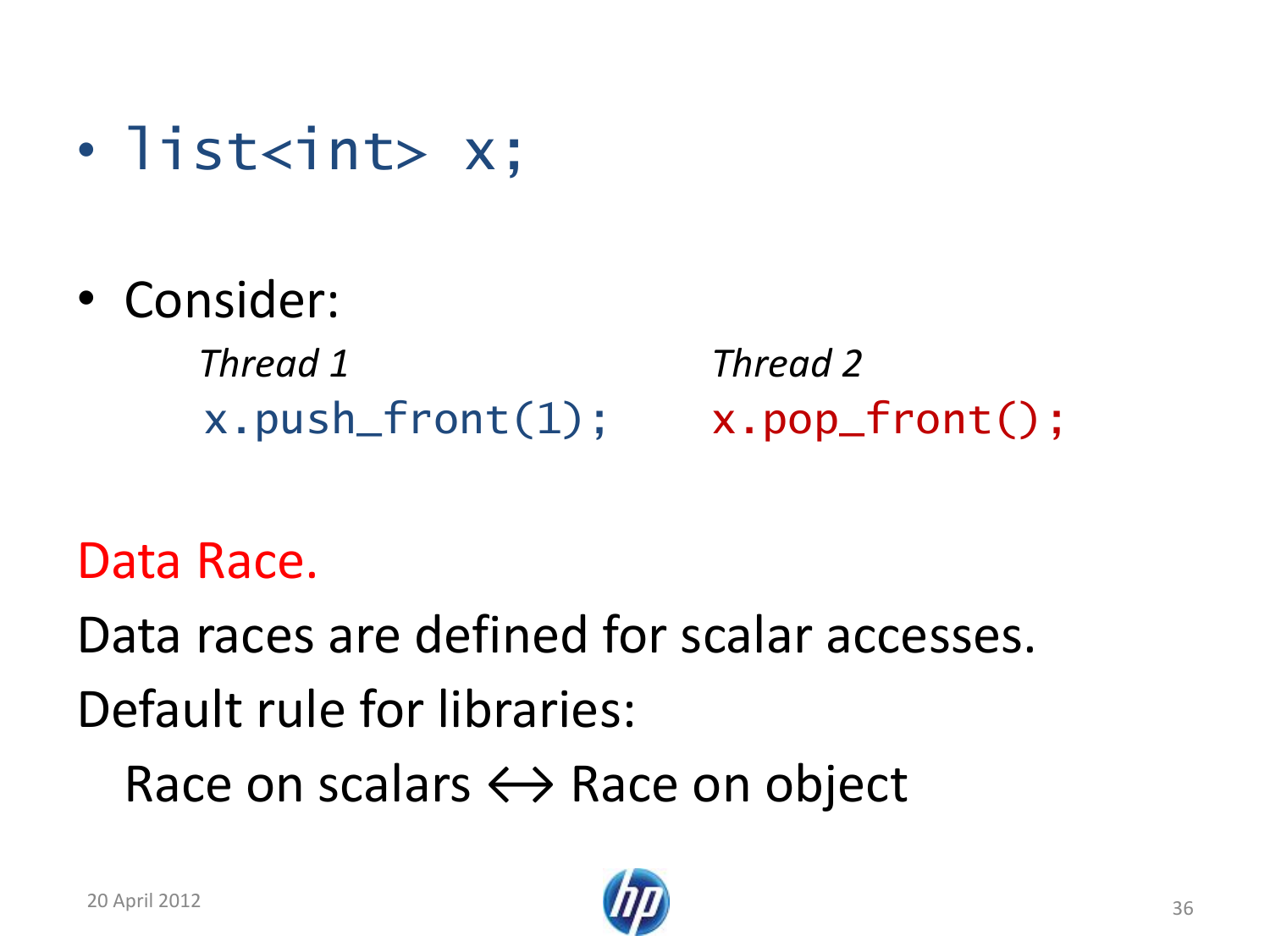#### • list<int> x; mutex m;

• Consider:

```
Main Thread Thread 2
occasionally for(;;) {
{ lock\_guard <sub>m</sub> <sub>l</sub> <sub>m</sub> <sub>l</sub> <sub>m</sub> <sub>l</sub> <sub>m</sub> <sub>m</sub> <sub>m</sub> <sub>m</sub> <sub>m</sub> <sub>m</sub> <sub>m</sub> <sub>m</sub> <sub>m</sub> <sub>m</sub> <sub>m</sub> <sub>m</sub> <sub>m</sub> <sub>m</sub> <sub>m</sub> <sub>m</sub> <sub>m</sub> <sub</sub></sub></sub></sub></sub></sub></sub></sub></sub></sub></sub></sub></sub></sub></sub></sub></sub></sub></sub></sub></sub></sub></sub></sub>
      x.push_front(1); if(!x.empty()) …
} }
```
Data Race.

*Thread 2 races with* x*'s destructor.* (That's why thread:: detach() is discouraged.)

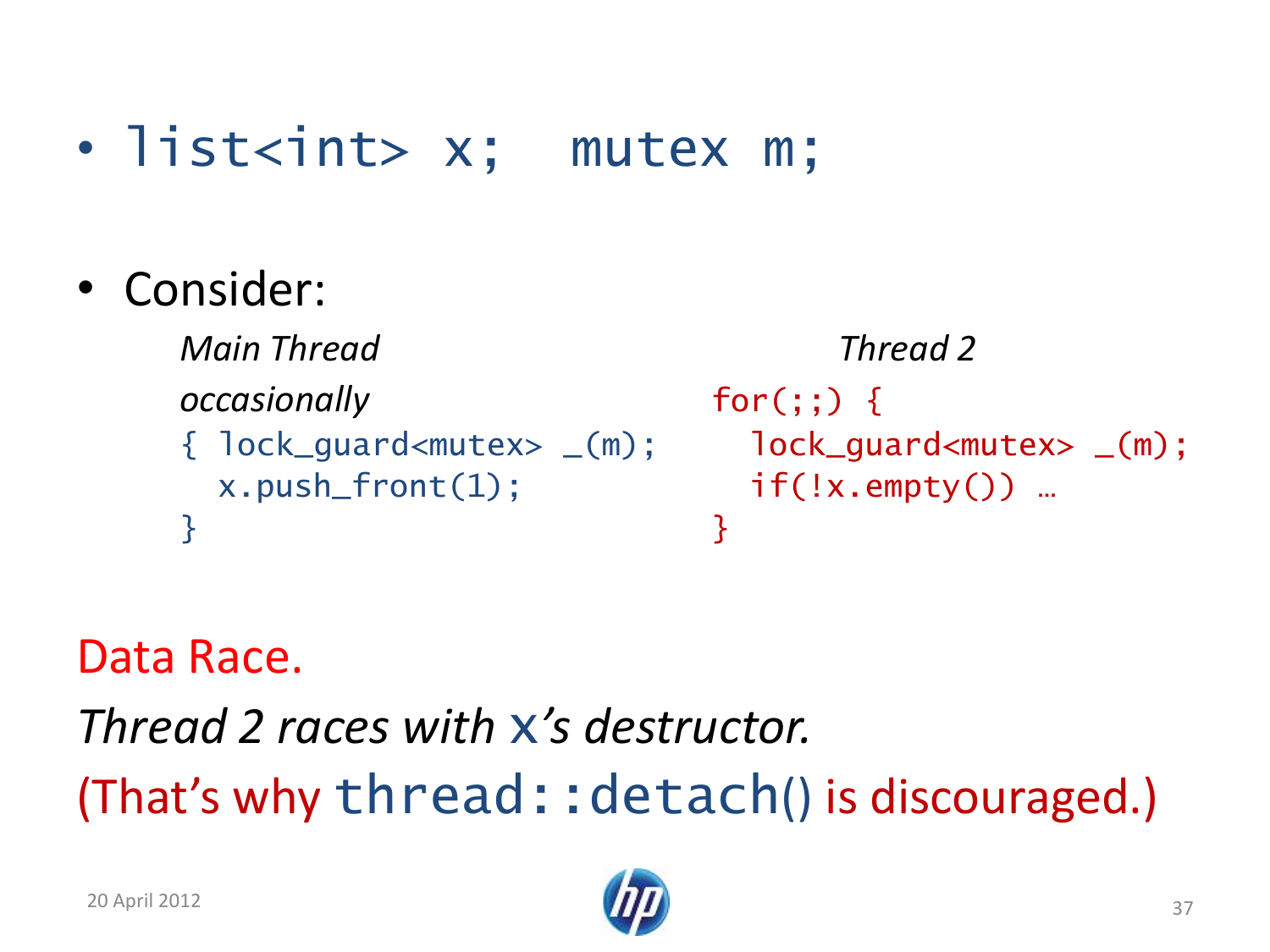• Consider:

 *Thread 1 Thread 2* for  $(j; j)$  {}  $x = 2;$  $x = 1;$ 

No data race

but undefined behavior anyway.

Infinite loops that perform neither IO nor synchronization have undefined behavior!

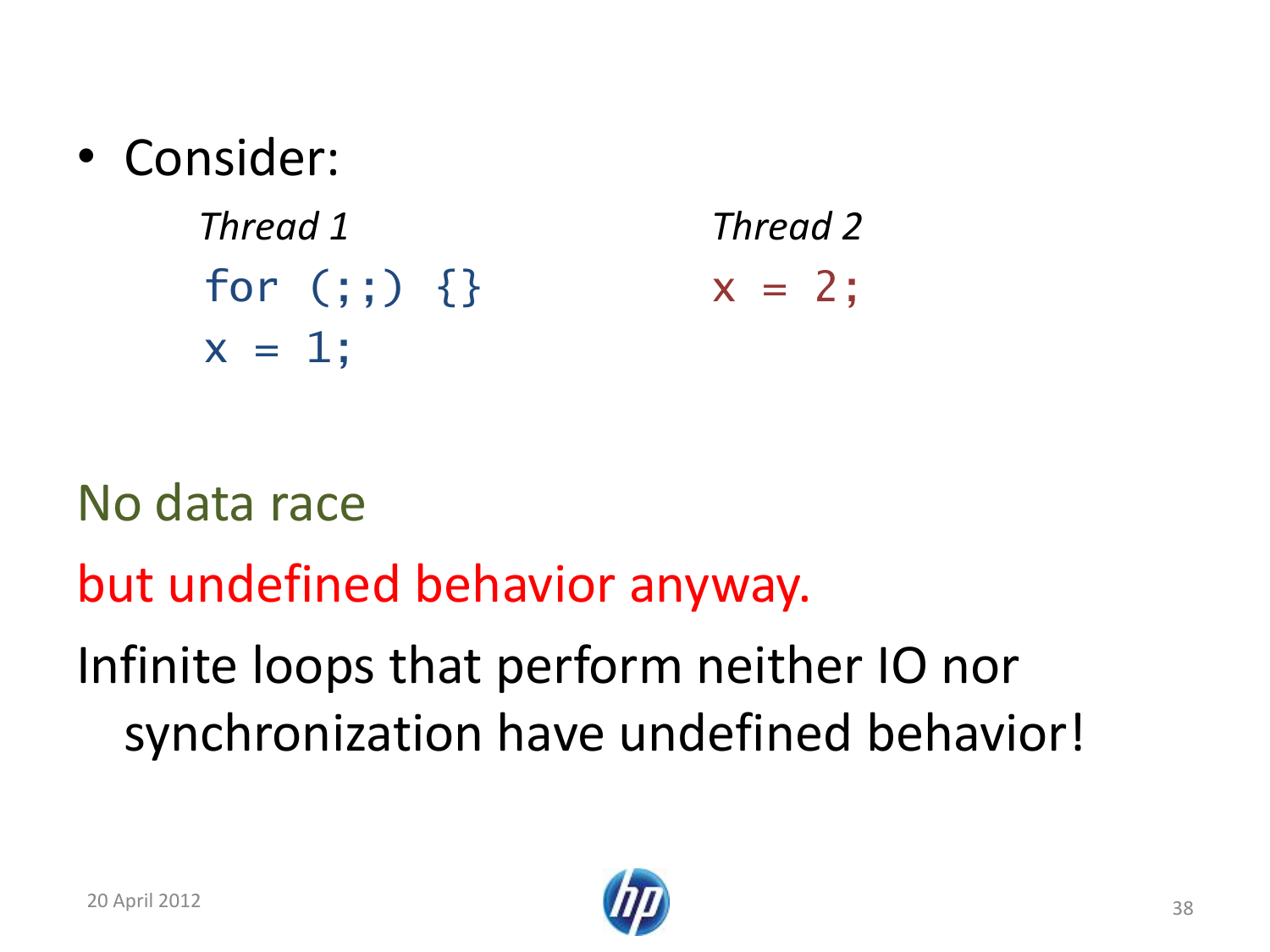- int x; mutex m;
- Consider:

 *Thread 1 Thread 2*

 $x = 42$ ; while(m.try\_lock()) m.lock(); m.unlock();  $assert(x == 42)$ ;

Data Race. try\_lock() may fail spuriously. (Reality is complicated. This simple rule works.)

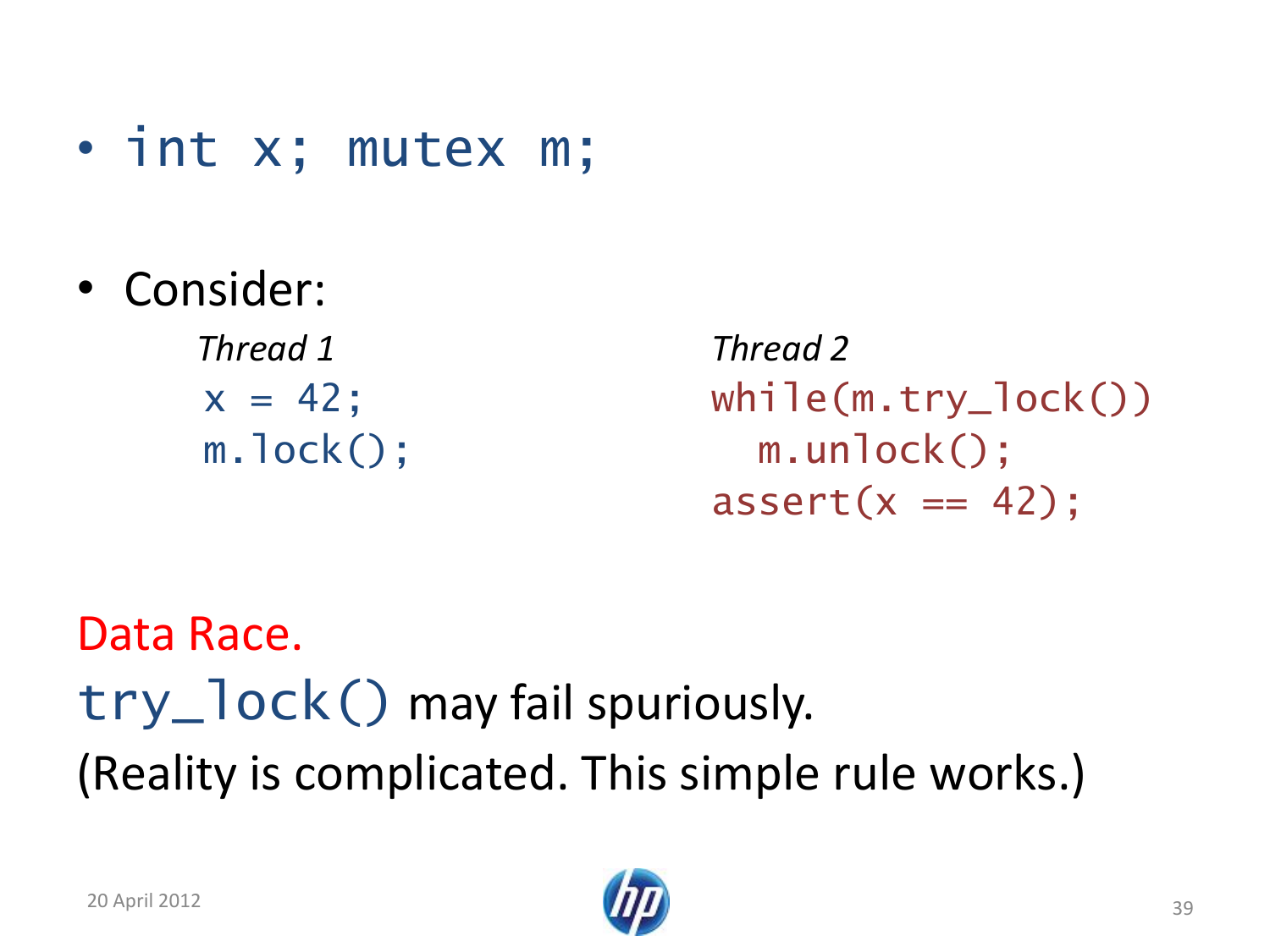# **Outline**

- Overview
- C++11 Threads API (very briefly)
- C++11/C11 Memory model
- Understanding data races
- Atomic objects
- A word about Java
- Conclusions

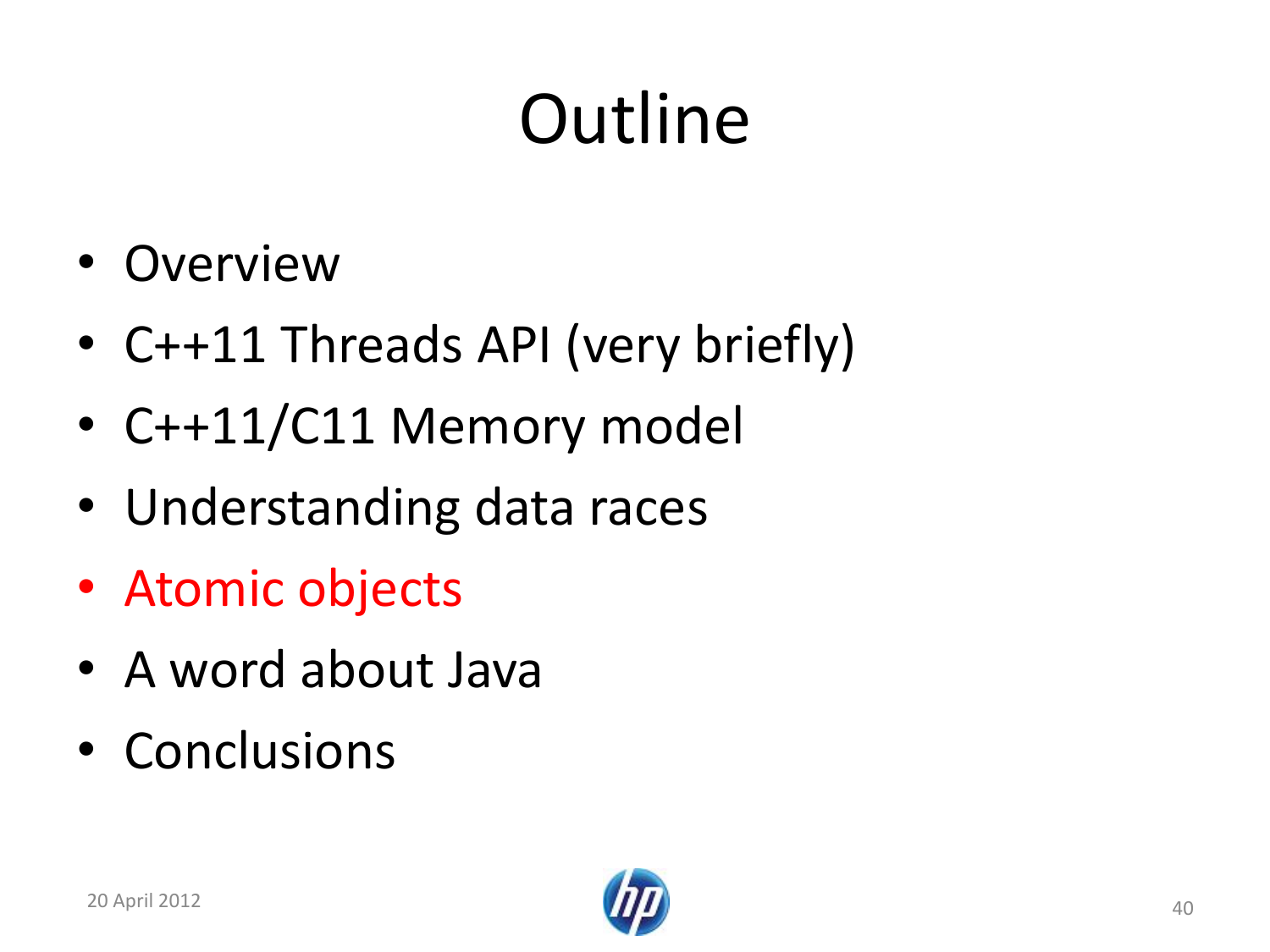# Atomic objects

- Pthreads programs
	- Should not have data races
	- Frequently have intentional data races
- Problem:
	- Lock-based synchronization often perceived as too heavy weight.
- C++11/C11 solution: atomic objects
	- Allow concurrent access
		- Do not participate in data races.
	- By default preserve simple sequentially consistent behavior

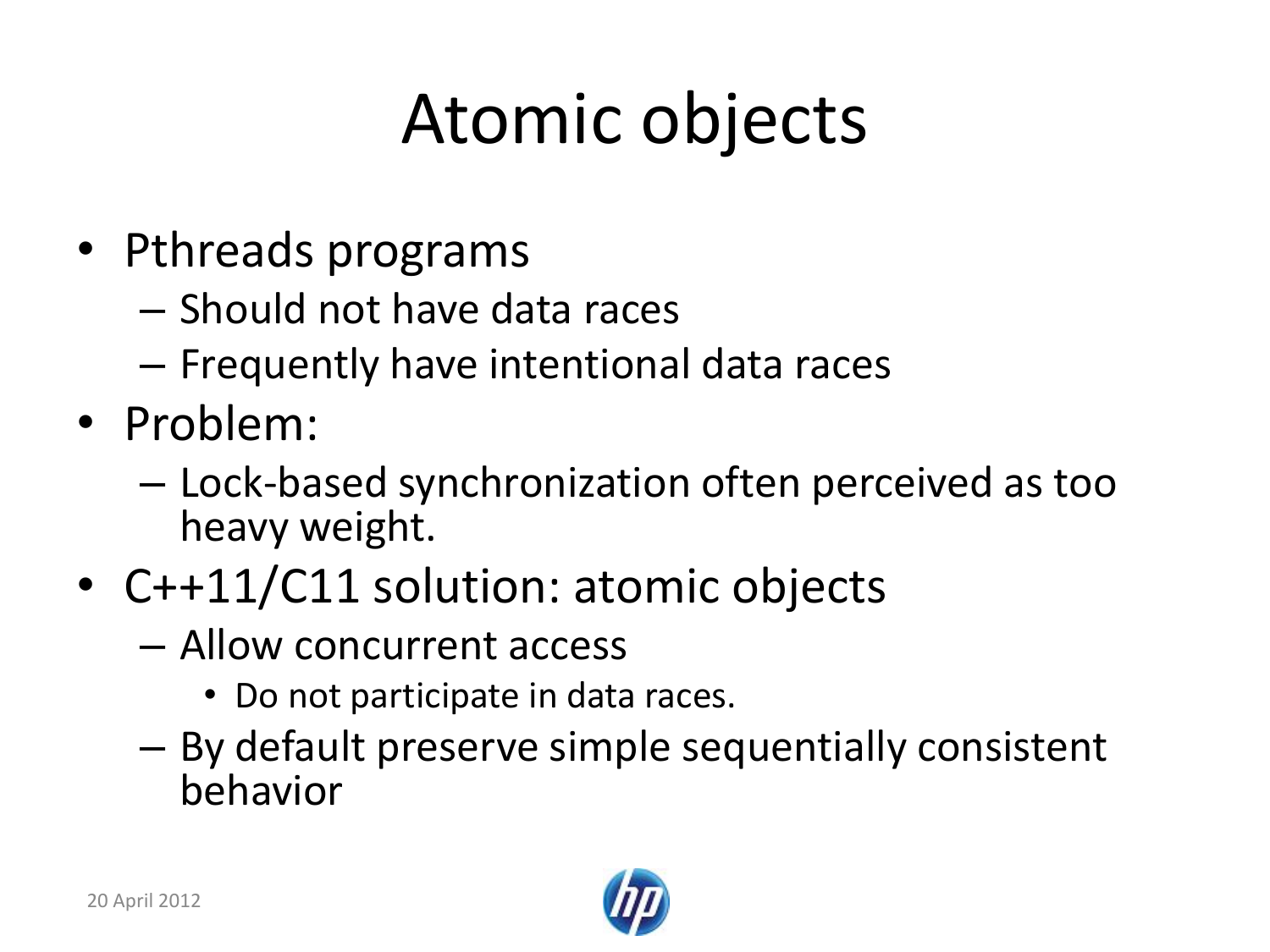# A note on naming

- Roughly similar (synchronization variables):
	- C++11 atomic<t>, atomic\_??
	- C11 \_Atomic(t), atomic\_??
	- Java volatile (or j.u.c.atomic)
- Related, but profoundly different:
	- C# volatile
	- OpenMP 3.1 atomic
- Unrelated (at least officially):
	- C & C++ volatile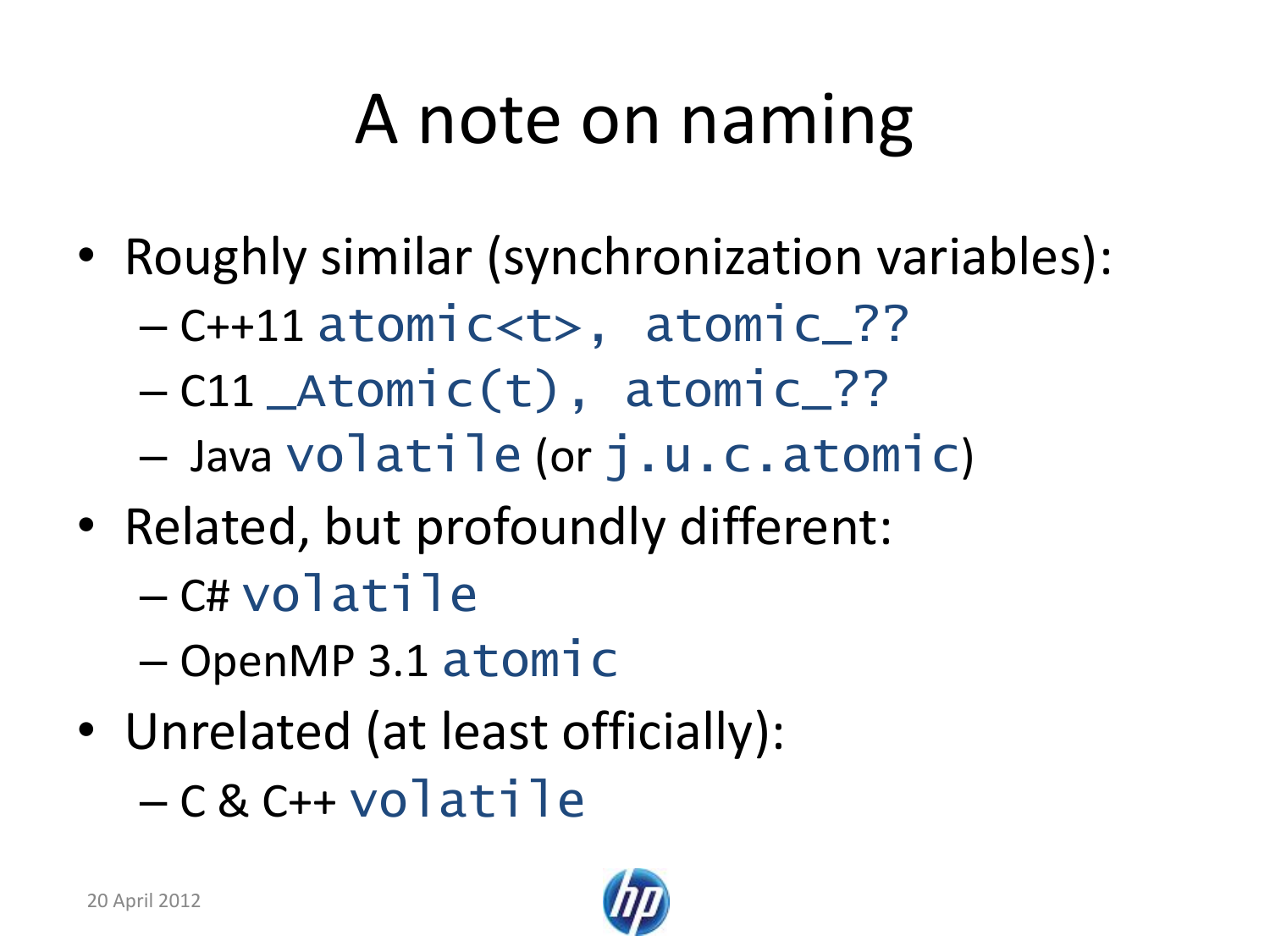### C++0x atomics

```
template< T > struct atomic {
  // GREATLY simplified
  constexpr atomic( T ) noexcept;
  atomic(const atomick) = delete;atomic& operator = \text{const} atomic& \text{ ) } = delete;
  void store( T ) noexcept;
  T load( ) noexcept;
  T operator =(T) noexcept; // similar to store()
  T operator T () noexcept; // equivalent to load()
  T exchange( T ) noexcept;
  bool compare_exchange_weak( T&, T) noexcept;
  bool compare_exchange_strong( T&, T) noexcept; 
  bool is_lock_free() const noexcept;
};
```
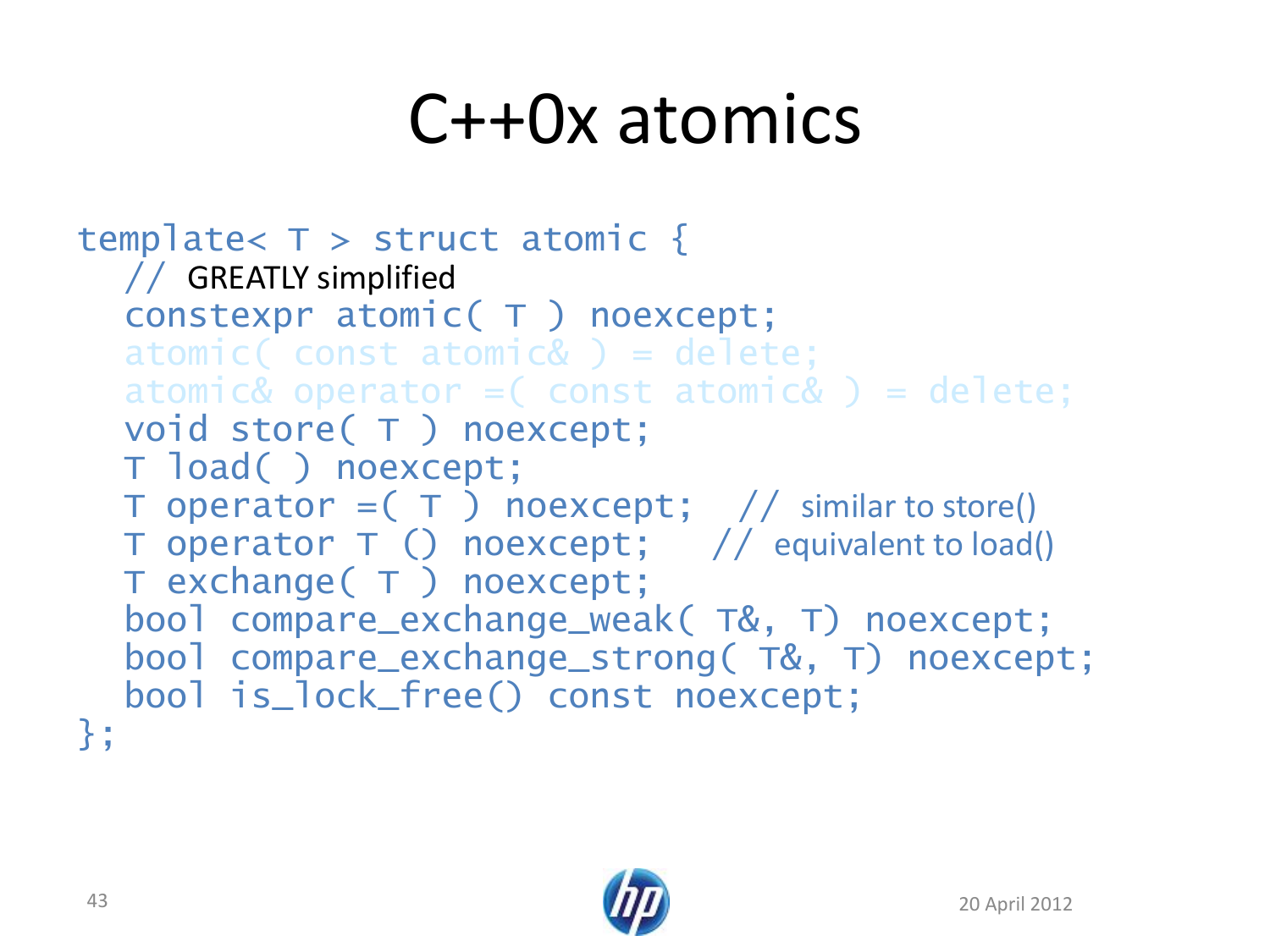# C++0x atomics, contd

- Integral, pointer specializations add atomic increment operators.
- Atomic to atomic assignment intentionally not supported.
	- But it is in C11!

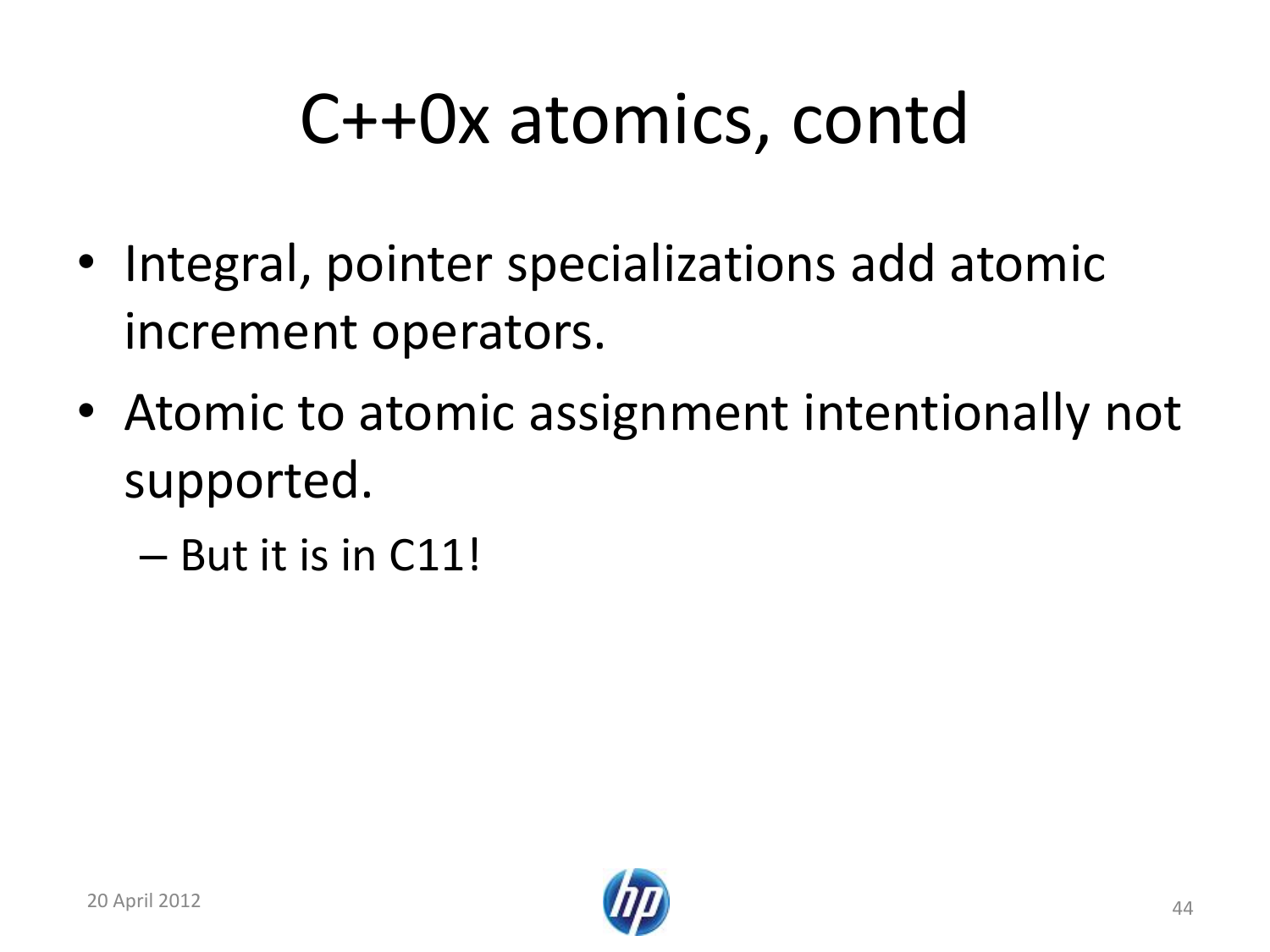### Counter with atomic object

#### atomic<int> x;

### void increment() {  $X++$ ; // *not*  $X = X + 1$ }

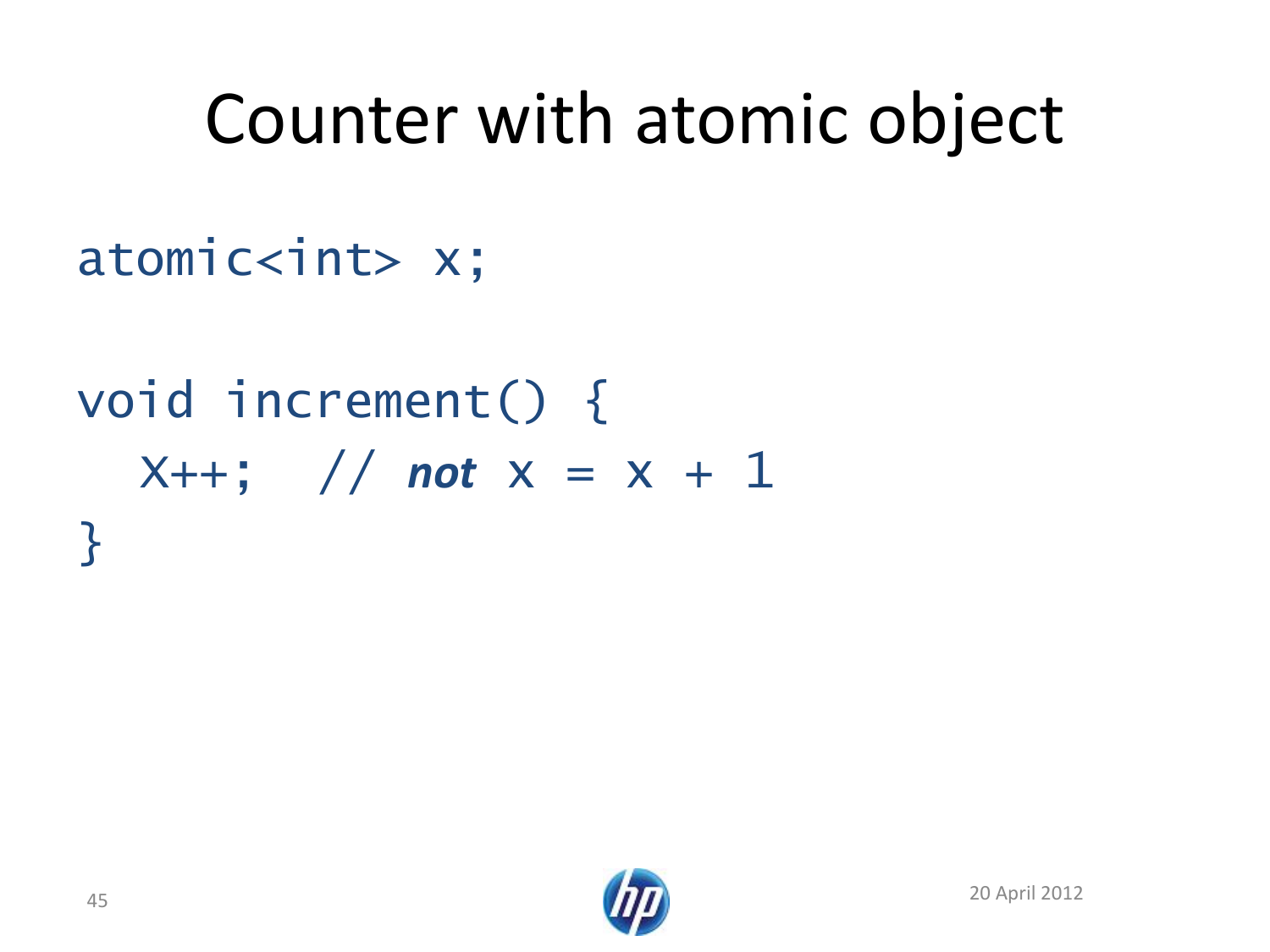# Dekker's example, version 2 atomic $\langle$ int> x,y; // initially zero

- *Thread 1 Thread 2*  $x = 1;$   $y = 1;$  $r1 = y;$   $r2 = x;$
- No data races.
- *Disallows*  $r1 = r2 = 0$ .
- Compiler and hardware do whatever it takes.

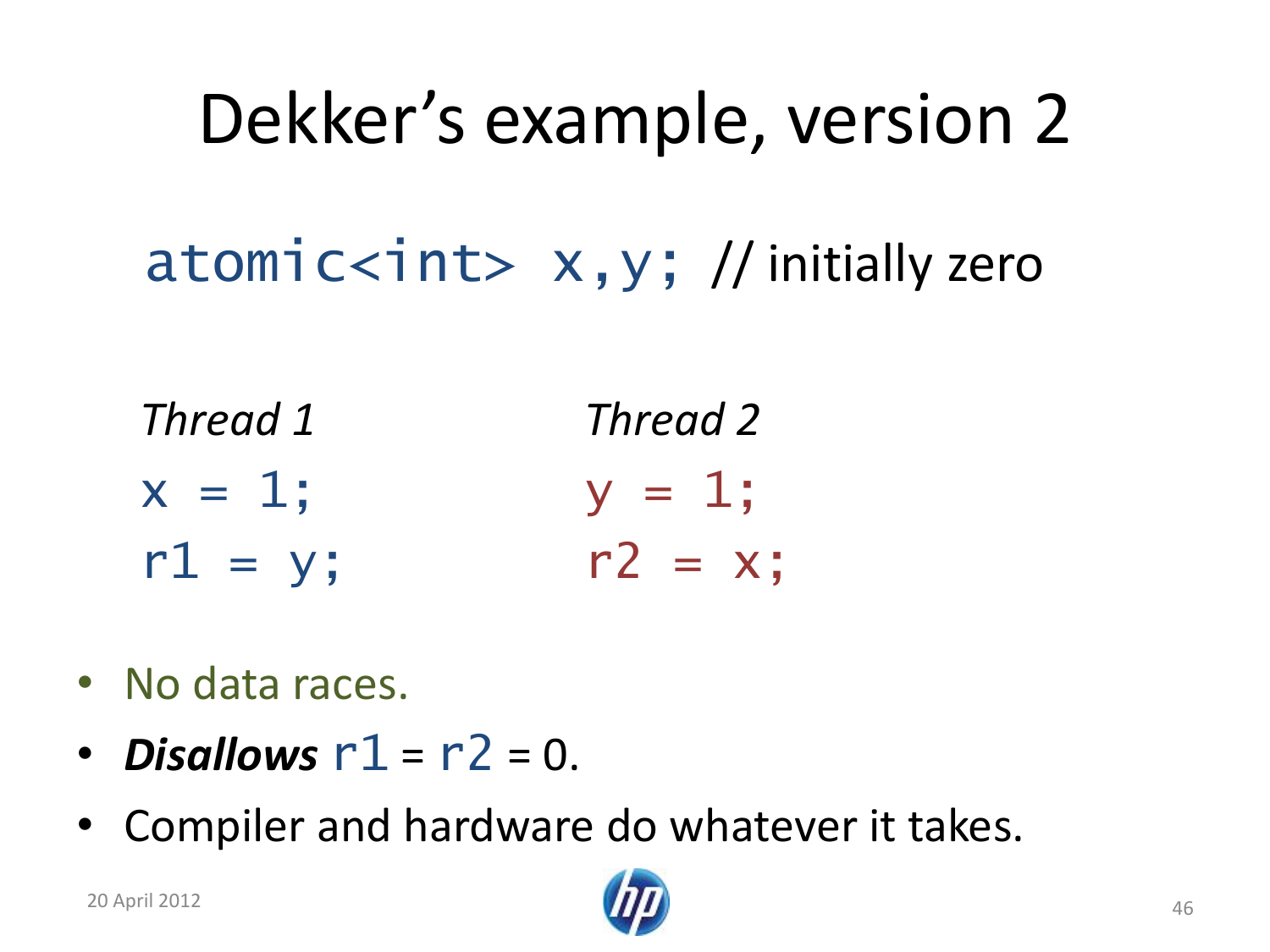# Done flag, version 2

 int x; // initially zero atomic<bool> done; // initially false

- *Thread 1 Thread 2*  $x = 42;$  while (!done) {} done = true;  $assert(x == 42)$ ;
- No data races. Works.
- Compiler and hardware do whatever it takes.

20 April 2012 47

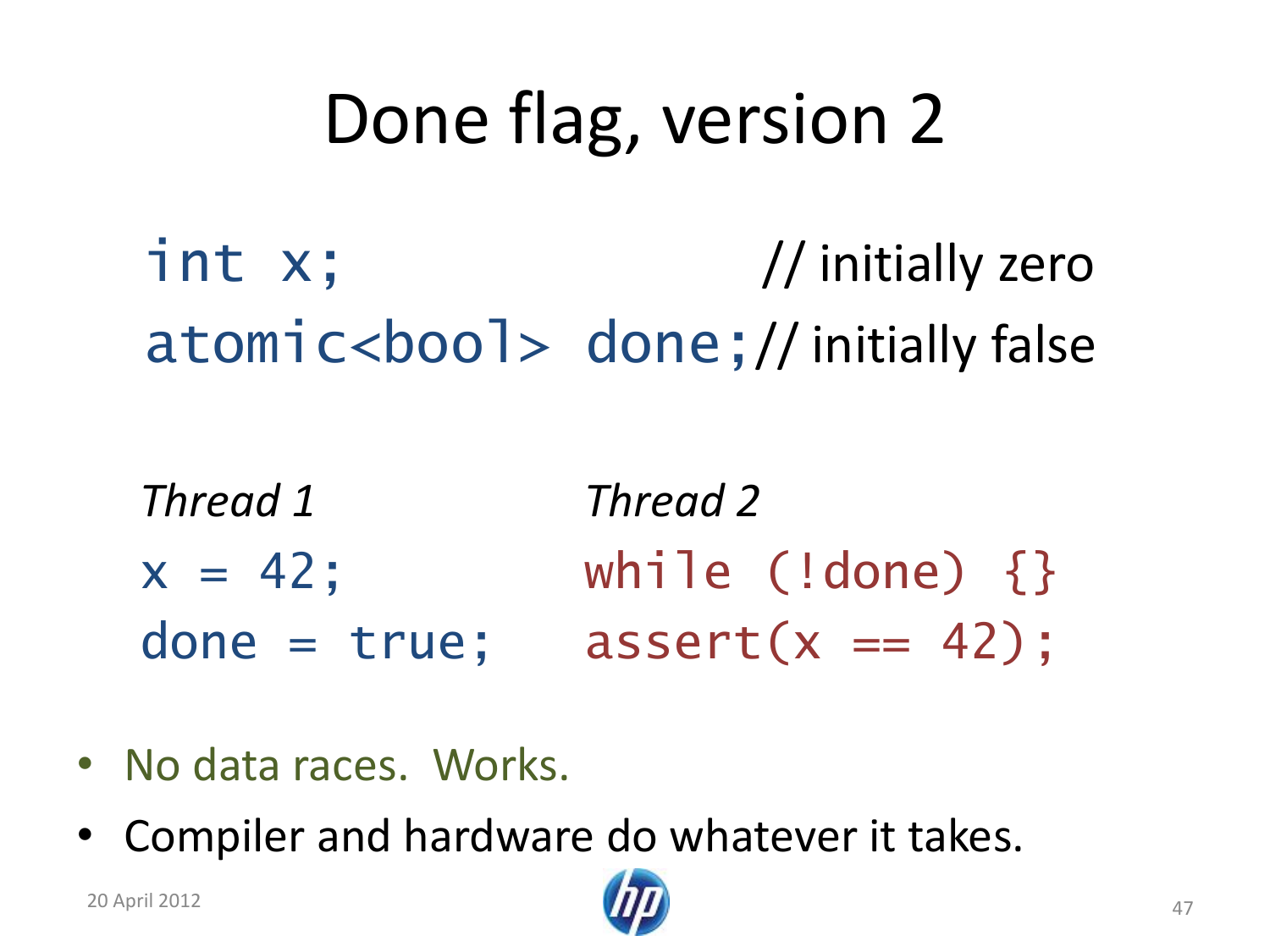# Lazy initialization version 2

#### atomic<bool> initd; // initially false. int x;

```
Thread 1 Thread 2
if (!initd) { if (!initd) { 
 X = 42; X = 42;
 initd = true; initd = true;
} }
read x; read x;
```

```
lock_guard<mutex> _(m); lock_guard<mutex> _(m);
```
#### No data race.

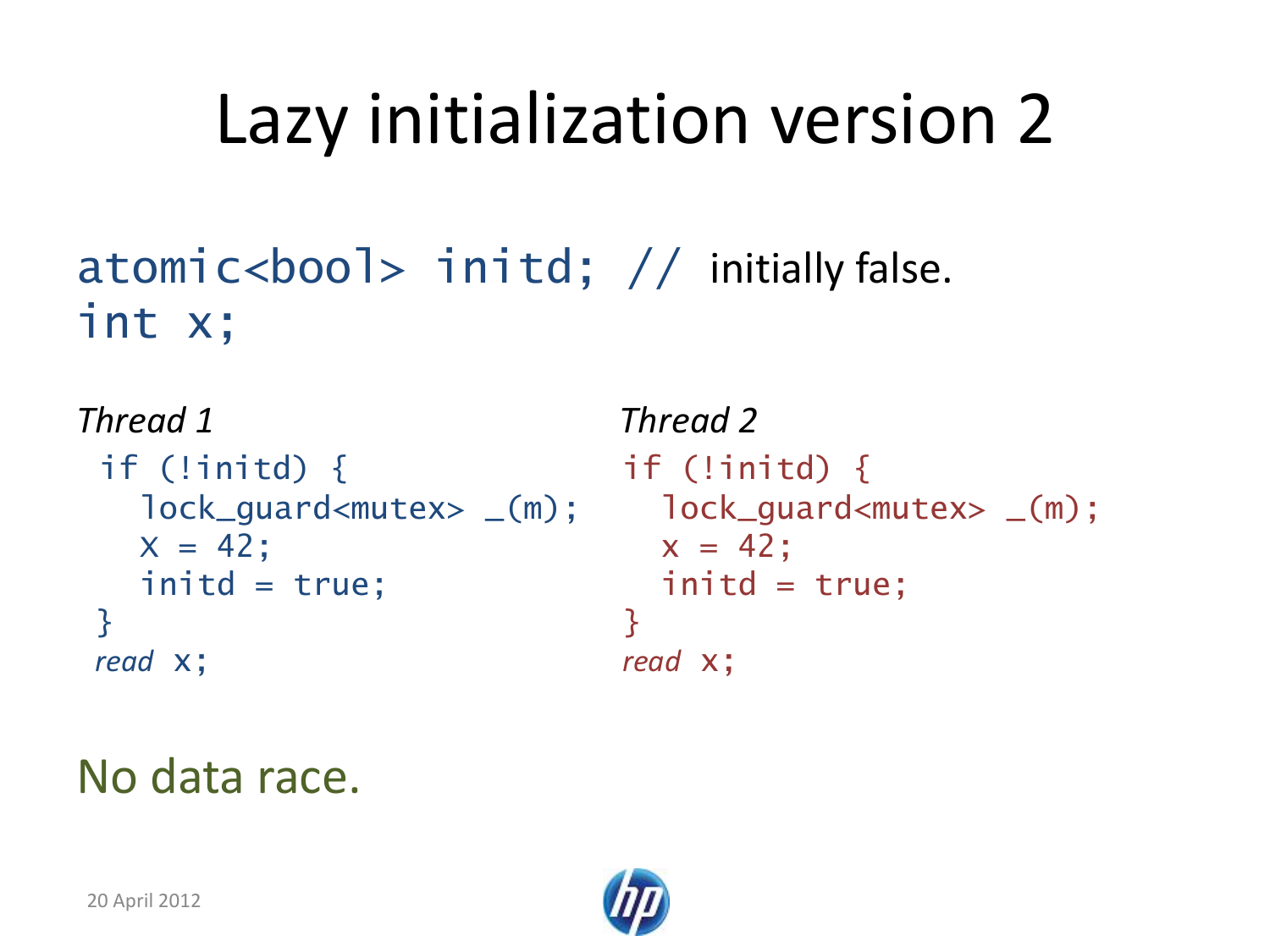## C++11 explicitly ordered (low-level) atomics

- Problem:
	- "Do whatever it takes" (ensuring SC) can be expensive.
		- At least on some current hardware.
		- Though less so on modern x86 hardware.
		- And the cost appears to be decreasing.
- "Solution":
	- Allow programmers to explicit relax sequential consistency.
	- Programs no longer behave as though threads were simply interleaved.
	- Much more complicated & bug-prone.
		- Complexity is hard to localize.
	- Sometimes significantly faster on current hardware.

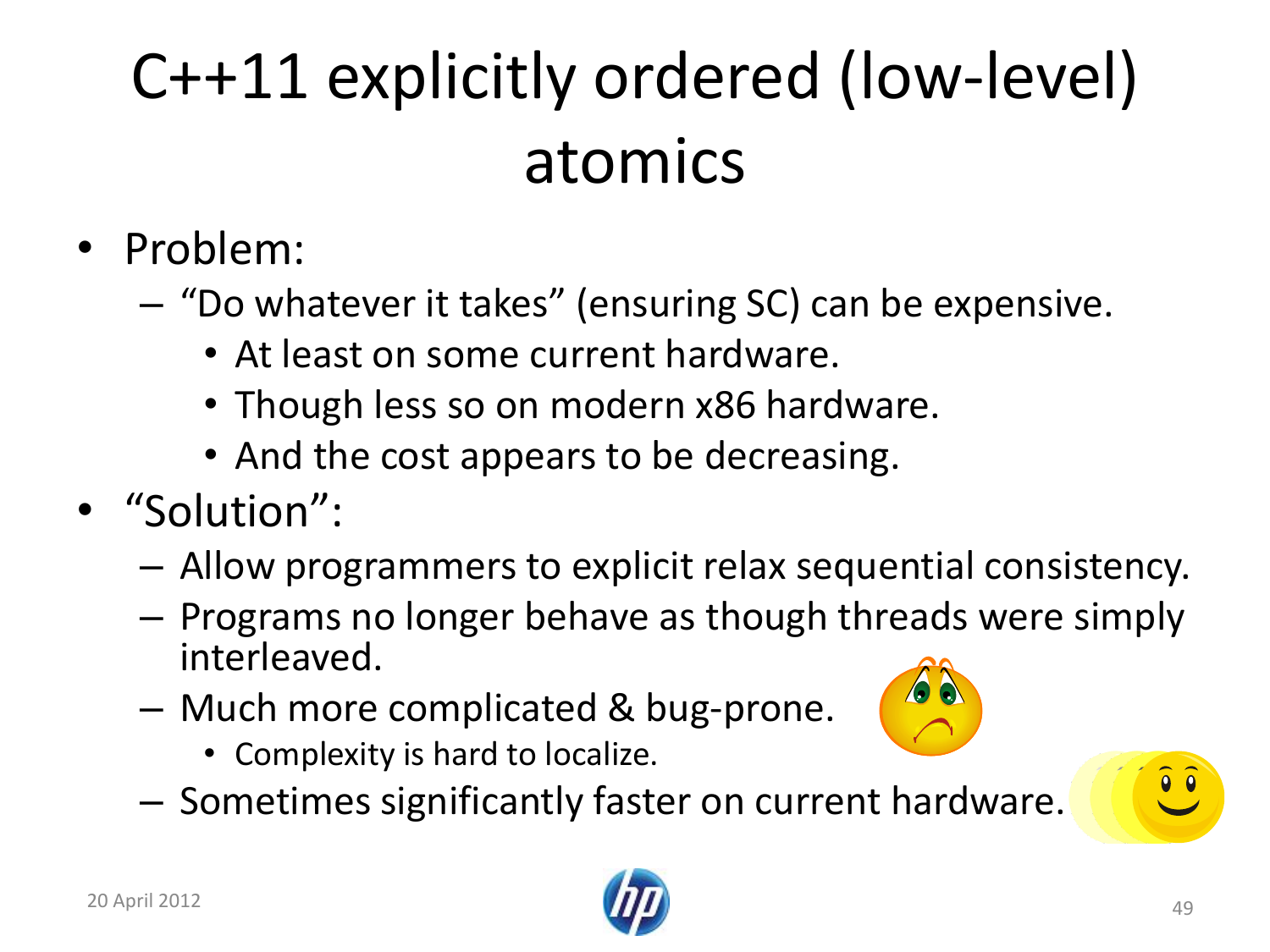# done flag, version 3?

```
atomic<bool> done;
int x;
```

```
Thread 1:
  x = 42;
   done.store(true, memory_order_release);
```

```
Thread 2:
 while (!done.load(memory_order_acquire)) {}
  assert (x == 42);
```
*Details not covered here.*

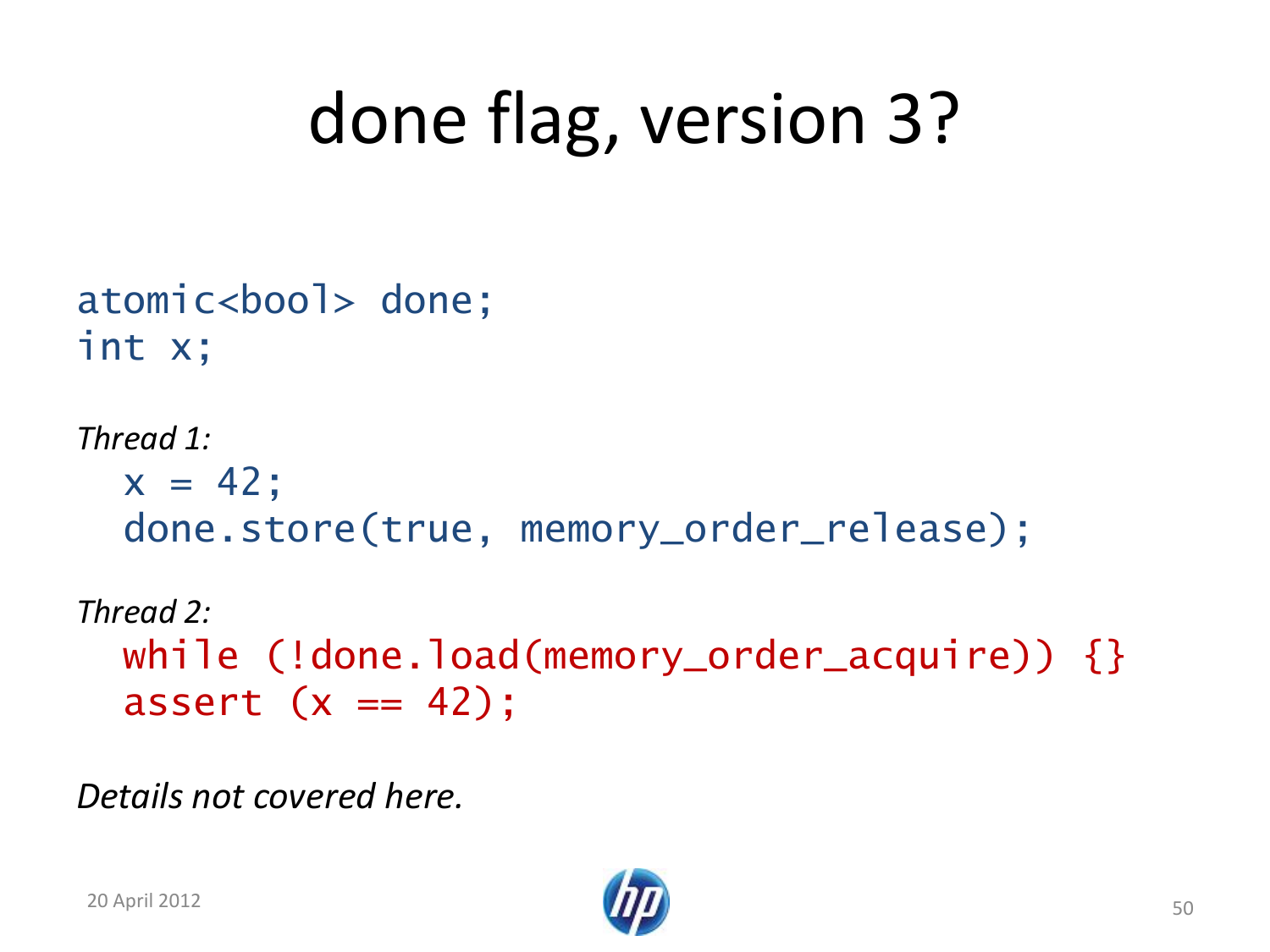# **Outline**

- Overview
- C++11 Threads API (very briefly)
- C++11/C11 Memory model
- Understanding data races
- Atomic objects
- A word about Java
- Conclusions

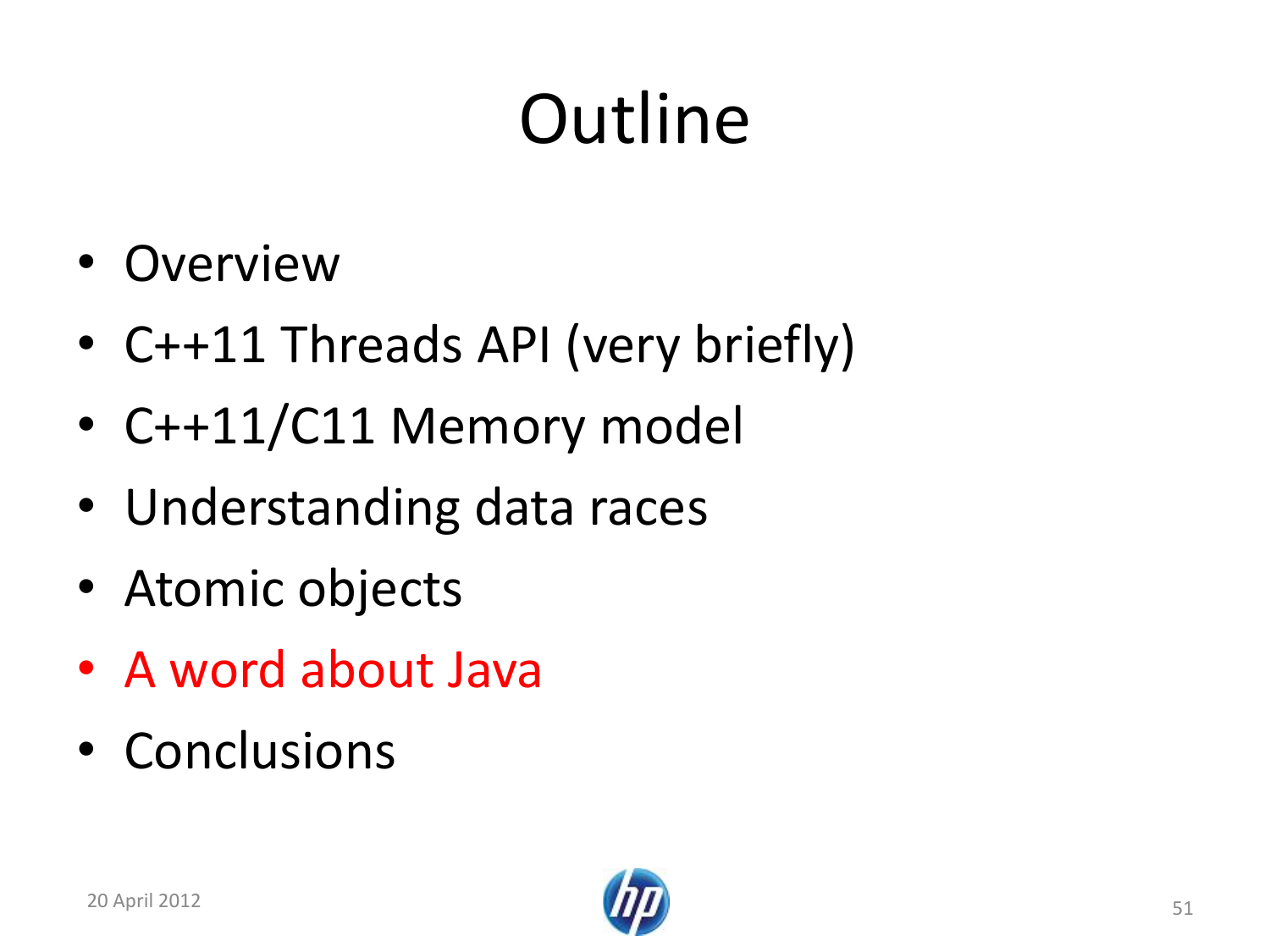### Data Races in Java

- C++0x leaves data race semantics undefined. – "catch fire" semantics
- Java supports sand-boxed code.
- Don't know how to prevent data-races in sand-boxed, malicious code.
- Java must provide some guarantees in the presence of data races.

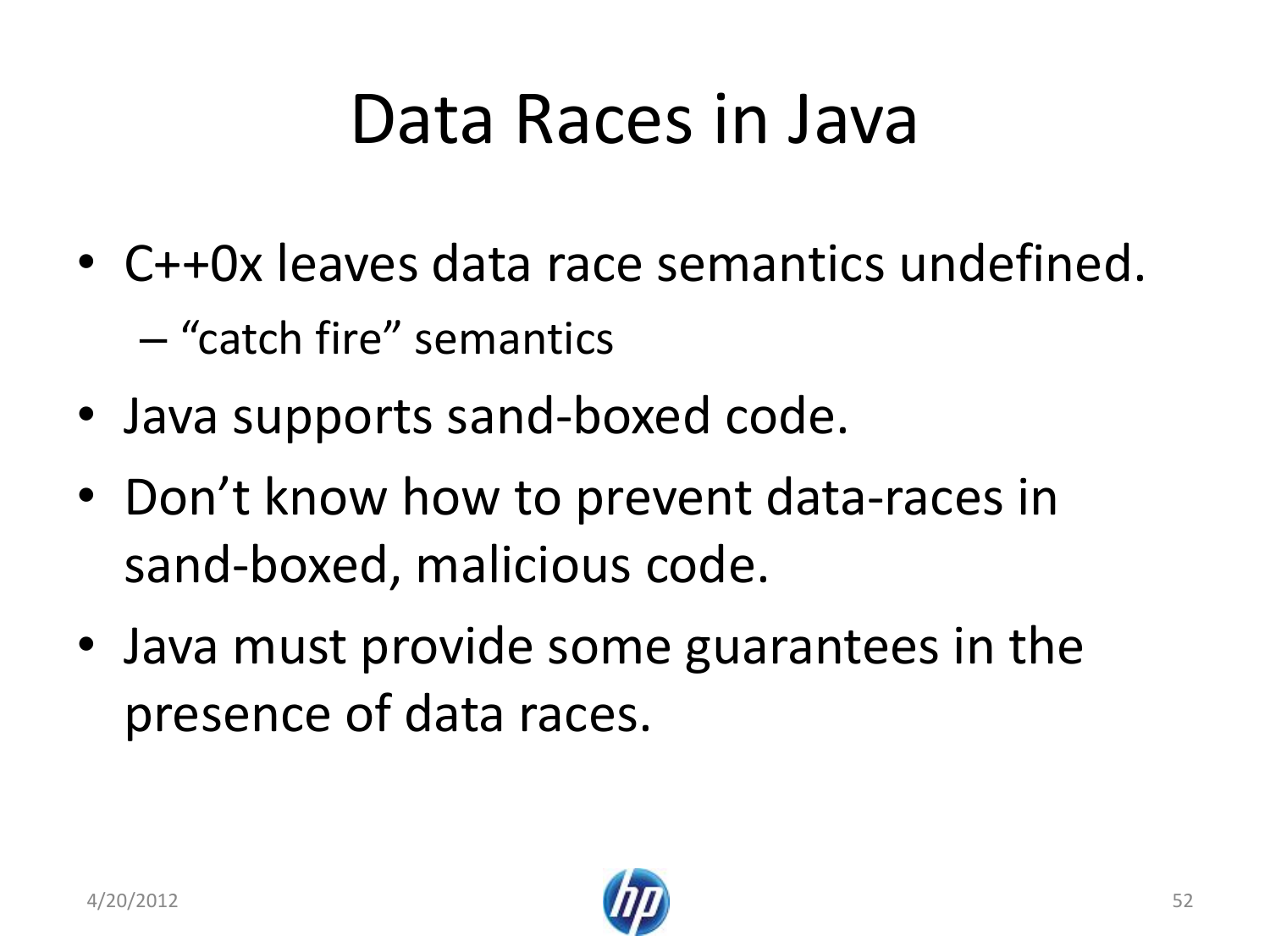# This is hard!

- Want
	- Constrained race semantics for essential security properties.
	- Unconstrained race semantics to support compiler and hardware optimizations.
	- Simplicity.
- No known good solution.

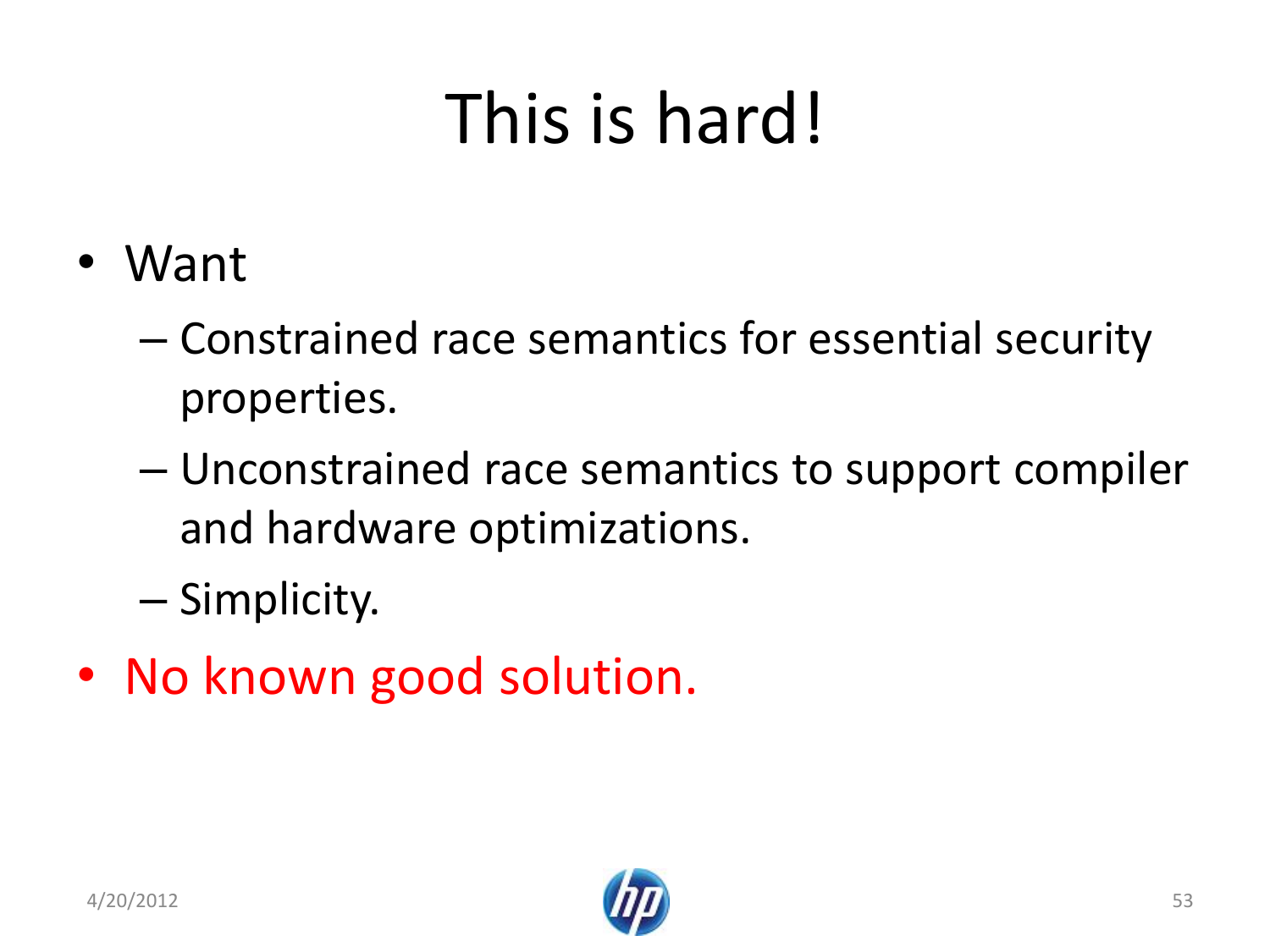## Java 2005 "Solution"

See

[http://docs.oracle.com/javase/specs/jls/se7/html/jls-17.html#jls-17.4.8](http://docs.oracle.com/javase/specs/jls/se7/html/jls-17.html)



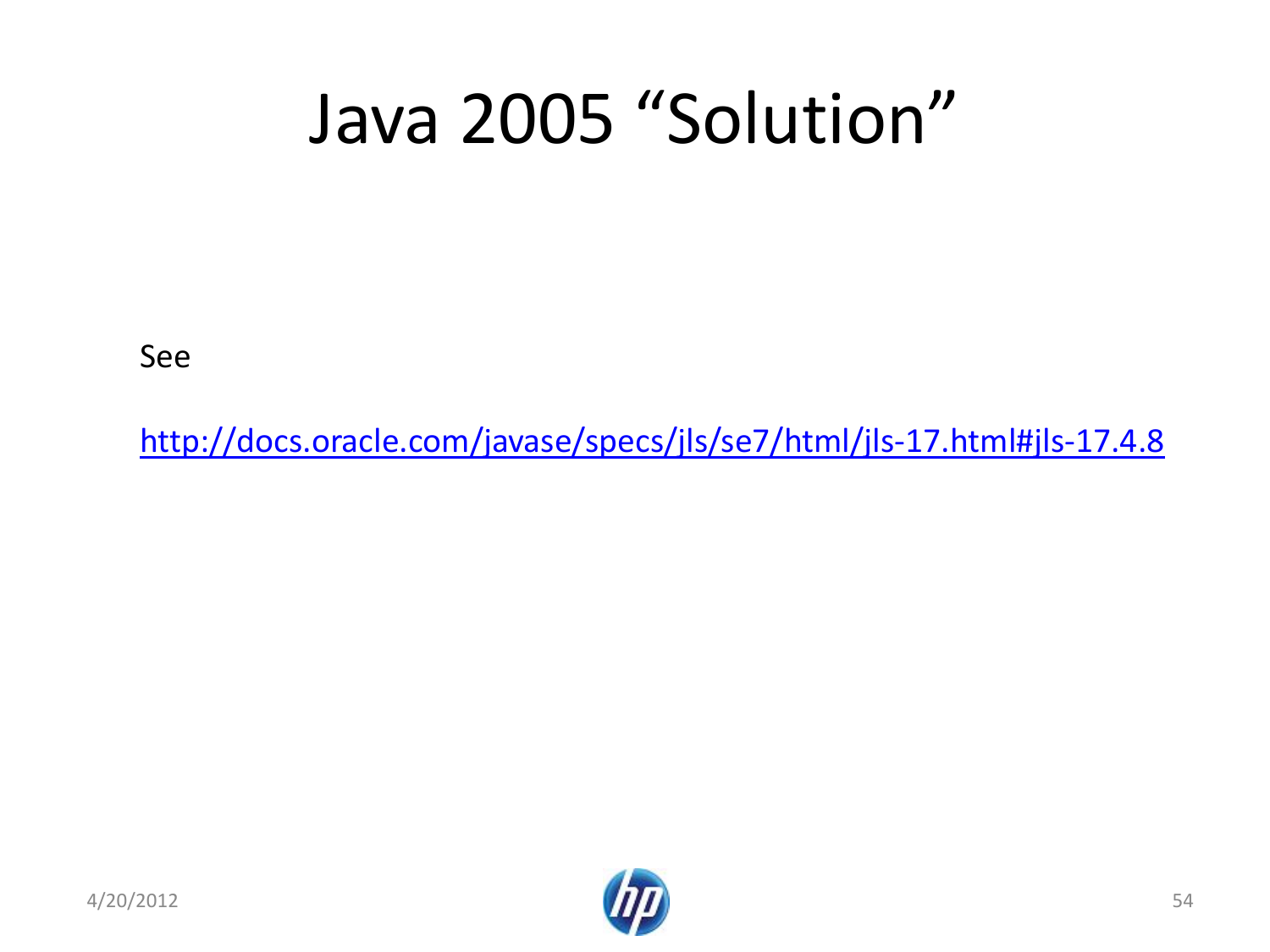• The good news:

– Sequential consistency for data-race-free programs.

- The bad news:
	- Data race semantics are broken.
		- Main theorem about compiler optimizations is wrong. (Aspinall&Sevcik 2007)
		- Other issues.
		- Too complicated …
	- We don't really know how to fix it.
- Avoid data races!

– Also in Java.

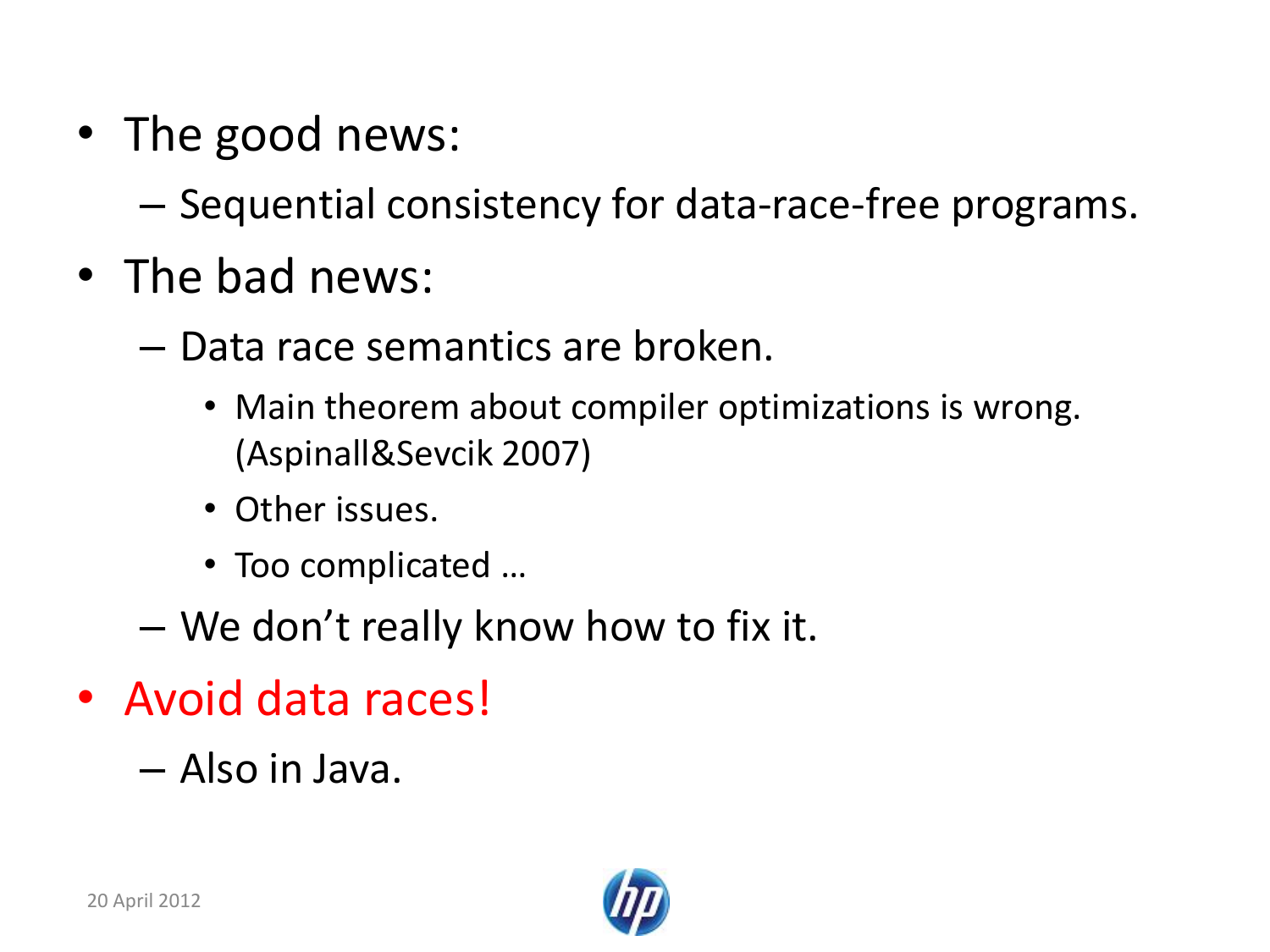### Conclusions

- C++11 and C11 are (finally!) multithreaded languages.
- Shared variables are (finally!) well-defined.
	- No matter which API you use!
- Atomics make it easier to write data-race-free programs.
- C++ "Catch fire" data-races are a useful compromise:
	- Programs should be data-race-free anyway.
	- We don't know how to define data race semantics.
	- Unlike Java, we have (mostly) sound shared-variable semantics.
	- But behavior of buggy programs is completely unconstrained.
		- Unhelpful for debugging
		- Like C arrays and bounds checking …
- Java data races aren't really defined either.
- Data races are evil!

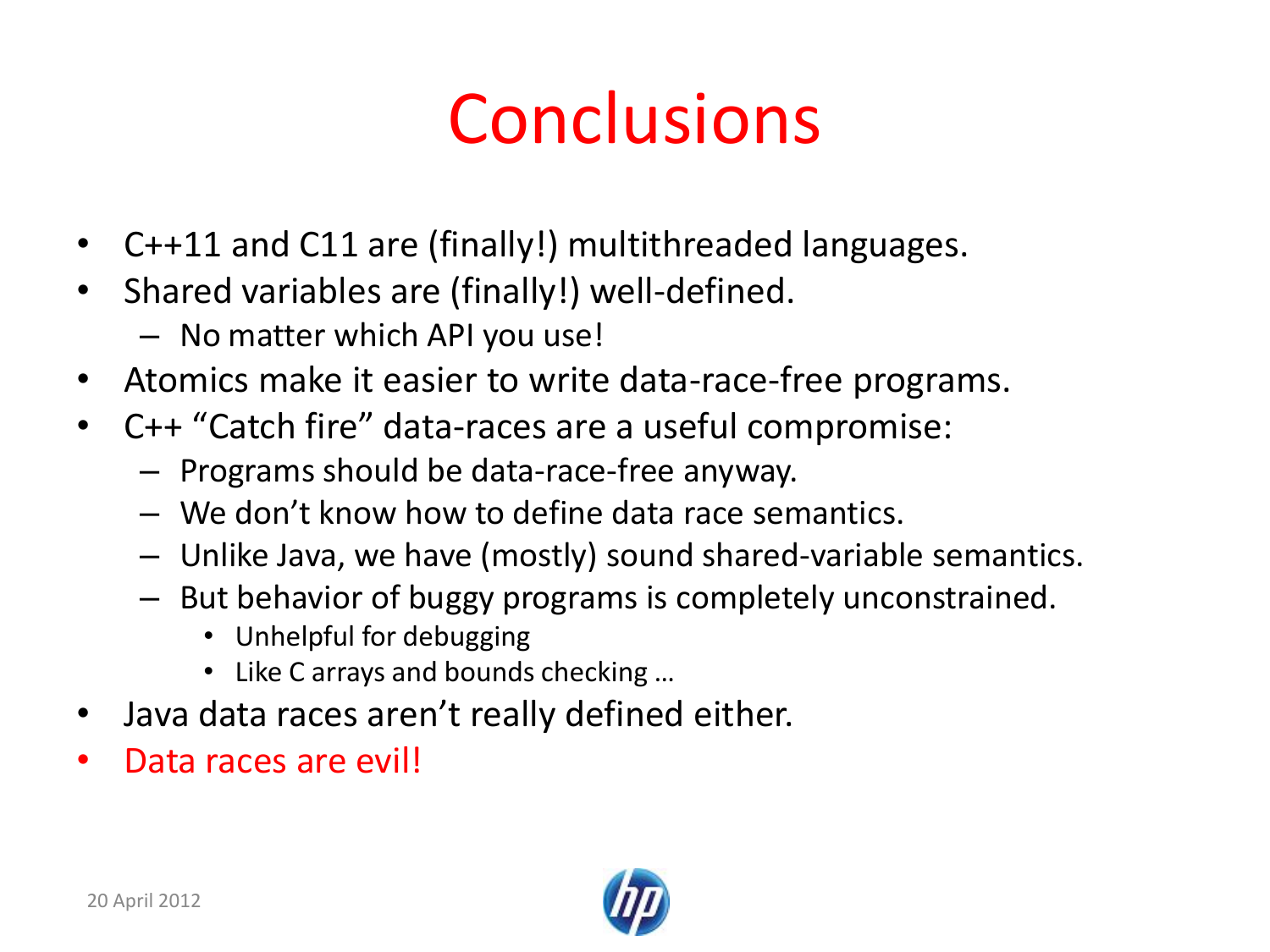### Questions?

- For more information:
	- Boehm, Adve, You Don't Know Jack About Shared Variables or Memory Models **,** Communications of the ACM, Feb 2012.
		- Boehm, "Threads Basics", HPL TR 2009-259.
		- Adve, Boehm, "Memory Models: A Case for Rethinking Parallel Languages and Hardware, Communications of the ACM, August 2010.
		- Boehm, Adve, "Foundations of the C++ Concurrency Memory Model", PLDI 08.
		- Mark Batty, Scott Owens, Susmit Sarkar, Peter Sewell, and Tjark Weber, "Mathematizing C++ Concurrency", POPL 2011.



Easily understandable

Easily understandable

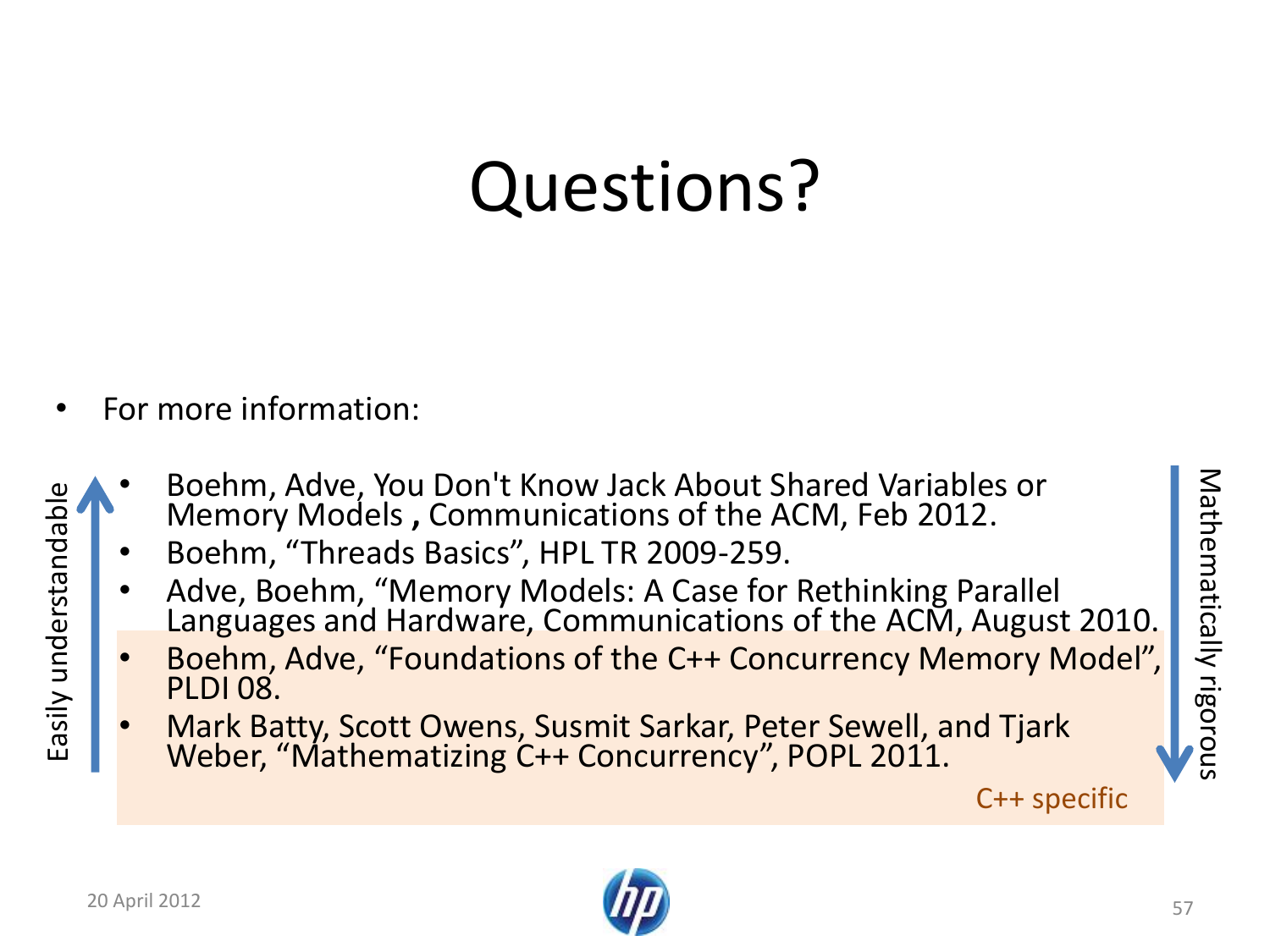# A safer way to write parallel fib()

```
int fib(int n) {
 if (n \leq 1) return n;
 int fib2;
 auto fib1 =async([=]{\text{return }fib(n-1);});
 fib2 = fib(n-2):
 return fib1.get() + fib2;}
```
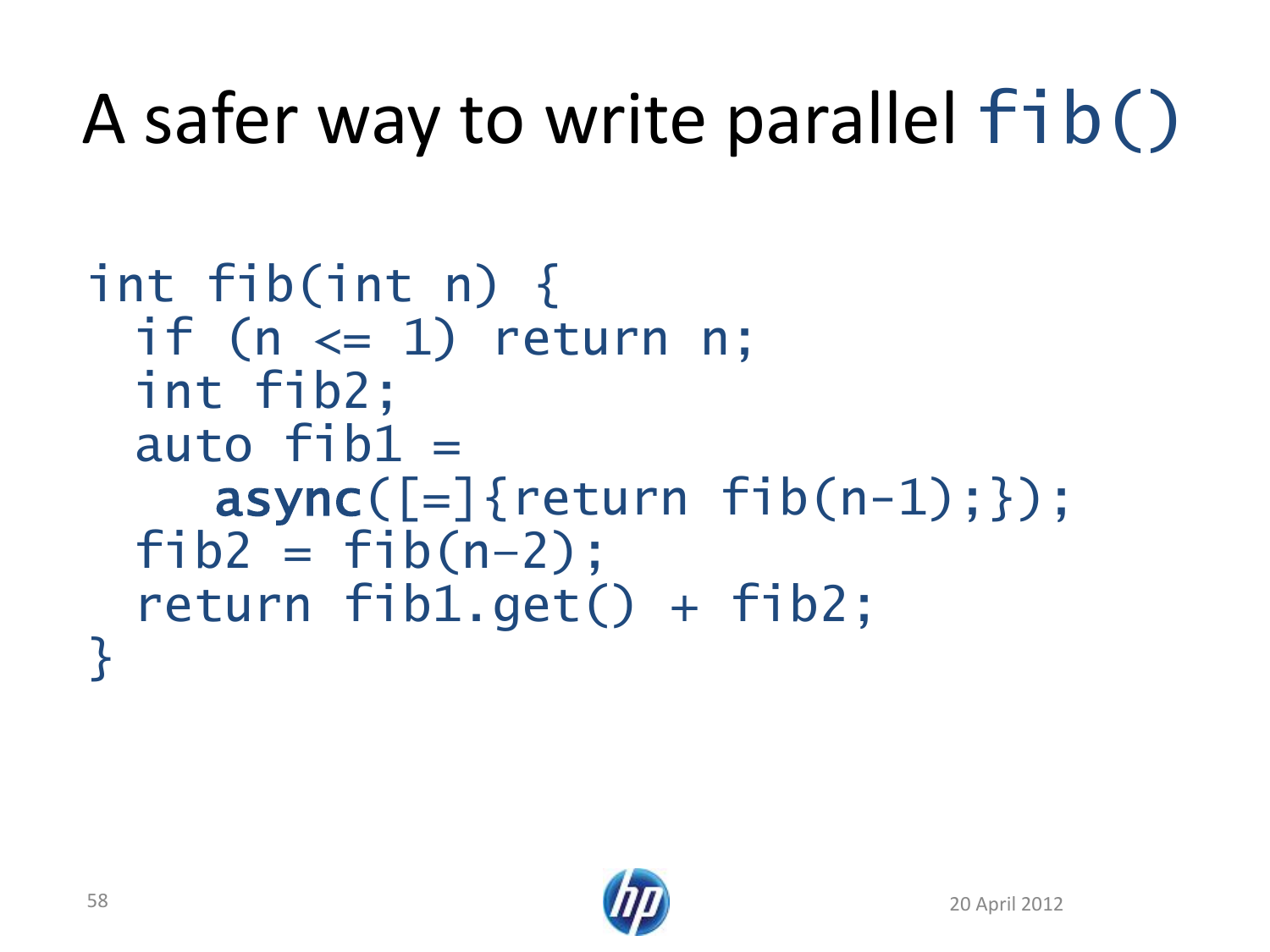### New compiler restrictions

• Single thread compilers currently may add data races: (PLDI 05)



- $-x.a = 1$  in parallel with  $x.b = 1$  may fail to update x.b.
- Still broken in gcc in subtle cases involving bitfields.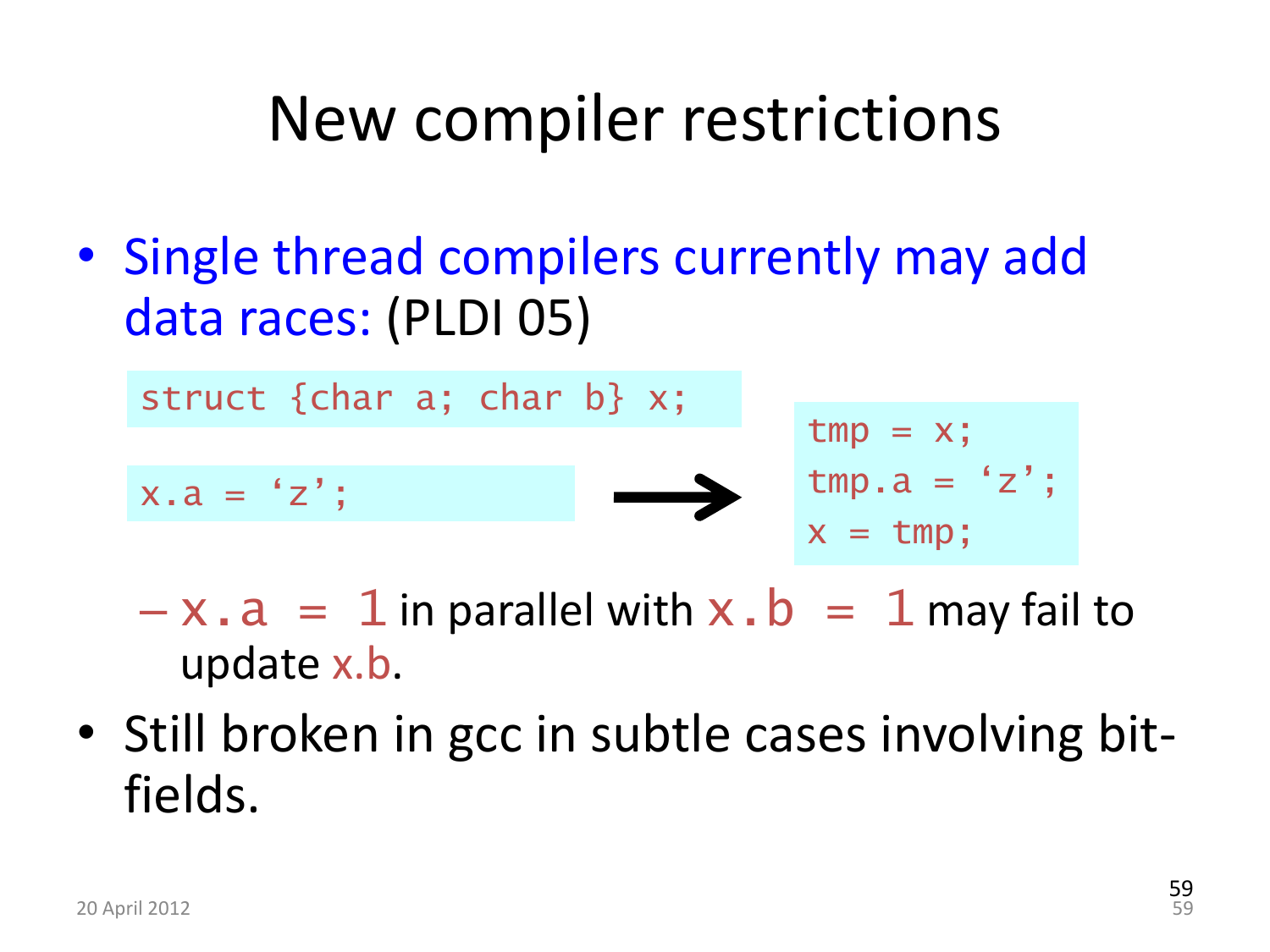# Some restrictions are a bit more annoying:

• Compiler may not introduce "speculative" stores:

```
int count; // global, possibly shared
…
for (p = q; p := 0; p = p \rightarrow next)if (p \rightarrow data > 0) ++count;
int count; // global, possibly shared
…
reg = count;
for (p = q; p := 0; p = p \rightarrow next)if (p \rightarrow data > 0) ++reg;
count = reg; // may spuriously assign to count
```
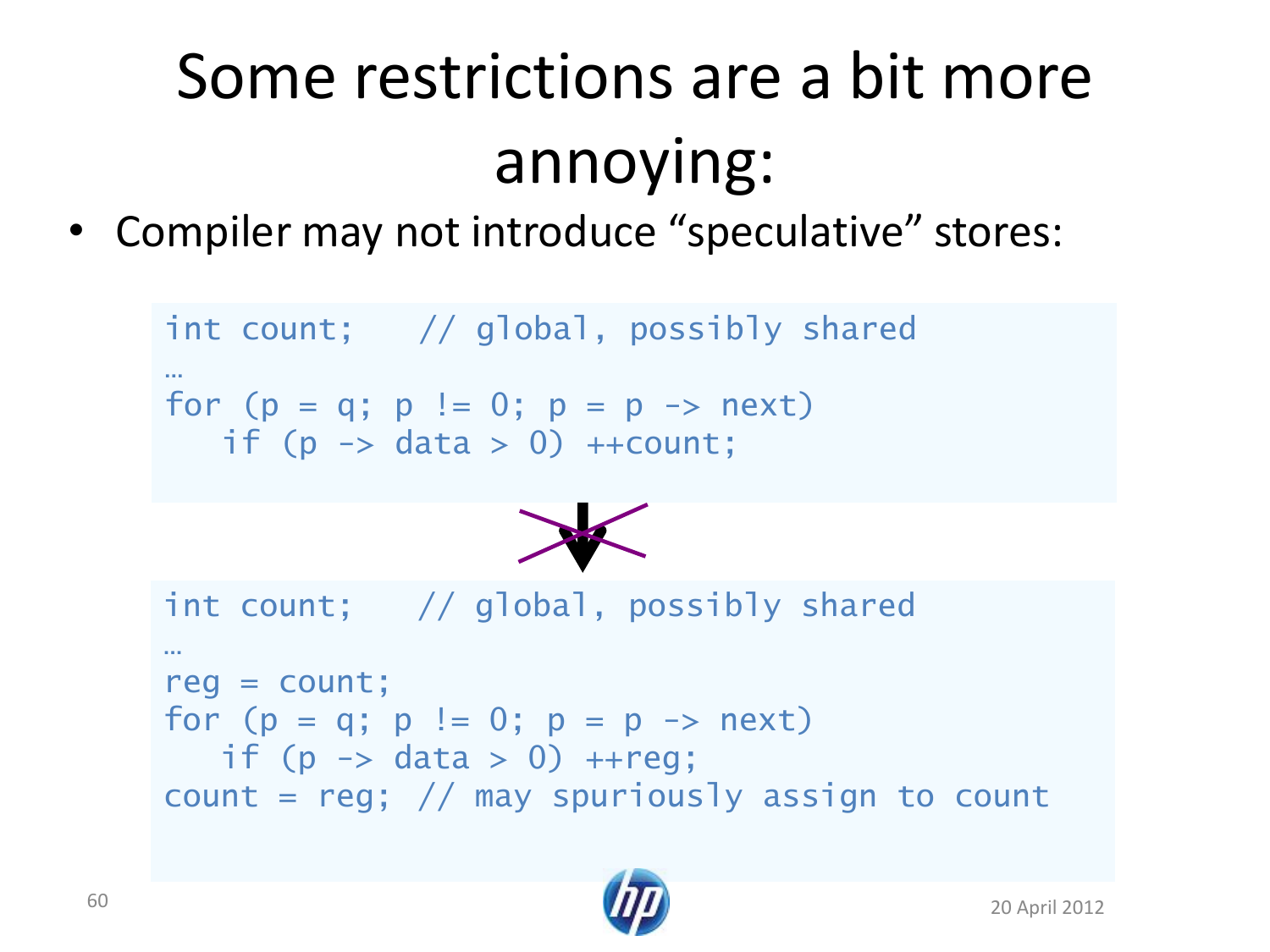## Also some hardware restrictions

- Multiprocessors need fast byte stores.
- Should be able to implement sequential consistency without locks, e.g. by adding fences.
	- You might have thought this was obvious …
	- Took years to confirm for X86, PowerPC!



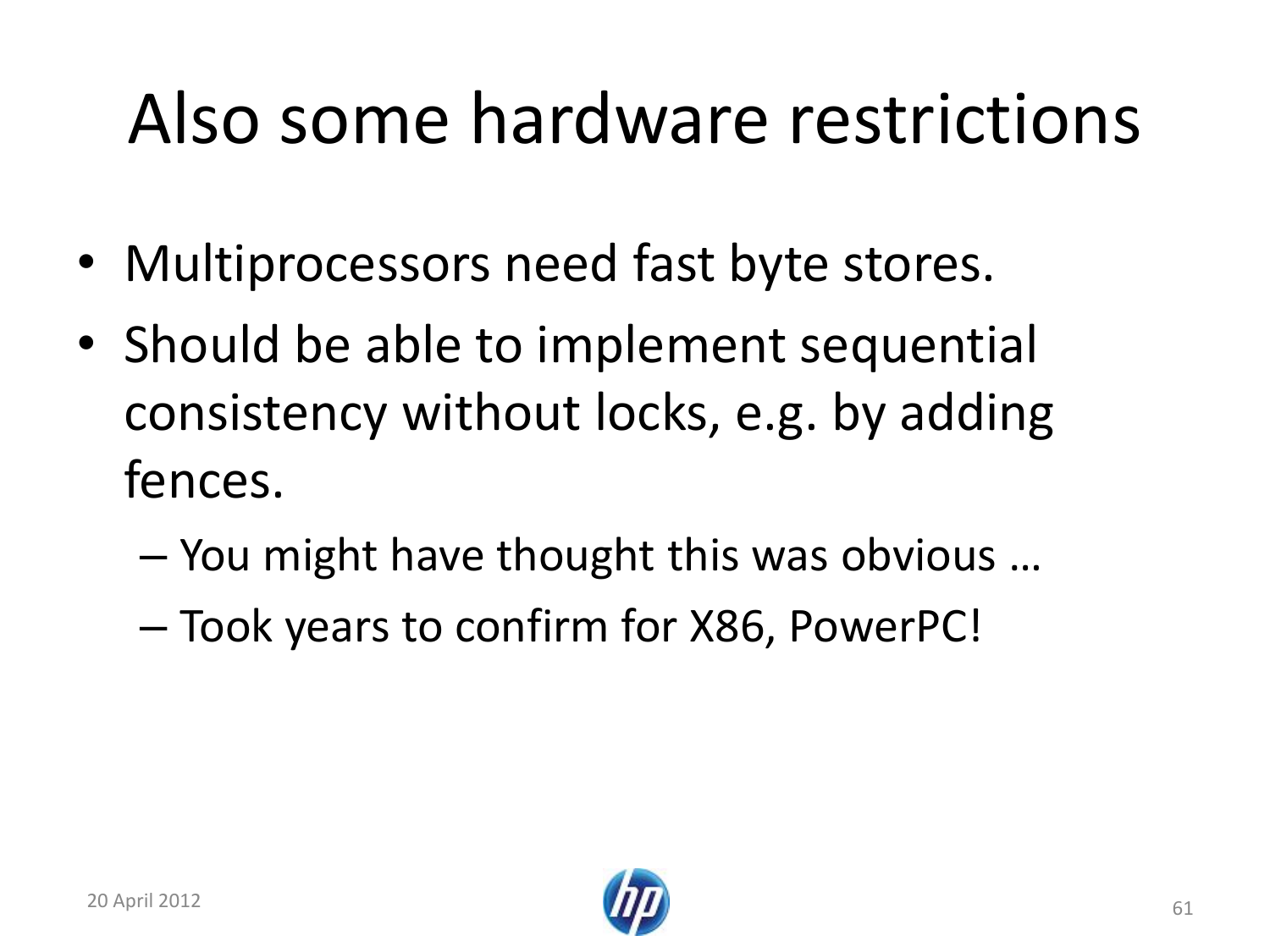# Safe uses for low-level atomics

- Use memory\_order\_relaxed if no concurrent access to an atomic is possible.
- Use memory\_order\_relaxed to atomically update variables (e.g. increment counters) that are only read with synchronization.
- Use memory\_order\_release / memory\_order\_acquire, when it's OK to ignore the update, at least for some time (?)